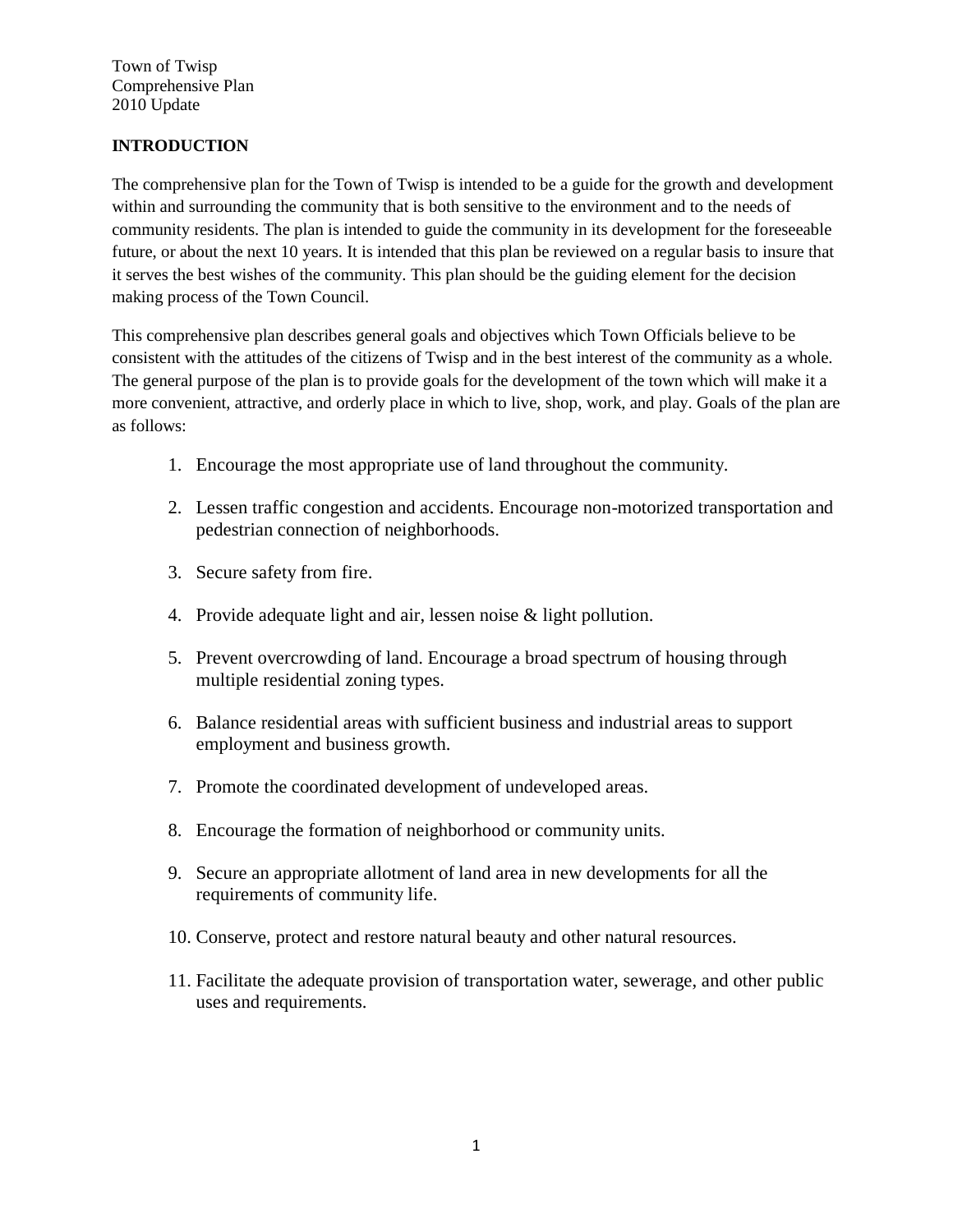The Town of Twisp Comprehensive Plan is composed of five main elements which must be closely interrelated to serve as a satisfactory guide for future development.

These elements are:

I. The Land Use Element which is intended to show the general location, amount, and pattern of residential, commercial, industrial, agricultural and open space land needed in the Twisp area in the foreseeable future.

II. The Public Facilities and Services Element which is intended to assist the community in determining the need and location for future schools, water, sewer, health care, municipal buildings, and other municipal facilities and services.

III. The Transportation/Circulation Element which is intended to indicate standards and locations for arterials, collector and local access streets, and pedestrian and non-motorized access in and around Twisp.

IV. The Park and Recreation Element which is intended to provide goals and objectives, for the development and expansion of a wide range of parks, trail system, and recreation facilities.

V. The Community Identity Element which is intended to provide goals and objectives to identify, preserve and maintain and beautify historical structures, heritage and trees.

VI. The Economic Development Element which is intended to provide goals and objectives that supports the economic vitality of Twisp and the Methow Valley.

As time passes, technological changes are made and the social, economic, and cultural needs of the community change. In light of such change, it is necessary to constantly revise and update the comprehensive plan. The following strategies and ideals must be included and considered in any review of the plan to ensure the plan serves its intended function.

- If the plan is to be a vital document to the community and a guide for its growth, it must be constantly used as a guide in making local policy decisions relating to land use, public facilities and services, transportation/circulation, parks/recreation, and community identity.
- If planning within the Town of Twisp is to be effective, it must be coordinated with planning in Okanogan County. Problems related to future growth and developments do not respect corporate limits. Even though there is ample room within the town for urban expansion there will also be urban development on the town's periphery. Therefore, it is of utmost importance that the town and county work together in the future planning of the Twisp area.
- If effective measures are not taken to implement the comprehensive plan, the document will have little value for the community.
- If the plan is to serve as a guide for community development, steps must be taken to make the plan become a reality.
- At least every five years this plan should be reviewed to ensure it is current and that proper direction is being applied.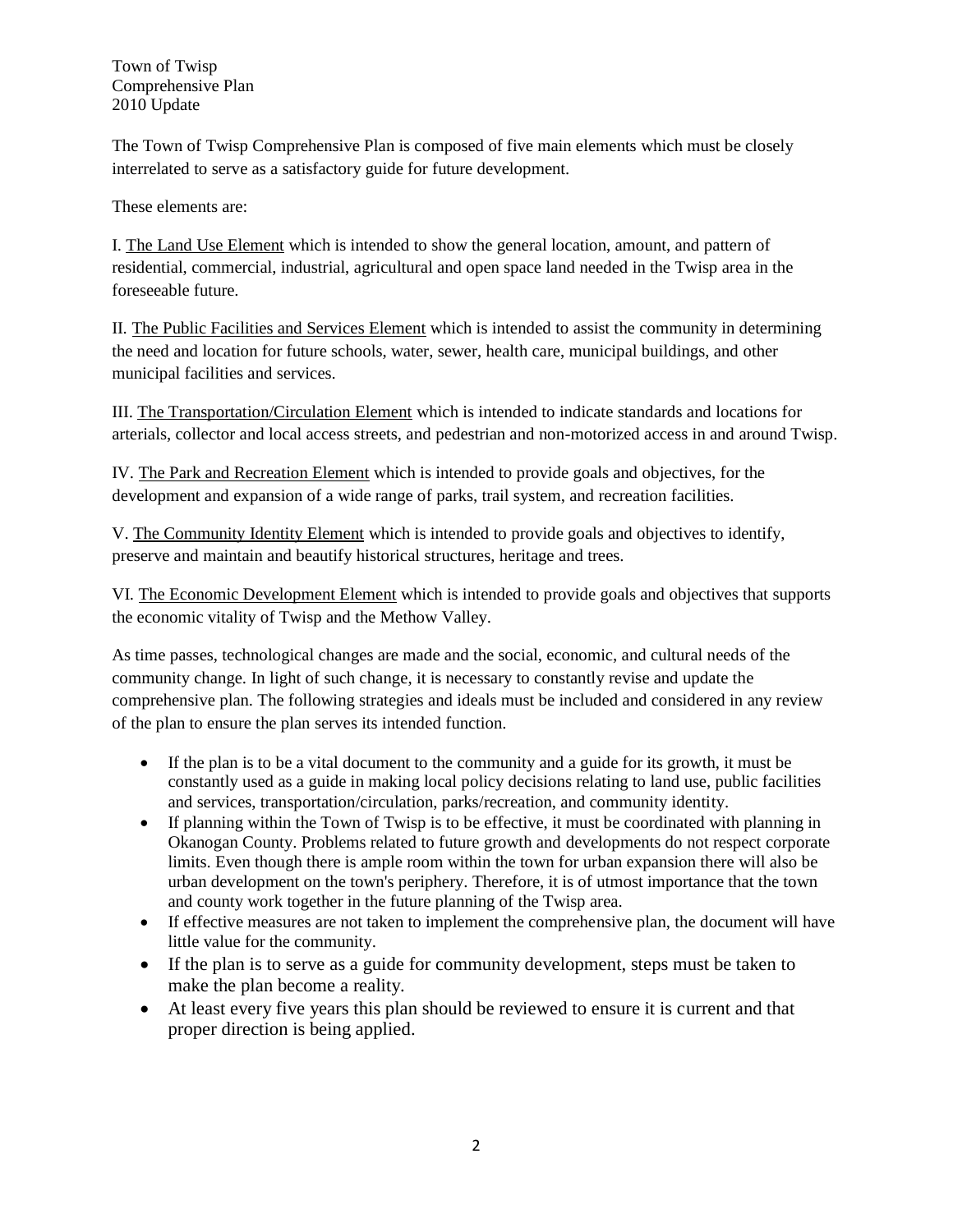## POPULATION DATA

Information on the population of Twisp is an important part of the picture of land use within the community. Changes in the population affect the demand for housing, infrastructure, and services to the community, which in turn influences the pattern of development. For that reason, basic population information is included in this element.

The 2000 US Census revealed a population of 938 in the Town of Twisp. The following tables and figures show historical population data of the Town of Twisp. The first figure details changes in the Town's historical population by decade from 1940 to 2005. The following table shows the percentage of change in population over the same period.



## **Historical Population Data 1940 – 2005**

| Year                 | Population | Change   |  |  |
|----------------------|------------|----------|--|--|
|                      | 335        |          |  |  |
| 1940                 | 477        |          |  |  |
| 1950                 | 776        | 38.53%   |  |  |
| 1960                 | 750        | $-3.47%$ |  |  |
| 1970                 | 756        | 0.79%    |  |  |
| 1980                 | 911        | 17.01%   |  |  |
| 1990                 | 872        | $-4.47%$ |  |  |
| 2000                 | 938        | 7.04%    |  |  |
| 2005                 | 965        | 2.80%    |  |  |
| OFM Forecasting 2005 |            |          |  |  |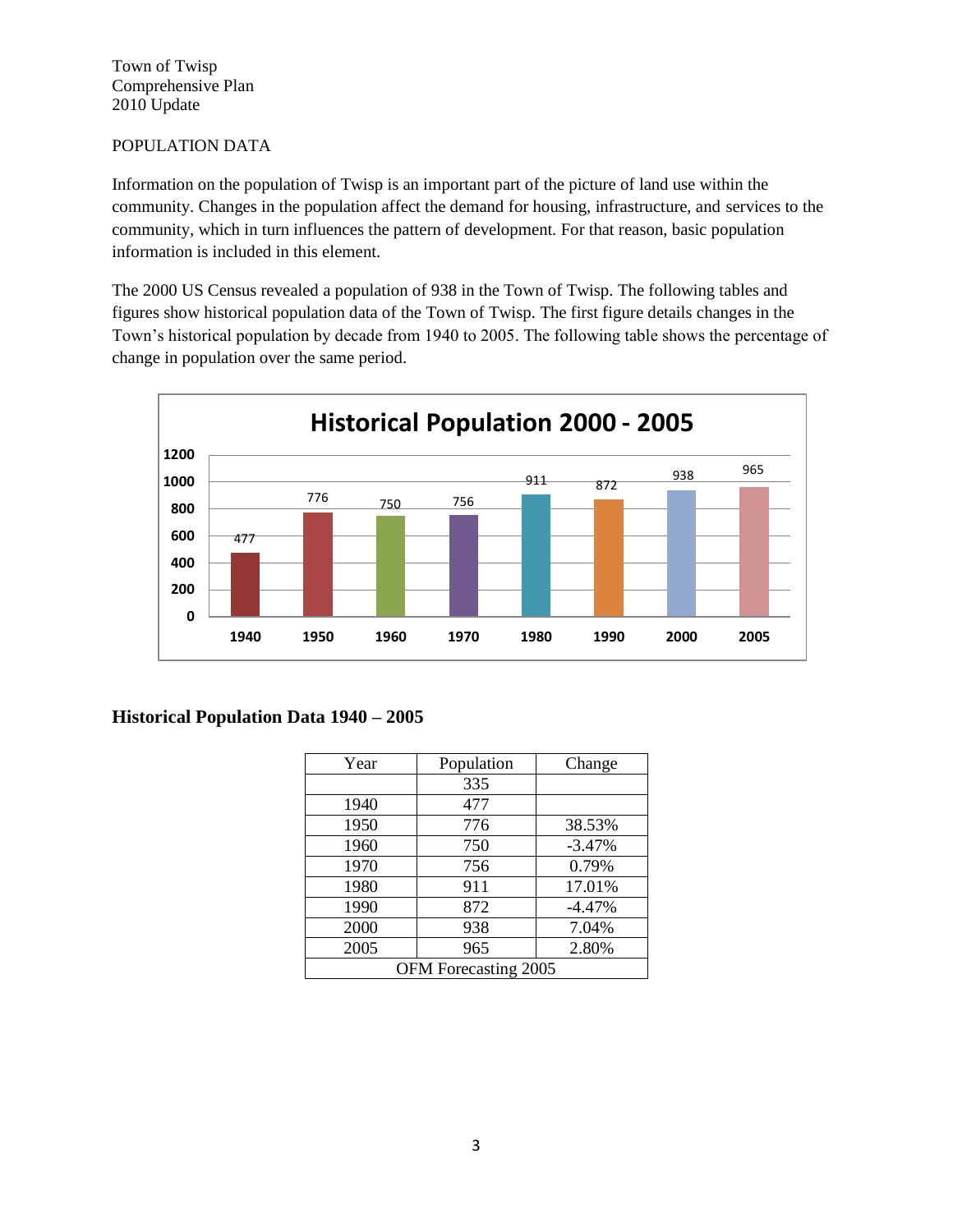**This second figure and table illustrates the Town's growth in residents from 2000 to 2005.**



# **Town of Twisp Population Change – 2000 - 2005**

| Year                 | Population | Change   |  |  |
|----------------------|------------|----------|--|--|
| 2000                 | 938        |          |  |  |
| 2001                 | 955        | 1.78%    |  |  |
| 2002                 | 945        | $-1.06%$ |  |  |
| 2003                 | 955        | 1.05%    |  |  |
| 2004                 | 960        | 0.52%    |  |  |
| 2005                 | 965        | 0.52%    |  |  |
| OFM Forecasting 2005 |            |          |  |  |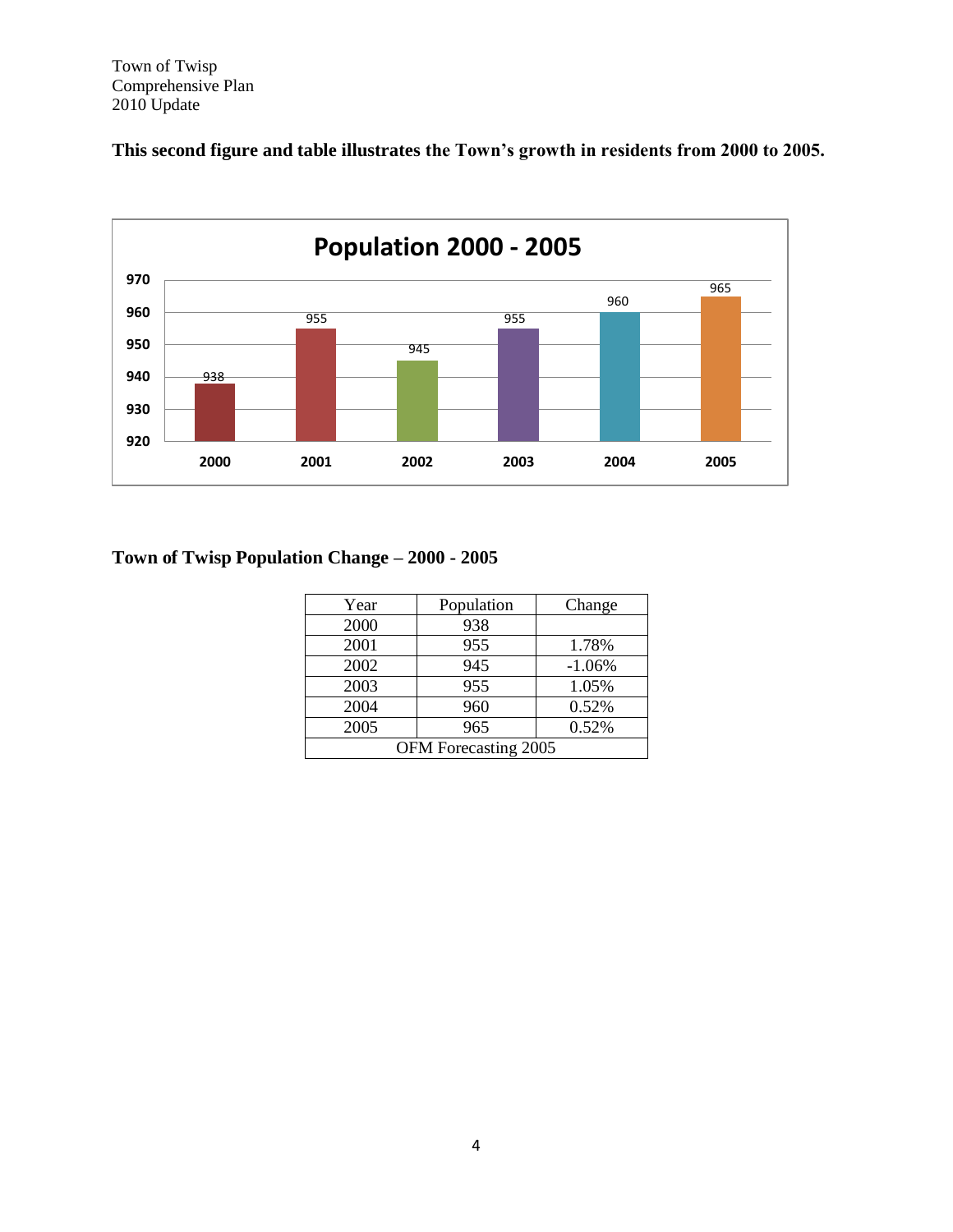**There is an assumption that residential growth in Twisp will roughly double over the next 20 years from 1000 to 2000 based upon 100% build-out of all current single and multifamily homes including condominiums and townhouses. OFM population forecast is shown below.**

|                        | LOW .57% | <b>HIGH 2%</b> |  |  |
|------------------------|----------|----------------|--|--|
|                        | Annual   | Annual         |  |  |
| Year                   | Increase | Increase       |  |  |
| 2006                   | 920      | 933            |  |  |
| 2007                   | 925      | 952            |  |  |
| 2008                   | 931      | 971            |  |  |
| 2009                   | 936      | 990            |  |  |
| 2010                   | 941      | 1010           |  |  |
|                        | 26       | 95.2           |  |  |
| Total 5 yr. projection |          |                |  |  |
| OFM Forecasting 2005   |          |                |  |  |

**Town of Twisp Population Change – 2006 - 2010**

# **General Population Characteristics**

| Town of Twisp - Characteristics   | Number   | Percent  |
|-----------------------------------|----------|----------|
| One Race                          | 923      | 98.40%   |
| White Alone                       | 902      | 96.20%   |
| <b>Black or African American</b>  | 0        | $0.00\%$ |
| American Indian and Alaska Native | 9        | 1.00%    |
| Asian                             | 5        | 0.50%    |
| Native Hawaiian and Other Pacific |          |          |
| Islander                          | $\Omega$ | $0.00\%$ |
| Other Race                        | 7        | 0.70%    |
| Two or More Races                 | 15       | 1.60%    |
| <b>Total Population</b>           | 923      | 100%     |
| Hispanic or Latino (of any race)  | 26       | 2.80%    |
| Census 2000 Demographic Profile   |          |          |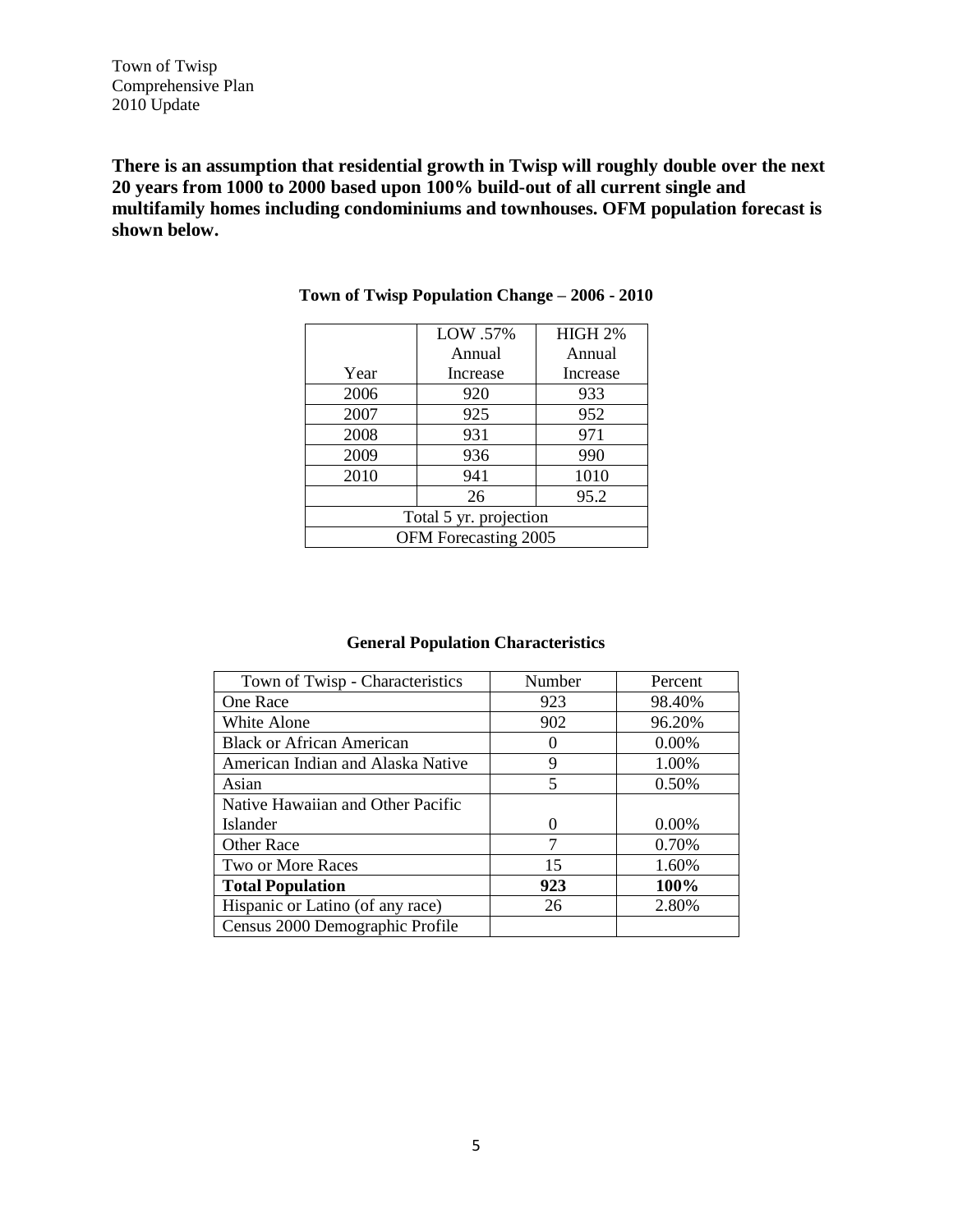## **I. LAND USE ELEMENT**

The Land Use Element of the comprehensive plan is intended to promote orderly community growth by providing for planned land use areas which consider environmental, economic, cultural and social factors. This plan is designed to meet both present and future needs of the community and to serve as a guide to the public and private agencies who, through their programs, are developing and redeveloping Twisp. The Land Use Element is an important tool for promoting orderly community growth over time. It is also a guide for the preservation and development of the community's public and private property and retains the basic form of the community while creating order with in the general pattern. It incorporates requirements under the Growth Management and Shoreline Management Act designated to protect lands that are environmentally significant.

The Land Use Element of the comprehensive plan is general and the location of the land use categories shown by areas of different patterns on the map is intentionally nonspecific. Unlike a zoning map, the land use element of a comprehensive plan is not based on exact property lines. The plan is however, a statement of policy which includes both graphic and text statements which are designed to assist the future growth of the Town of Twisp toward certain objectives. See Map I of the Map Appendix for existing land uses based on 2005 County Assessor data. A summary of the land use inventory is presented in the Appendix A. The Land Use Plan Designation Map II is presented in the Map Appendix following the Existing Land Use Map. Including in the pages following are objectives for land use in Twisp and descriptions of the land use designations.

## A. GOALS OF THE LAND USE ELEMENT

The goals for the Land Use Element of the Comprehensive Plan are as follows:

1. Encourage the growth of the community that will insure the general health, safety and welfare of the citizens of Twisp while protecting individual choice and the integrity of the natural environment. Promote the concentration of urban life within the town and promote the "rural" residential character of the town.

2. Coordinate land use with circulation routes and public facilities in promoting the convenience, efficiency, health and welfare of the town. Provide for pedestrian connection of neighborhoods.

3. Protect and help develop desirable public and private investments in land and improvements.

4. Maintain and enhance the composition of the town as a vibrant tourist, commercial, and residential center.

5. Preserve open space. Both public and private lands can be considered open space, including parks, farmlands, playing fields, forested hills, wetlands, and public right-if-ways. These special features contribute to Twisp's small town atmosphere, offer visual relief and separation from urbanized areas and serve as natural systems which protect surface and ground water, and air quality. Also, open space provides and maintains valuable wildlife habitat.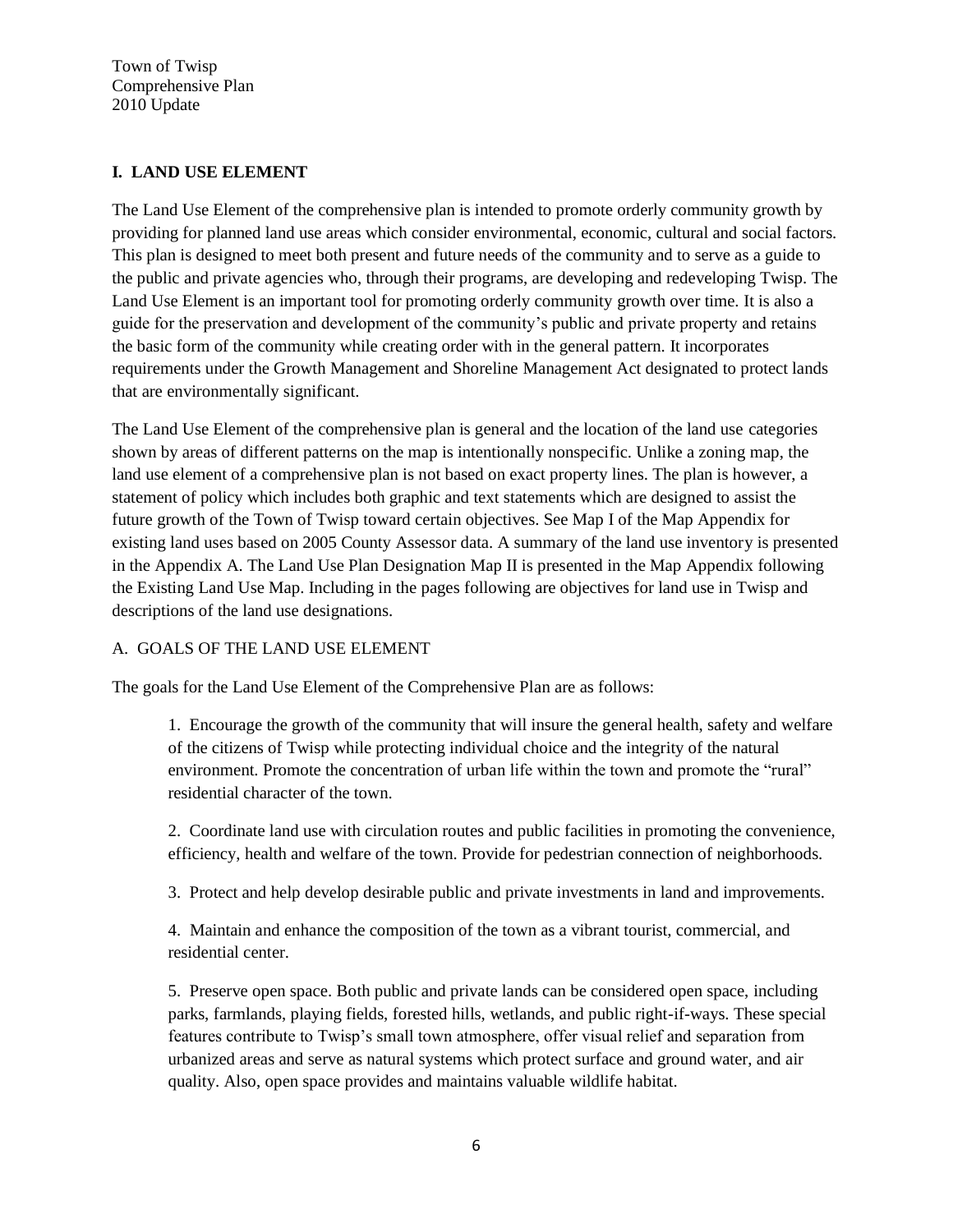- 6. Promote the Methow and Twisp River frontages as a valuable economic and recreation source.
- 7. Provide safe and convenient access for differently-abled people, pedestrians, and bicyclists.

## B. GENERAL PRINCIPLES FOR DEVELOPMENT

In developing the land use element of the comprehensive plan it is necessary to make general policy statements regarding the method in which particular land use categories should develop. Any development must have the existence of adequate utilities, such as water and sewer. Any new development should be required to be tied into the town's water and sewer systems and land with the prior history of industrial use should undergo environmental review when being redeveloped.

1. Residential Areas – Residential areas should be varied in density, dwelling types, and design to provide a maximum range of choice to meet the needs of diverse family sizes, age groups, and income levels.

2. Commercial Areas – Commercial areas, including professional services (office oriented) and tourist related facilities should be compact with easy access and adequate off street parking and loading facilities. Retail commercial areas should be whenever possible, convenient to major routes of transportation. Tourist commercial and professional office service areas should also be convenient to and along major routes of transportation. Each commercial area should be designed to adequately serve the public while discouraging the movement of disruptive traffic through residential areas.

3. Industrial Areas – Industrial areas should have maximum access to transportation corridors and utilities with sites large enough to accommodate off-street parking, loading and reasonable expansion. Industrial areas should be compatible with surrounding land uses and be buffered from conflicting uses.

4. Public Use – Public use areas should, as their primary purpose, serve the common needs of the entire community.

5. Resource Lands, Critical Areas and Shorelines – Critical areas should be designated where natural features such as wetlands, floodplains, steep slopes and other critical areas preclude or require special considerations for residential, commercial or industrial development.

The Twisp Shore Master Program, in compliance with the Shoreline Management Act of 1971 (RCW 90.58) establishes a cooperative program of shoreline management between the Town of Twisp and the State of Washington. Four environmental designations have been developed which apply to the shorelines of Twisp: Urban Environment, Suburban Environment, Rural Environment and Conservancy Environment. From the Town of Twisp's perspective, the Shoreline Master Program articulates local policies and use regulations governing the physical development of land and water resources affecting the shorelines within our community.

6. Recreation – Twisp has an opportunity to obtain a strong recreation base comprised of parks and trail systems. It will be important to acquire new properties for recreation, open space and to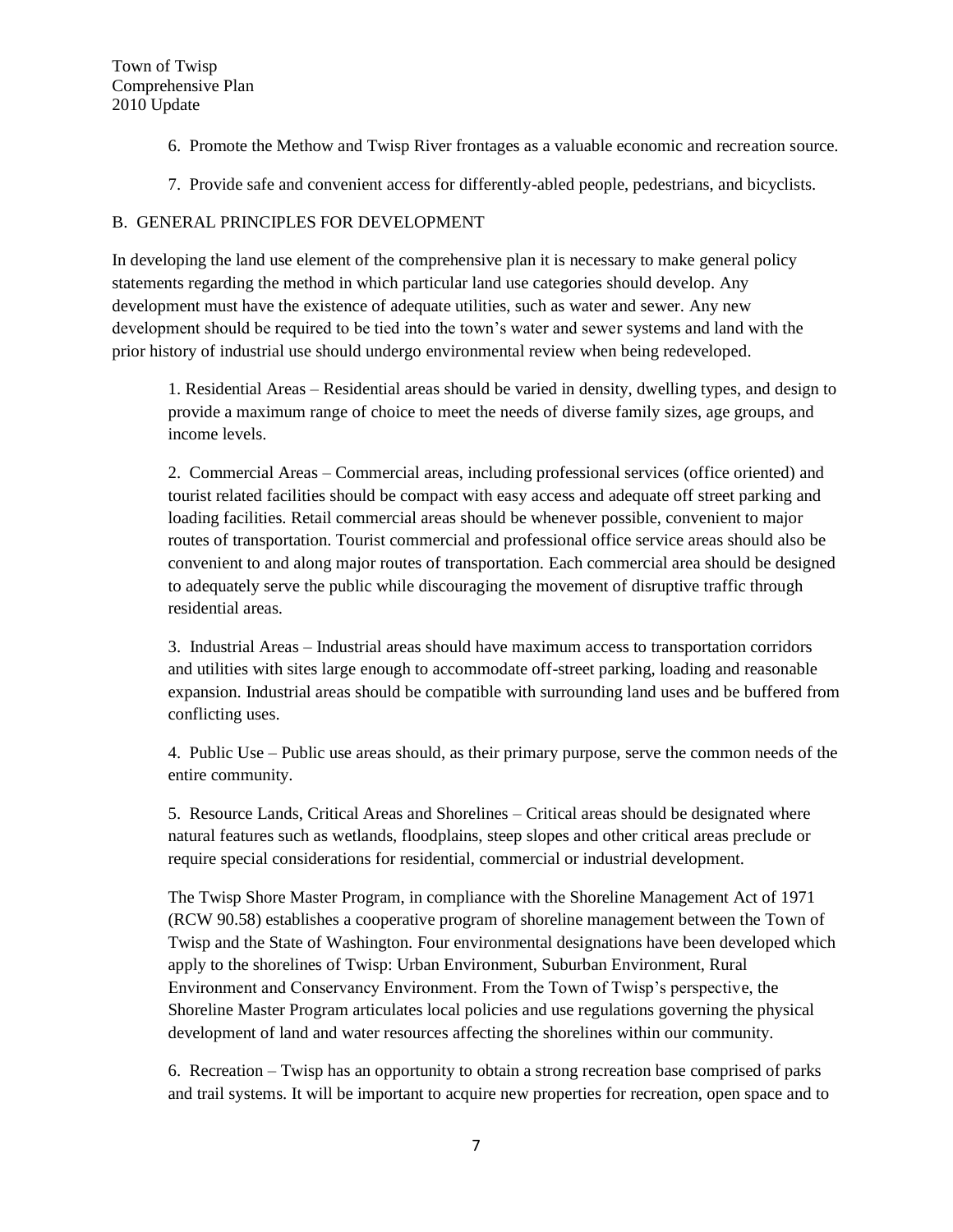establish new programs to accommodate growth and changing needs. Refer to the Parks and Recreation Element of this comprehensive plan.

7. Buffer Zones – Buffer zones should be erected in areas of critical zone changes. New development has the responsibility of buffering from existing uses.

8. Urban Growth Area (UGA) and Areas of Interest (AOI) – Areas outside of Twisp should be developed to be consistent with proposed urban growth guidelines and AOI guidelines should be formally proposed to Okanogan County to guide future growth decisions.

## C. LAND USE PLAN

The allocation of land uses and projected needs for the future is shown in the table on the following page. Future needs are based upon present land use patterns and the medium population projections presented in the introduction to this plan. Due to present building trends and growing need for off-street parking and loading as well as storage areas in conjunction with development, future construction in Twisp will need more area than in the past.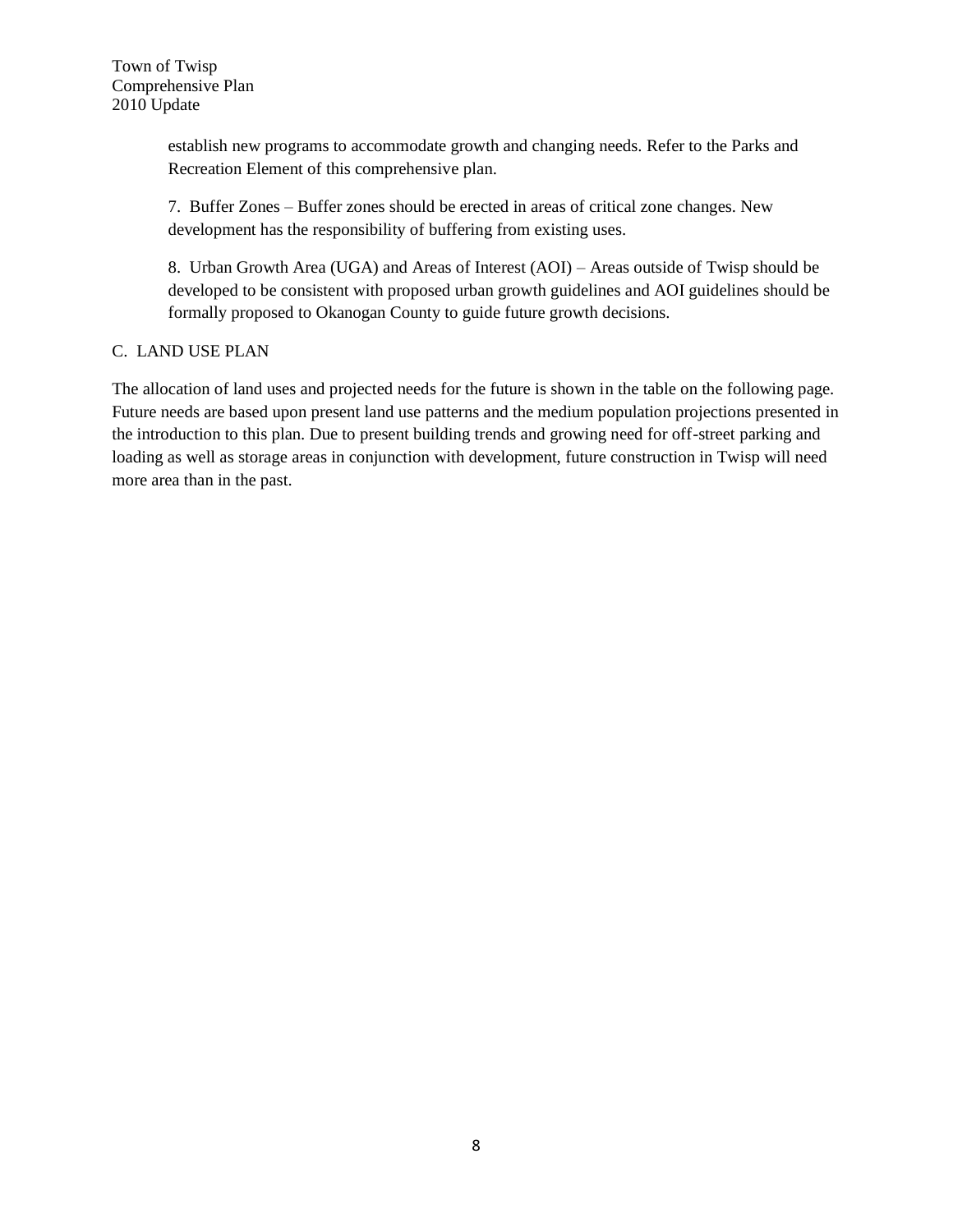# **TABLE 1. Allocation of land Uses (Acres) 2005**

|                   |                        |             |        |        | $%$ of    |           |
|-------------------|------------------------|-------------|--------|--------|-----------|-----------|
|                   |                        |             | Total  | % of   | Developed | Acres per |
|                   |                        |             | Acres  | Area   | Area      | person    |
| Residential       |                        |             | 114.62 | 17.10% | 31.96%    | 11.60     |
|                   | <b>Single Family</b>   |             | 97.04  | 14.48% | 27.06%    | 10.05     |
|                   | Two Family             |             | 2.36   | 0.35%  | 0.66%     | 0.24      |
|                   | Multi-Family           |             | 12.69  | 1.89%  | 3.54%     | 1.31      |
|                   |                        | Apt.        | 3.94   | 0.59%  | 1.10%     | 0.41      |
|                   |                        | Motel-Hotel |        |        |           |           |
|                   |                        |             | 6.22   | 0.93%  | 1.73%     | 0.64      |
|                   |                        | Vacation    | 2.53   | 0.38%  | 0.71%     | 0.26      |
| Commercial        |                        |             | 83.96  | 12.53% | 0.03%     | 8.69      |
|                   | Retail, Wholesale      |             | 9.80   | 1.46%  | 2.73%     | 1.01      |
|                   | Enter. & Service       |             | 61.39  | 9.16%  | 17.12%    | 6.36      |
|                   | Mobile Home            |             |        |        |           |           |
|                   | Park                   |             | 12.29  | 1.83%  | 3.43%     | 1.27      |
|                   | Tourist                |             | 0.68   | 0.10%  | 0.19%     | 0.07      |
|                   | <b>Utilities</b>       |             | 0.27   | 0.04%  | 0.08%     | 0.03      |
| Manufacturing     |                        |             |        |        |           |           |
| Public and        |                        |             | 0.47   | 0.07%  | 0.00%     | 0.05      |
| Semi-Public       |                        |             | 68.3   | 10.20% | 19.05%    | 7.07      |
|                   | Parks                  |             | 5.37   | 0.80%  | 1.50%     | 0.56      |
|                   | Public                 |             | 58.07  | 8.66%  | 16.19%    | 6.01      |
|                   | Semi-Public            |             | 2.92   | 0.44%  | 0.81%     | 0.30      |
|                   | <b>School District</b> |             | 1.97   | 0.29%  | 0.55%     | 0.20      |
| Streets & ROW     |                        |             | 91.22  | 13.61% | 25.44%    | 9.44      |
| Developed Area    |                        |             | 358.60 | 50.78% | 100.00%   | 37.12     |
| Vacant            |                        |             | 242.21 |        |           | 25.07     |
| Agricultural      |                        |             | 69.42  |        |           | 7.19      |
|                   | Ag non-classified      |             | 15.93  |        |           | 1.65      |
|                   | Ag classified          |             | 53.49  |        |           | 5.54      |
| Land Area         |                        |             | 670.2  | 94.90% |           | 69.38     |
| Water             |                        |             | 36.0   | 5.10%  |           | 3.73      |
| <b>Total Area</b> |                        |             | 706.23 | 100%   |           | 73.11     |

Source - Okanogan County GIS information 2005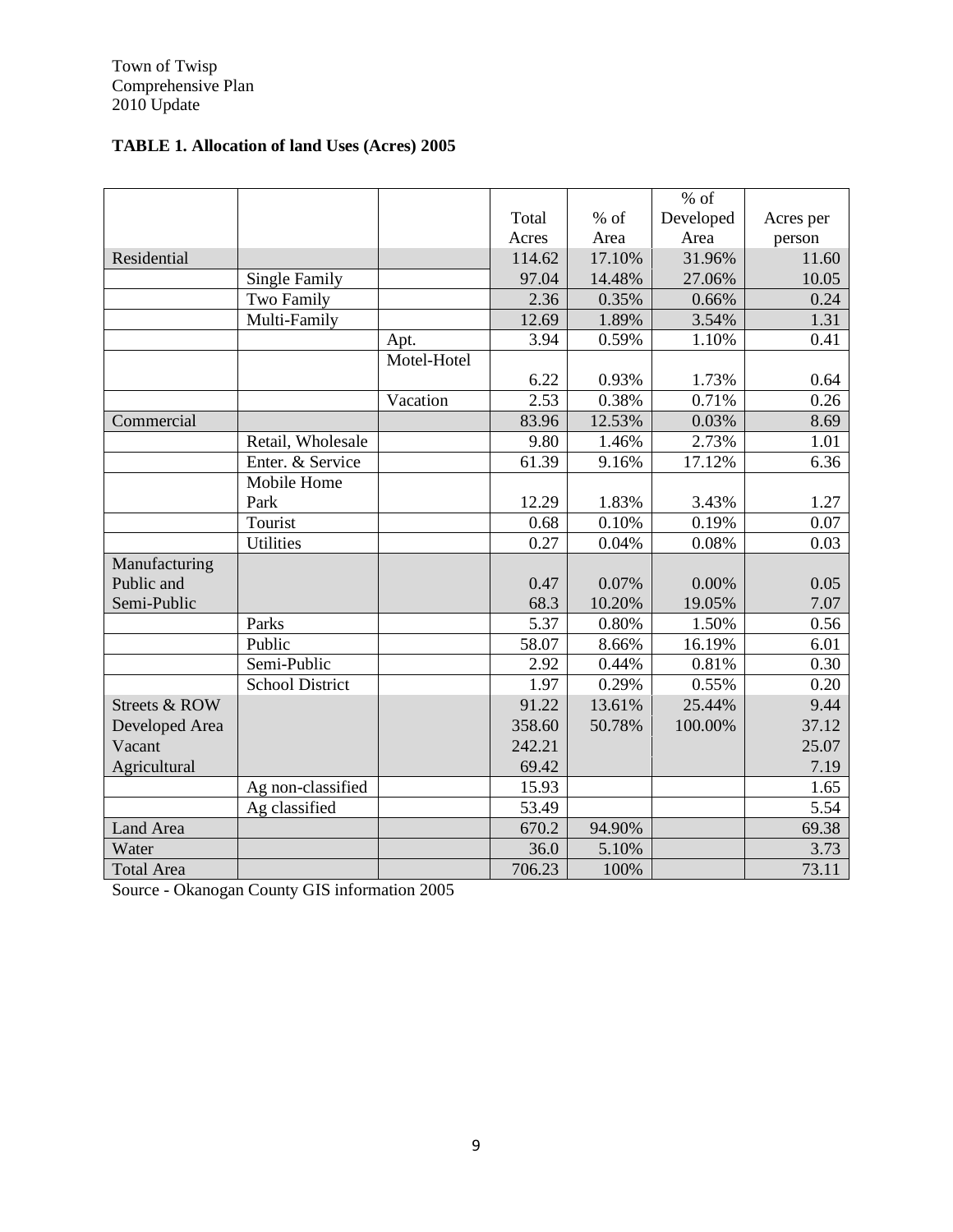| Type of Establishment               | Number                   | Percentage |
|-------------------------------------|--------------------------|------------|
| Retail trade                        | 51                       |            |
| <b>Building and Equipment</b>       | 6                        | 12%        |
| Dealers                             | $\overline{2}$           | 4%         |
| <b>General Merchandise</b>          | $\mathbf{1}$             | 2%         |
| <b>Food Stores</b>                  | 6                        | 12%        |
| <b>Auto Dealers and Accessories</b> | 9                        | 18%        |
| <b>Gas Stations</b>                 | $\overline{3}$           | 6%         |
| Apparel and Accessories             | $\mathbf{1}$             | 2%         |
| Home Furnishings                    | $\overline{0}$           | 0%         |
| <b>Restaurants and Taverns</b>      | 15                       | 29%        |
| Drug Stores                         | 1                        | 2%         |
| Other                               | $\overline{7}$           | 14%        |
|                                     |                          |            |
| <b>Services</b>                     | 34                       |            |
| <b>Tourist Accommodations</b>       | 6                        | 18%        |
| <b>Personal Services</b>            | 15                       | 44%        |
| Repair                              | 8                        | 24%        |
| Amusement                           | $\overline{\mathcal{L}}$ | 12%        |
| Funeral                             | 1                        | 3%         |
|                                     |                          |            |
| <b>Offices</b>                      | 31                       |            |
| Finance, Insurance and              | $\overline{3}$           | 10%        |
| <b>Real Estate</b>                  | $\overline{5}$           | 16%        |
| Professional                        | $\overline{13}$          | 42%        |
| Miscellaneous                       | 10                       | 32%        |
|                                     |                          |            |
| Industry                            | $\overline{21}$          |            |
| Service, Logging                    | $\boldsymbol{0}$         | 0%         |
| Road Construction                   | $\overline{7}$           | 33%        |
| Building Construction, etc.         | 12                       | 57%        |
| Welding and Fabrication             | $\overline{2}$           | 10%        |

# **TABLE 2 COMMERCIAL ESTABLISHMENTS – TOWN OF TWISP 2006**

Source: Town of Twisp, 2006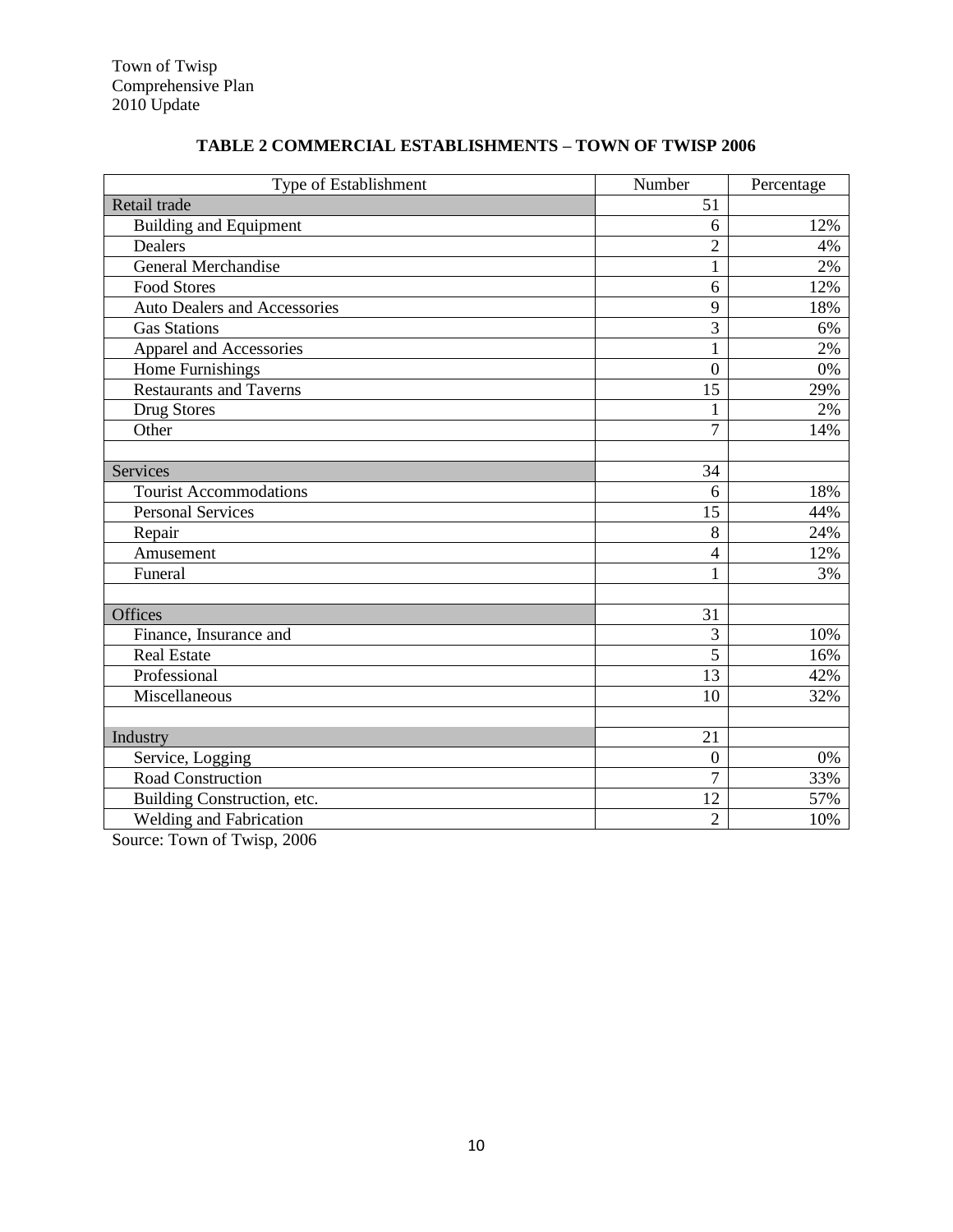## 1. RESIDENTIAL AREAS

Twisp's existing residential areas have developed into several reasonably distinct districts:

a. Central District – The most highly developed area, which contains a mixture of single and multi-family development is that part of town west of the Methow River, south of the Twisp River, and is bordered on the south and west by commercial areas that border the north and east side of State Highway 20.

b. Twisp River District – This area contains a large manufactured home park. It is situated south of the Twisp River, north of the Twisp River Road (County Road #9114), and west of the commercial area that borders the west side of State Highway 20. This area is bordered by a large conservancy area on the west end.

c. Painters Addition District (upper west side) – There are several single family residences located on fairly large lots in this area. They are located south of the Twisp River Road, and contain a conservancy area which separates two groups of housing establishments. It is bordered by conservancy and agricultural areas.

d. Southeast District (lower east side) – This area is populated with single family residences on a mixture of small and large lots. This area lies in the southeast portion of Twisp, bordered on the north by the commercial area along State Highway 20, on the west by an industrial area and on the south by the Methow River. The east side is currently bordered by another industrial area that lies outside, but along the town limits.

e. Southern District – This area is currently being utilized as an orchard with a few single family residences situated around the edges of the orchard. The borders are the Methow River on the east, County Road #9105 on the west the commercial area that is along the south side of State Highway 20 on the north and the town limits on the south.

f. Northwest District – This area is north of the Twisp River and west of the commercial area on the west side of State Highway 20. This area contains a mixture of small and large lots, consisting of single family residences.

g. Lloyds Addition District – This area is east of town and comprises the old Wagner Mill site.

h. Urban Growth Area – Areas south of Twisp along Highway 20 and Airport Road extending to the junction with Highway 153 and areas North of Twisp along Highway 20 extending to parcel #3322070077 on the west side of the Highway and to parcel #3322060021.

i. Mobile Home Parks – This area should be provided for especially in areas immediately adjacent to the unincorporated boundaries where large land parcels exist and infrastructure is assessable.

The major portion of Twisp's future residential development should occur in these areas making it possible to provide municipal services at a reasonable cost. Future utilities expansion should be planned for the UGA area south of Twisp incorporating the airport and area to the Highway 20 turn-off.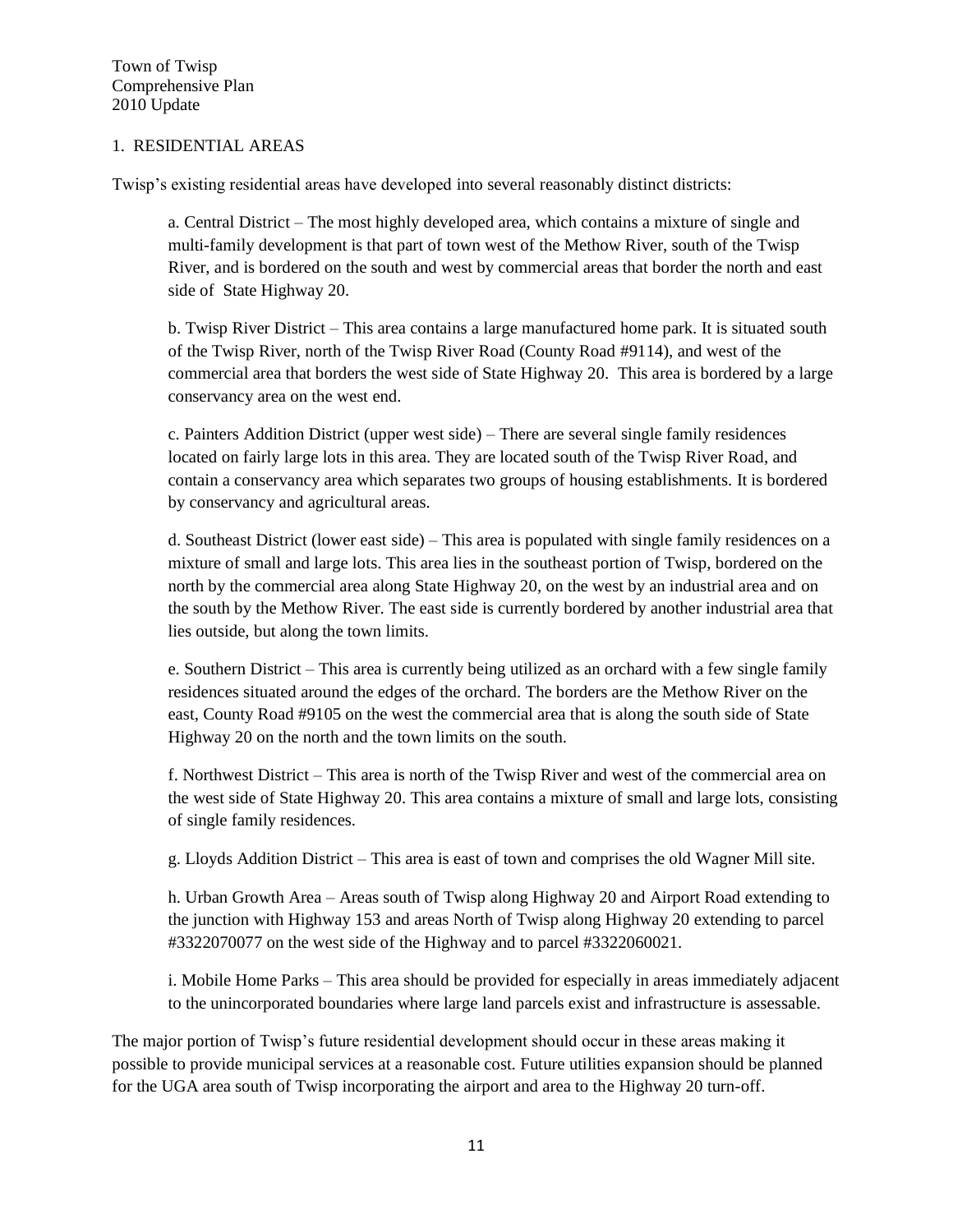#### GENERAL GOALS FOR RESIDENTIAL DEVELOPMENT:

a. Residential areas should be located within close proximity of institutional facilities such as schools, parks, and churches.

b. Commercial and industrial uses which are not compatible with residential development should not be allowed to encroach upon residential areas.

c. Churches, schools, and similar uses should be allowed in residential areas after ascertaining the compatibility of the proposed development with the residential development of the area.

d. Future residential development should have sufficient street right-of-way to provide curbs, paving of two driving lanes, at least one parking lane, sidewalks and other pedestrian walkways.

e. Future high-density residential development should occur in such a manner as to allow maximum utilization of the land while retaining adequate open space for recreational and aesthetic values.

f. Discourage placement of non-designated manufactured homes which are deemed incompatible with other single family dwellings in the area while designated manufactured homes should be placed in conformance with local building codes.

g. The following facilities should be provided for as follows:

1. Family day care facilities should be allowed in single family residential and multifamily residential designated areas. Family day care means a an agency that regularly provides care during part of the twenty four hour day to six or fewer children in the family abode of the person or persons under whose direct care the children are placed.

2. Mini day care should be allowed in single family residential designated areas under a conditional use permit. Mini day care means a day care center for the care of twelve or fewer children in a facility other than the family abode of the person or persons under whose direct care and supervision of the child is placed; or the care of from seven through twelve children in the family abode of such person or persons.

3. Day care centers should be prohibited in single family residential designated areas. Day care centers should be allowed in multi-family residential designated areas under a conditional use permit. Day care center means an agency regularly providing care of thirteen or more children. No such center shall be located in a private family residence unless the portion of the residence where the children have access is used exclusively for the children during the hours the center is in operation or is separate from the usual living quarters of the family.

4. Long term residential care for the elderly, handicapped or disadvantaged should be provided for in single family and multi-family residential designated areas.

\*Definitions for Child Day Care facilities taken from RCW 43.215.010, as amended.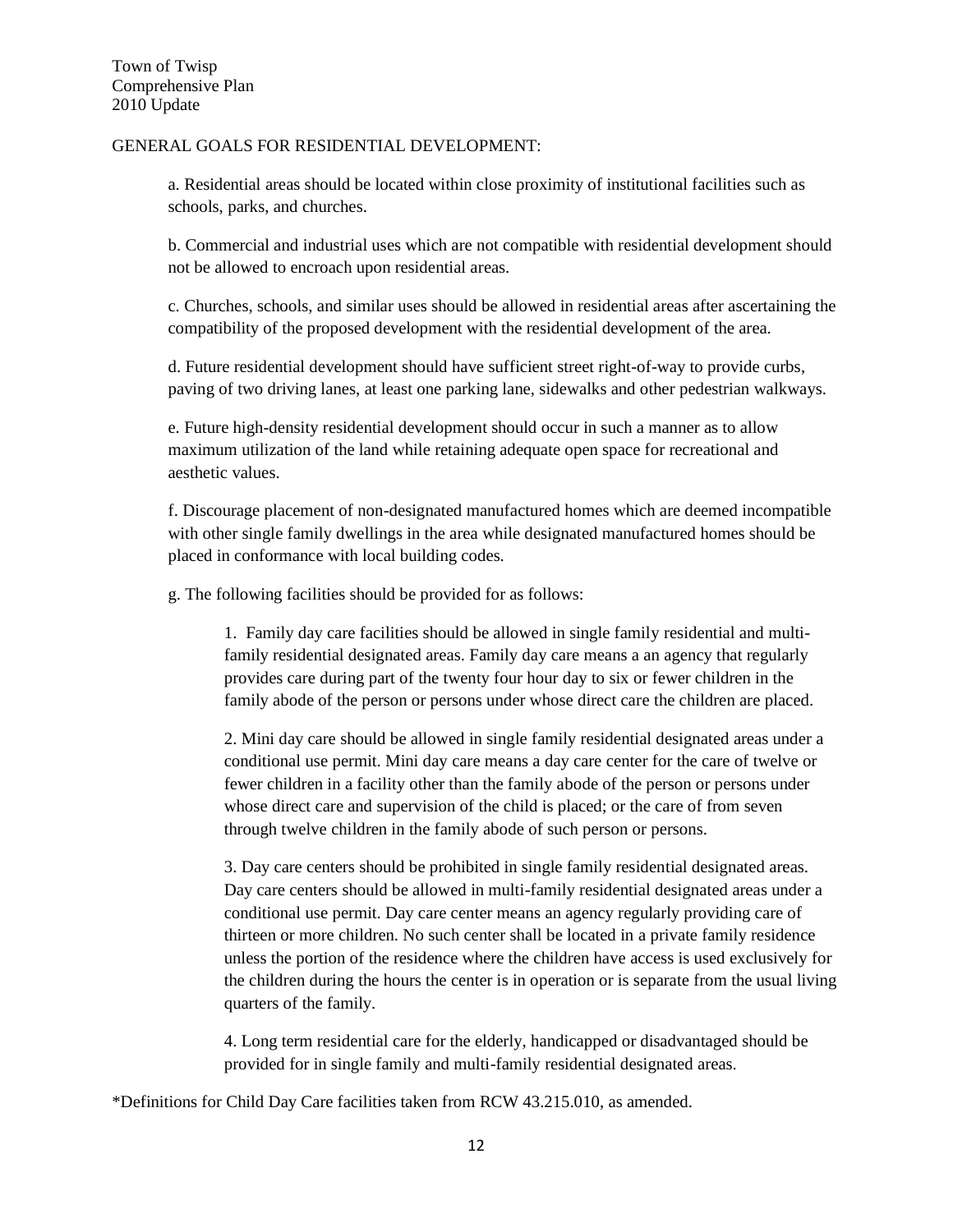\*Long Term Residential Care goal complies with RCW 35.63, as amended, provisions for such facilities.

## SPECIFIC RESIDENTIAL DESIGNATIONS FOR LAND USE PLAN

The residential designations, (single low = 10,000 ft. sq. and single high = 5,000 ft. sq. density) and multifamily (low to high density), are intended to indicate land which is already developed for residential purposes and land which is suitable for future residential development. Well over half of the town's land area, exclusive of streets, is in one of these designations as indicated on the Land Use Plan, page 7.

## SINGLE FAMILY LOW DENSITY RESIDENTIAL (R-1)

The purpose of the single family residential designation is to provide for areas of town where low density residential uses will be provided for. For the purposes of this comprehensive plan, low density shall mean from 1 to 4 dwelling units per acre of land, or a minimum of 10,000 ft. sq. lot size.

## SINGLE FAMILY HIGH DENSITY RESIDENTIAL (R-2)

The purpose of the single family residential designation is to provide for areas of town where high density residential uses will be provided. For the purposes of this comprehensive plan, high density shall mean from 1 to 8 dwelling units per acre of land, or a minimum of 5,000 ft. sq. lot size; and include single family residences or duplexes.

## MULTI-FAMILY RESIDENTIAL (R-3)

The purpose of the multi-family residential designation is to provide for the development of multi-family dwellings and other types of higher density residential uses such as manufactured home parks. For the purposes of this comprehensive plan, multi-family shall mean from 5 to 15 dwelling units per acre of land. Specific goals for multi-family residential development encourage a mixture of housing types, provide flexibility in land use regulations which allows for the development of all types of residential uses with varying densities, and allow family and mini day care facilities outright in these areas.

#### 2. COMMERCIAL AREAS

The commercial areas of Twisp are divided into distinct areas:

a. Central Business District – The central business district is the commercial center of Twisp. This district is bound on the west by Lincoln Street, south of Twisp River, east of Johnson Street and north of Glover Street and Highway 20 intersection.

b. North Commercial Area – This area, bound on the north approximately by Hagerman Street, on the west by the northwest residential area, on the south by the Twisp River and on the east by approximately the Twisp and Methow Rivers interface.

c. South Commercial Area – This area, bound on the east by the Methow River, on the north by the mill site which is designated for industrial use, on the south by the southeast residential area and on the east by industrial uses and the corporate limits.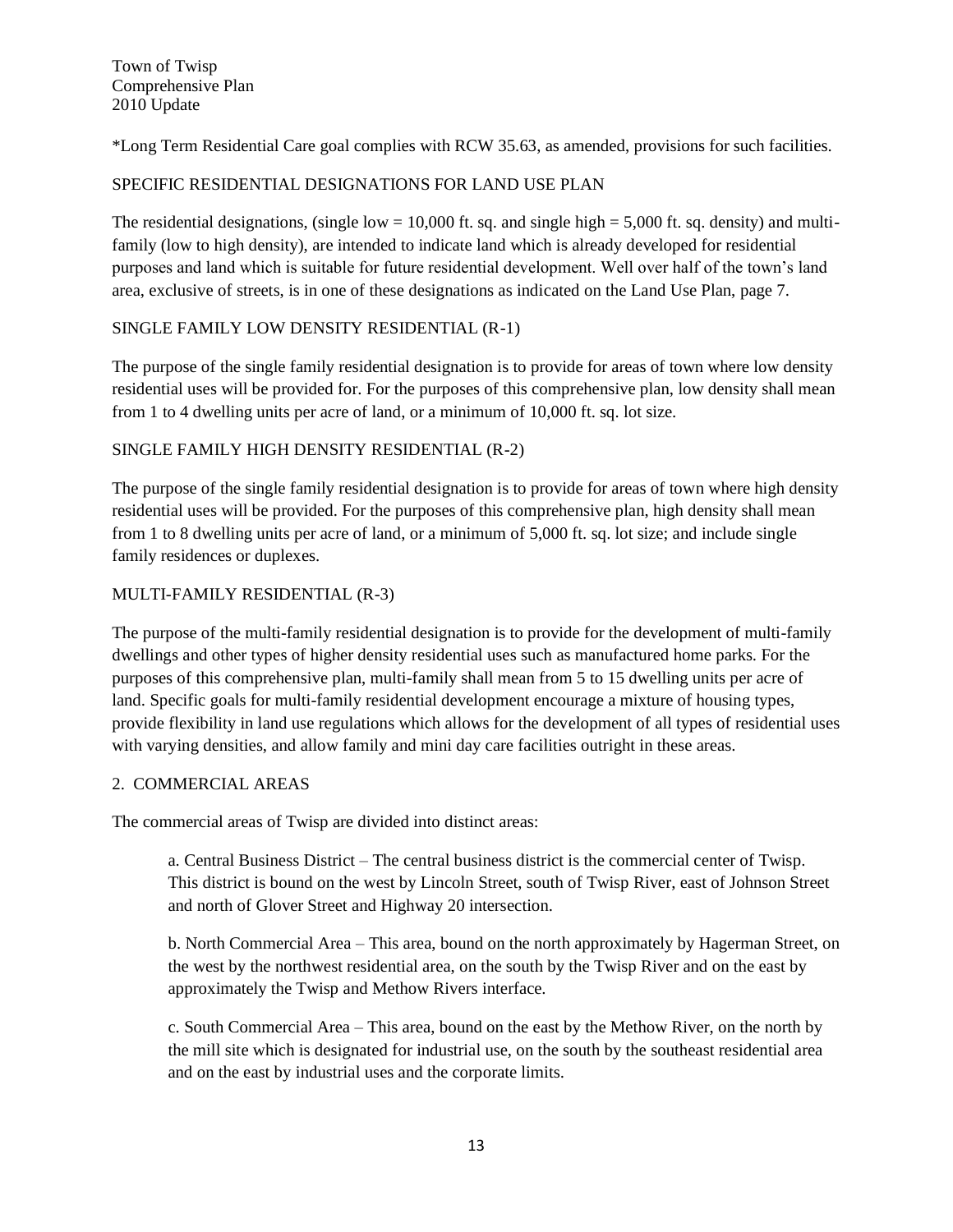## GENERAL GOALS FOR COMMERCIAL DEVELOPMENT:

a. Commercial area construction should be attractive, convenient as possible to accommodate the shopper by providing adequate parking and pedestrian.

b. Businesses should provide ample and convenient off-street parking located in such as manner as to be architecturally pleasing and still accommodate the shopper. All new construction should provide off-street parking.

c. Family Day Care, Mini Day Care and Day Care Centers as defined under general goals for residential development, should be permitted uses in commercial designated areas.

d. Long term residential care for the elderly, handicapped or disadvantaged should be provided for in commercial designated areas based on the State of Washington rules.

## SPECIFIC COMMERCIAL DESIGNATIONS FOR LAND USE PLAN

Commercial designations are intended to indicate land which is already developed for commercial purposes or which is suitable for future commercial development. The land use element of Twisp's Comprehensive Plan provides for four (4) different commercial designations: C-1, C-2, C-3 and CR. These four categories parallel each other but provide different functions.

## DOWNTOWN COMMERCIAL DESIGNATION (C-1)

INTENT: The C-1 District is a pedestrian-oriented commercial district designed to foster a vibrant downtown business area supporting a mix of residential and commercial uses. The C-1 designation is intended for the central business district encompassing Highway 20, Glover and Lincoln Streets between the Twisp River on the North and the intersection of Glover and Highway 20 on the South. In creating regulations for the C-1 District, we need to promote pedestrian circulation and access. Downtown Commercial is an area of shared parking and walking between stores, with limited space for off-street parking. Off-street parking areas should be encouraged wherever practical. Design elements and uses that will foster community life and social use of outdoor areas such as pocket parks are to be encouraged. The area needs to be attractive to pedestrians and provide for safety, and convenience of bicyclists, pedestrians, and the differently-abled.

Permitted uses in this area should include most types of retail, office, service and tourist type enterprises such as restaurants, galleries and theaters. Existing single family homes in this district should remain and living accommodations above businesses be allowed. Examples include banks, shops, and offices.

## OFFICE/TOURIST COMMERCIAL DESIGNATION (C-2)

INTENT: C-2 District is intended to provide areas outside of the downtown business area for uses that do not generate large volumes of traffic or traffic circulation and turning patterns that would disrupt the smooth flow of traffic on adjacent arterial streets or the Highway 20 corridor, including low-to mediumintensity, generally non-retail commercial and service uses and residential uses (including single-family and multi-family dwellings as well as tourist accommodations). While the primary circulation between commercial establishments in C-2 districts is expected to be vehicular, with parking areas supplied for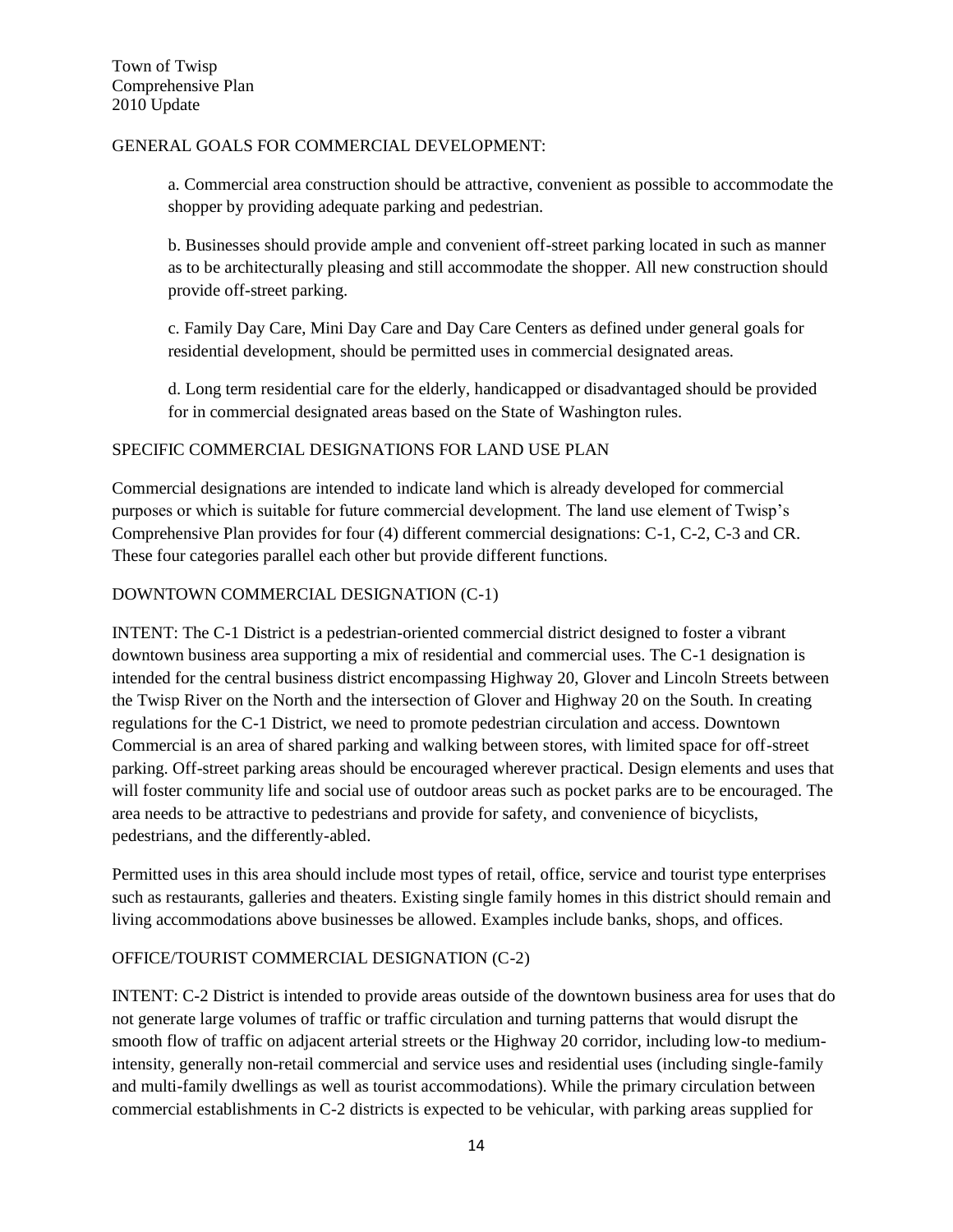customer use, commercial users should also provide for the safety and convenience of bicyclists, pedestrians, differently-abled and be generally compatible neighbors to residences and overnight accommodations.

Twisp must plan for an increasing number of tourists and community residents looking for similar services that are convenient to the highway but are quiet and attractive. The Comprehensive Plan accommodates these needs by focusing this type of commercial activity into the C-2 and CR districts and to some degree into the C-3 district.

This district includes the area North of Twisp River Bridge along Highway 20.

## GENERAL COMMERCIAL (C-3) DISTRICT

INTENT: The C-3 District is intended to allow for a wide variety of commercial uses outside of the downtown business area. While the primary circulation between commercial establishments in C-3 districts is expected to be vehicular, with parking areas supplied for customer use, all users should also provide for the safety and convenience of bicyclists, pedestrians, and differently-abled people. C-3 districts are suitable for higher-intensity uses such as automobile sales, retail sales outlets, and large or mid-size office buildings. The Town will encourage uses and site development that are aesthetically pleasing and harmonious with the surrounding neighborhood. Outdoor bulk storage of materials and supplies should be screened from adjacent properties and public rights of way. The storage of goods typically displayed in outdoor parking lots, such as automobiles, motorcycles, farm equipment should be allowed.

This district includes the area along Highway 20 from the Glover street intersection south to the Methow River Bridge, and continuing South along Highway 20 to the Southern edge of Town at Airport Road. The Wagner Mill site located North of Highway 20 and east of the East County Road has been proposed by the current owners to have future uses as C-3 commercial and multi-family residential.

## COMMERCIAL RIVERFRONT – (C-R) DISTRICT

INTENT: C-R district is intended to provide areas for high-density, pedestrian-friendly mixed-use development that takes advantage of the special qualities of Twisp's riverfront and promotes public pedestrian access and use of the riverfront and its business amenities. The Town will encourage developments meeting high aesthetic standards and offering a mix of uses including pedestrian-oriented retail, multi-family housing and tourist accommodations, entertainment and cultural activities, restaurants, offices, businesses and conference facilities. C-R development shall provide for the safety and convenience of bicyclists, pedestrians, and differently-abled.

Developing a public accessible riverfront trail along the East side of the river, both North and South of the Highway 20 Bridge will be encouraged.

This District includes the Old Wagner Mill property North of Highway 20 between the East County Road and the Methow River, and South of the bridge along the Methow Valley River to Marble Street, plus the property on the west side of the river by the town's stormwater retention site. Much of this area has a history of industrial use and is adjacent to established industrial uses. Development within this district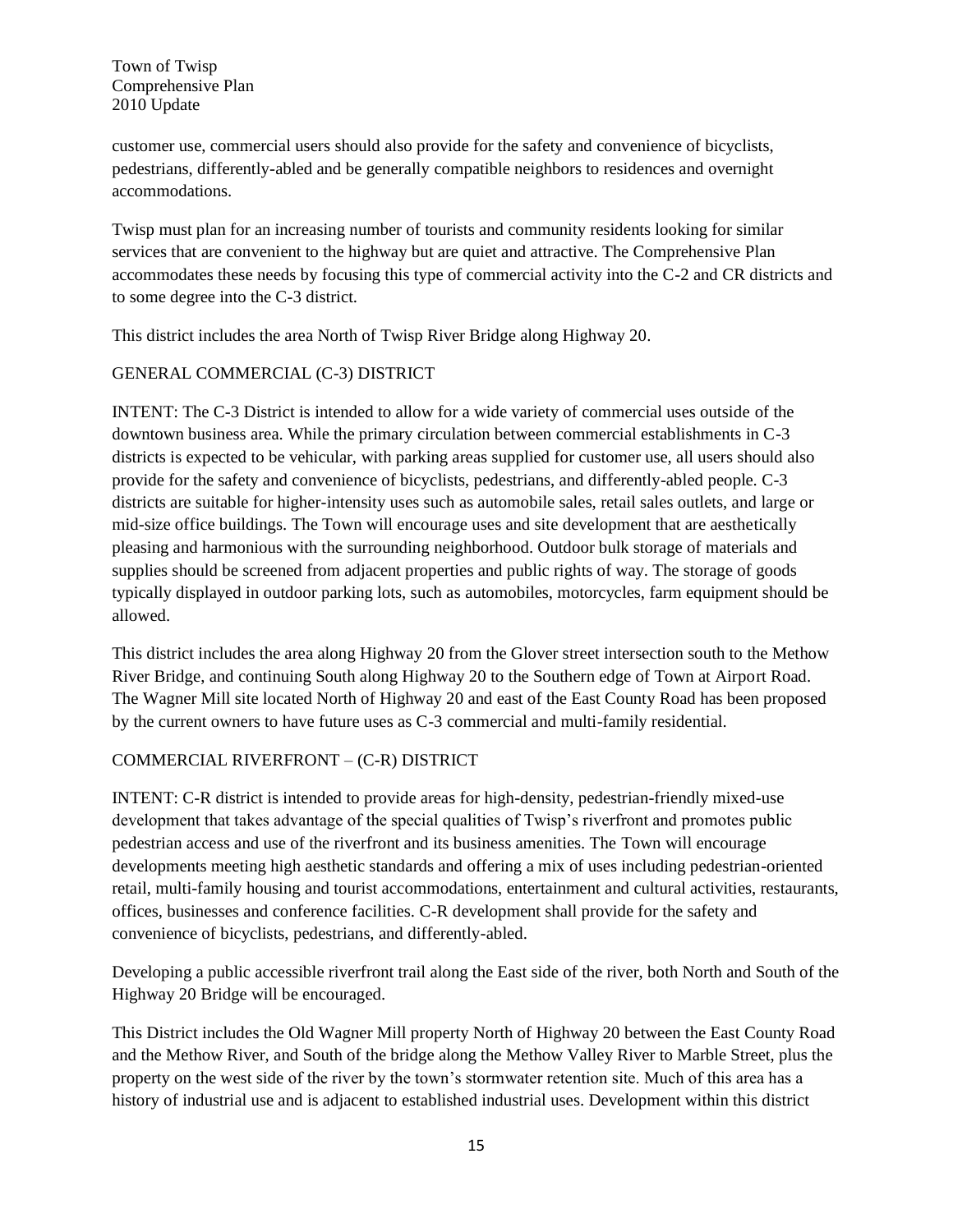should be required to conduct environmental reviews prior to development and provide sight and sound obscuring buffers to minimize the potential for conflict between planning and existing uses.

## 3. PUBLIC USE AREAS

## GENERAL GOALS FOR PUBLIC USE DEVELOPMENT:

a. Public sites should contribute to the general health, safety, welfare and economic well-being of the community.

b. Public sites should, where appropriate, provide protection for natural areas such as critical fish and wildlife habitat, wetlands, flood hazard areas and steep slopes.

c. Public sites should be "barrier free", and provide opportunities, where appropriate, for all age groups, regardless of race, creed, color or religious preference.

d. Public sites should not be converted to other, non-public uses unless they are being replaced by similar or more enhanced facilities.

## PUBLIC USE (PU) DISTRICT

The purpose of the Public Use designation is to preserve and provide lands for those community uses and utilities which are of cultural or physical benefit to the well-being of the community and its residents. In general, land under this designation includes parks, playgrounds, schools, city owned facilities and all other government properties.

#### 4. INDUSTRIAL AREAS

#### GENERAL GOALS FOR INDUSTRIAL DEVELOPMENT:

a. Industrial sites should be level, well-drained, provided with utilities, and have good access.

b. Industrial sites should be large enough to provide for expansion and for off-street loading and parking.

c. Industrial areas should be buffered from all other uses so as to not create any adverse effects on other types of land use.

d. Family Day Care, Mini Day Care and Day Care Centers, as defined in the general goals for residential development, should be permitted uses in Light Industrial designated areas given certain provisions.

#### INDUSTRIAL – (I) DISTRICT

INTENT: I Districts are intended to provide areas for high-intensity uses, new industries, and uses requiring large amounts of space, including outdoor yards, storage areas, and parking areas. Retail operations are limited to activities that are incidental to a permitted use and a small number of bulk retail uses that involve outdoor storage and display. I Districts shall be located where utilities, street capacity,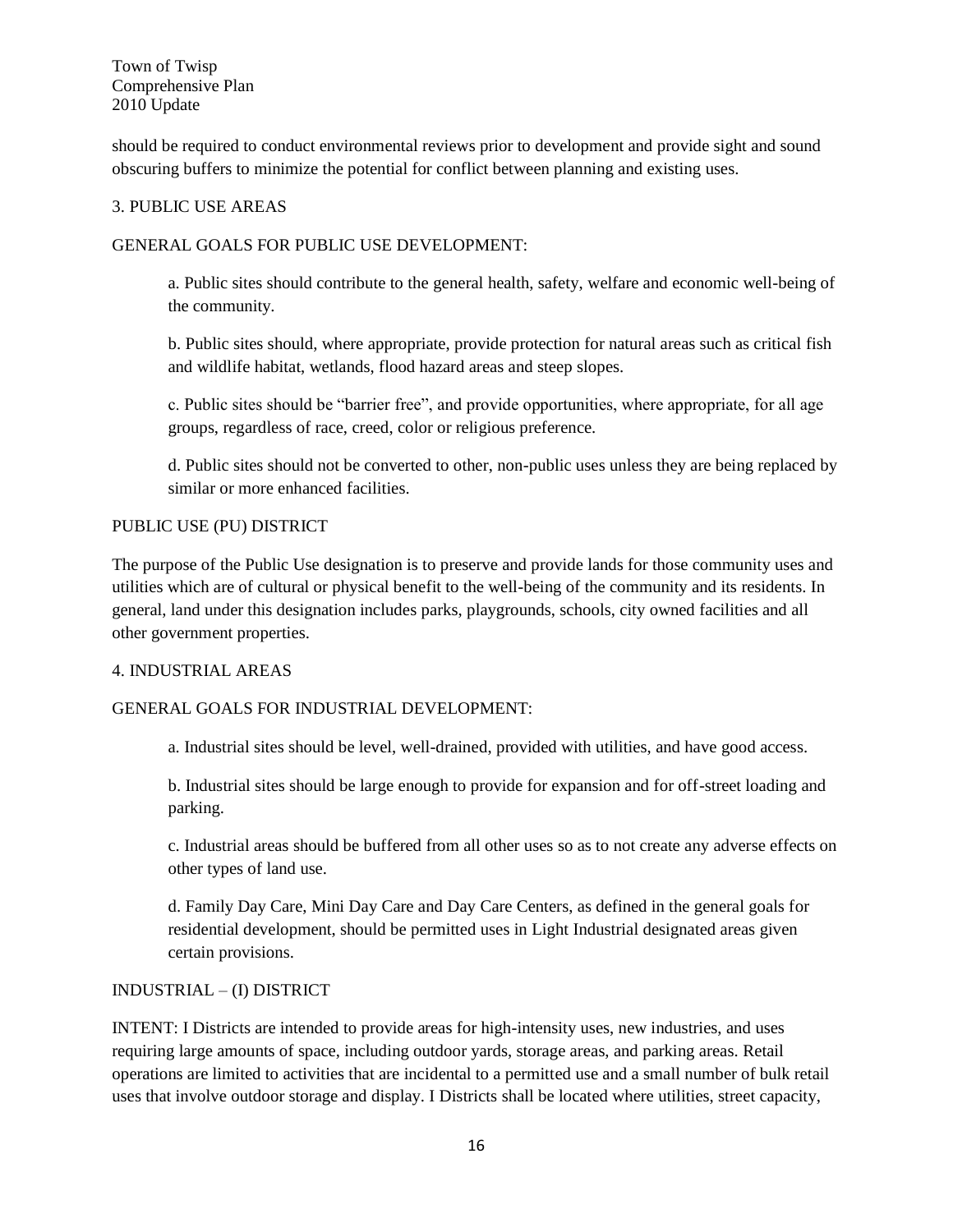and other services are adequate to support the intended uses. While the primary circulation in I Districts is expected to be vehicular including large trucks, with parking areas supplied for customer use, all users should also provide for a safety and convenience for bicyclist, pedestrians and differently-abled people. The Town will encourage site development that is aesthetically pleasing and harmonious with the surrounding neighborhood. I Districts are suitable for heavy industrial, manufacturing , and commercial uses such as metal fabrication, research and development, high-tech facilities, storage, wholesale, trade, distribution, and auto, truck, and equipment repair services.

This district includes part of the existing industrial property west of Wagner Street and south of Highway 20, and the existing industrial property located off Airport Way at the South end of Town. The Wagner Mill site located North of Highway 20 and east of the East County Road has been changed from industrial to C-3 and R-3 uses. Park of the proposed Urban Growth Area (UGA) South of Twisp and around the Twisp Airport should be designated for Industrial use and is covered in the UGA section of this plan.

## 5. RESOURCE LANDS, CRITICAL AREAS, AND SHORELINES

A growing body of state and federal laws mandate that the Town and County identify and protect certain types of land uses and environmentally sensitive areas. The State of Washington's Growth Management Act (GMA) requires that the Town and County classify and designate resource lands and classify, designate, and regulate development in critical areas. The Shoreline Management Act of 1971 mandated that the Town and County prepare and enforce shoreline master programs, comprised of a comprehensive plan and zoning ordinance for shoreline areas; and it is also required that the Town and County adopt and enforce flood damage prevention ordinances. The federal government has not established regulations directly affecting local land use planning but has passed laws that regulate development of wetlands, construction in flood hazard areas and impact development through clean air and water regulations. This section of the land use element is intended to ensure that Twisp is meeting the requirements of the Growth Management Act, Shoreline Management Act and both state and federal flood hazard and wetlands regulations.

Area residents are concerned about their "quality of life" and the environmental attributes that contribute to the rural lifestyle. Resource Lands, Critical Areas, and Shorelines all play a significant role in the "quality of life" enjoyed by people living, working or playing in Twisp and the Methow Valley. Therefore this section of the plan plays a crucial role in maintaining community desires into the future.

#### GROWTH MANAGEMENT ACT

In 1990, the Washington State Legislature passed the Growth Management Act (GMA) in response to rapid growth that was occurring in certain areas of the state. Counties that are either required or have opted to plan under GMA have a wide array of planning issues to address. Jurisdictions in counties that aren't required to plan under the Act or have not chosen to plan are still required to address certain issues. Okanogan County and Twisp fall within the latter category; the Tribes are exempted, although, fee lands within the boundaries of the Reservation are subject to the Act.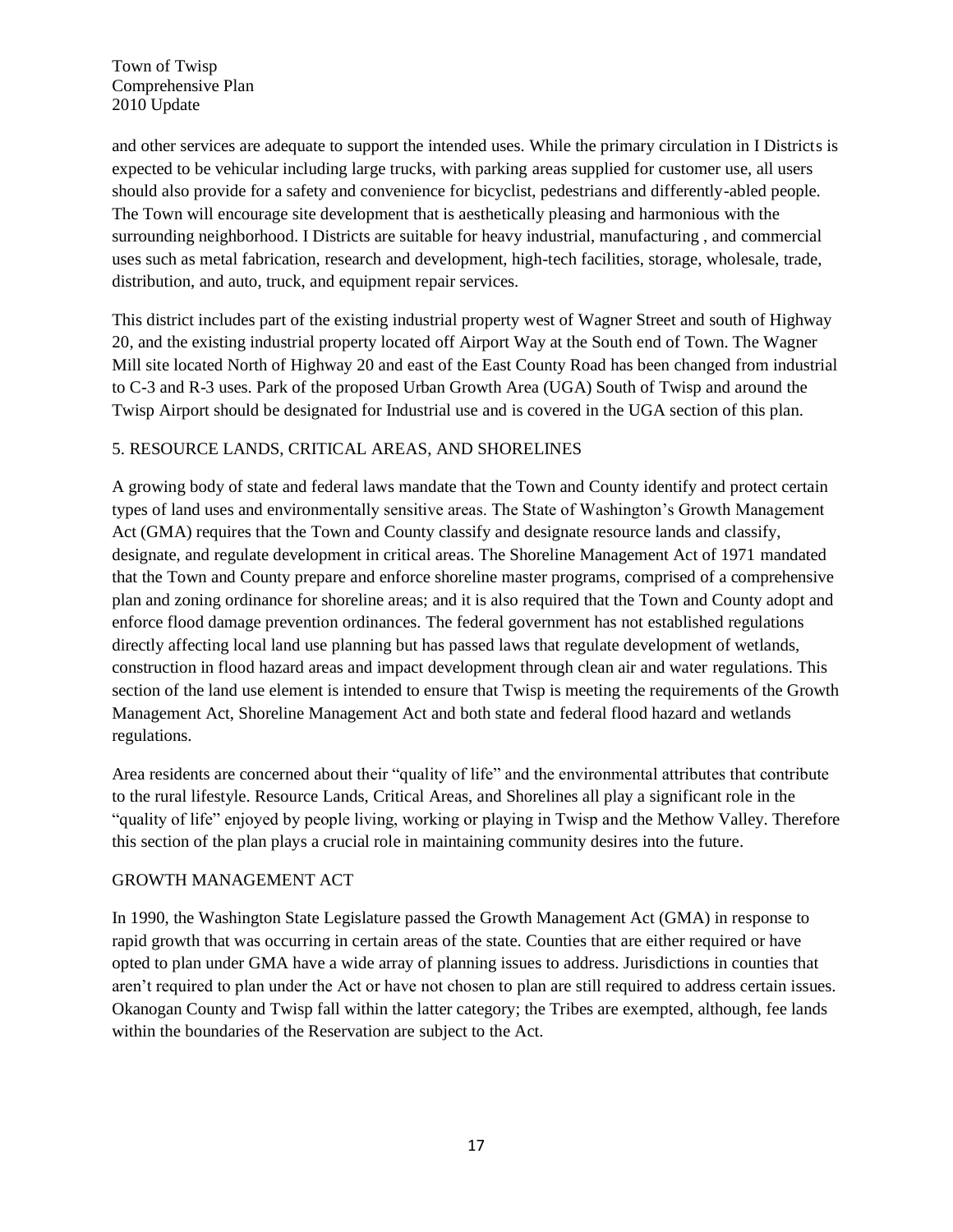In 2000, the State Legislature amended the Growth Management Act to include new rules for requiring the use of Best Available Science in critical area policies and regulations. Specifically, the new regulations state:

"Counties and cities must include the best available science when developing policies and development regulations to protect the functions and values of critical areas and must give special consideration to conservation or protection measures necessary to preserve or enhance anadromous fisheries."

## SHORELINE MANAGEMENT ACT

Enactment of the Shoreline Management Act in 1971 (RCW 90.58) reflected a growing concern among the residents of Washington State with the adverse effects of unplanned and uncoordinated development on the states shorelines. The Shoreline Management Act establishes a cooperative program of shoreline management between local government and the state. Local government has the primary responsibility for initiating and administering the regulatory program for shoreline development. The State Department of Ecology acts primarily in a supportive and review capacity with primary emphasis on ensuring consistency between local policy and provisions of the Act.

In Twisp, the Methow and Twisp Rivers are designated "shorelines of statewide significance", and thus, the Town is required to give priority to statewide objectives and goals enumerated in RCW 90.58.020 (as it exists or may hereinafter be amended). Twisp regulates its shorelines through a Shoreline Master Program (SMP) adopted in 1991. In 2003, the State legislature enacted new shoreline rules that require all such Programs to be updated by 2014. Okanogan County has received grant funding and will be preparing a Regional Shoreline Master Program that will provide much of the data and information for the Town to update its own SMP prior to the 2014 deadline. Until this happens, application of critical areas policies and regulations in shoreline areas may fill in certain gaps in shoreline protection

The main purpose in including a reference to the shorelines in this section of the land use element is to provide a link between the comprehensive land use plan and shoreline master programs.

#### GENERAL POLICIES FOR RESOURCE LANDS, CRITICAL AREAS AND SHORELINES

The following policies are intended to guide decision-making regarding resource lands, critical areas and shorelines in the Twisp area.

The Town and County shall:

Policy 1 – Agree to develop plans, programs and intergovernmental cooperation aimed at ensuring resource lands, critical and shoreline areas are not subject to unnecessary impacts.

Policy 2 – Cooperatively develop strategies for meeting the requirements of the Growth Management Act for the Planning Area.

Policy 3 – Coordinate and cooperate on the review and revision of critical areas ordinances to reflect changes in local, state and federal regulations.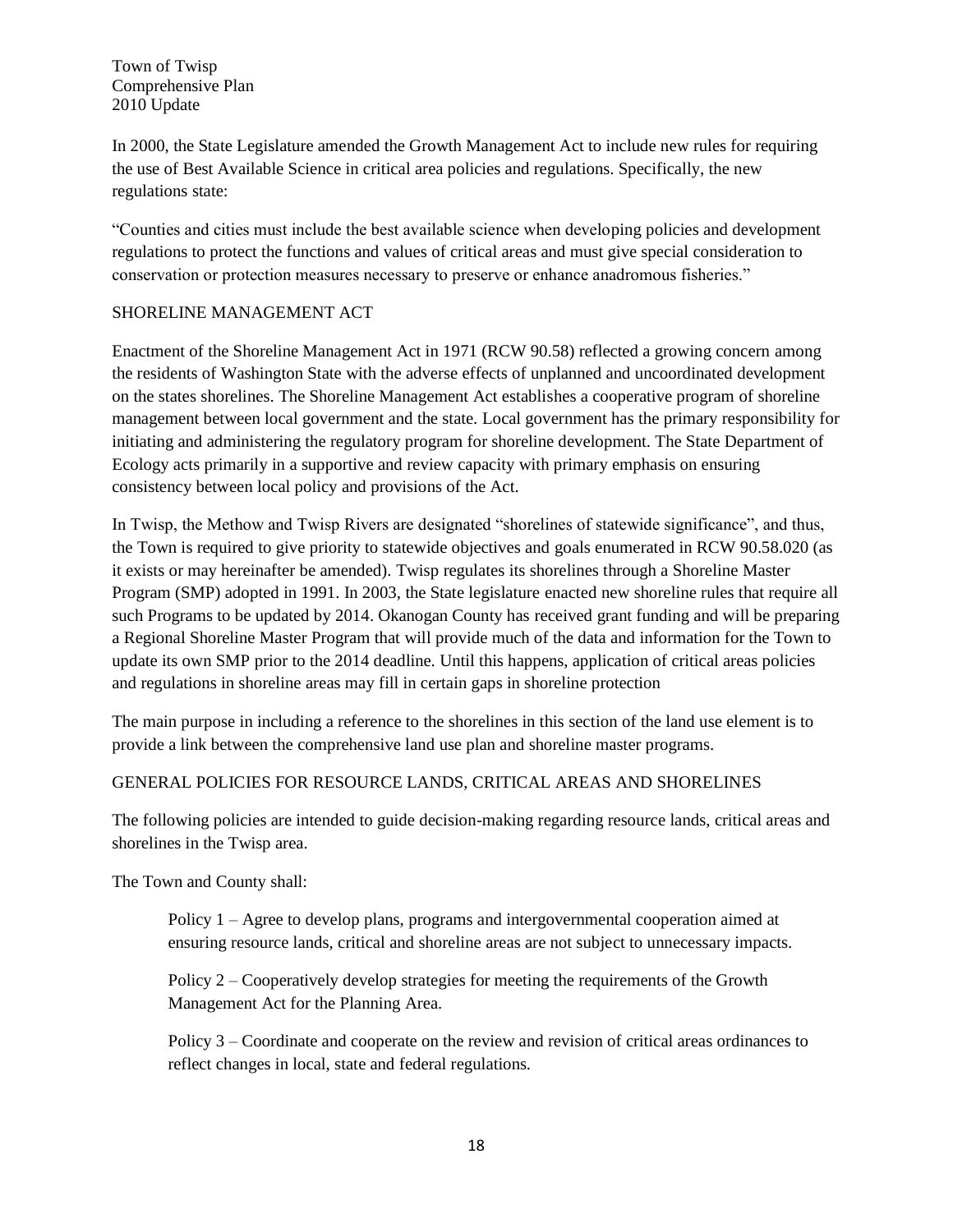Policy 4 – Cooperate on identification of resource lands and critical areas. This would simplify the administration of existing ordinances consequently promoting compliance and resource protection.

Policy 5 – Agree that development in areas outside of shoreline and floodplain areas should be subject to review under the State Environmental Policy Act to ensure disclosure of potential environmental impacts.

Policy  $6 - \text{Agree}$  to inform the public of resource protection and permitting requirements for resource lands, critical areas and shorelines using news media and educational materials available from local, state and federal agencies.

Policy 7 – Agree to provide for reasonable use of developable lands and to use enhancement measures to mitigate effects of development.

## Resource Lands

As identified under GMA, natural resource lands include three distinct categories to be classified and designated: agricultural, forest lands, and mineral resource lands.

Agricultural Lands of Long-Term Commercial Significance

1. Classification

Okanogan County uses six criteria to classify the long-term value of agricultural lands outside of the Town. For the sake of consistency, this classification scheme is also used by the Town to determine the extent of agricultural lands of long-term significance within and around the community.

In order to be classified as Agricultural Lands of Long-Term Commercial Significance, land must meet as least four of the following six criteria:

- Land is currently in agricultural use.
- Land has one or more of the following improvements in place:
	- o Irrigation facilities (public or private)
	- o Drainage facilities (public or private)
	- o Fencing, stock watering, or other physical improvements that enhance the land's suitability for commercial agricultural production
- Land is enrolled in Agricultural Open space taxation program.
- Land is surrounded by lands primarily in agricultural use with few non-farm commercial, industrial or residential uses and is not located in areas with clear potential for more intense uses of land.
- Land is not located within areas identified for urban or suburban growth (or similar designation) in official city, town, or county comprehensive plans.
- Land is not located within an area served by domestic sewer or domestic water service districts.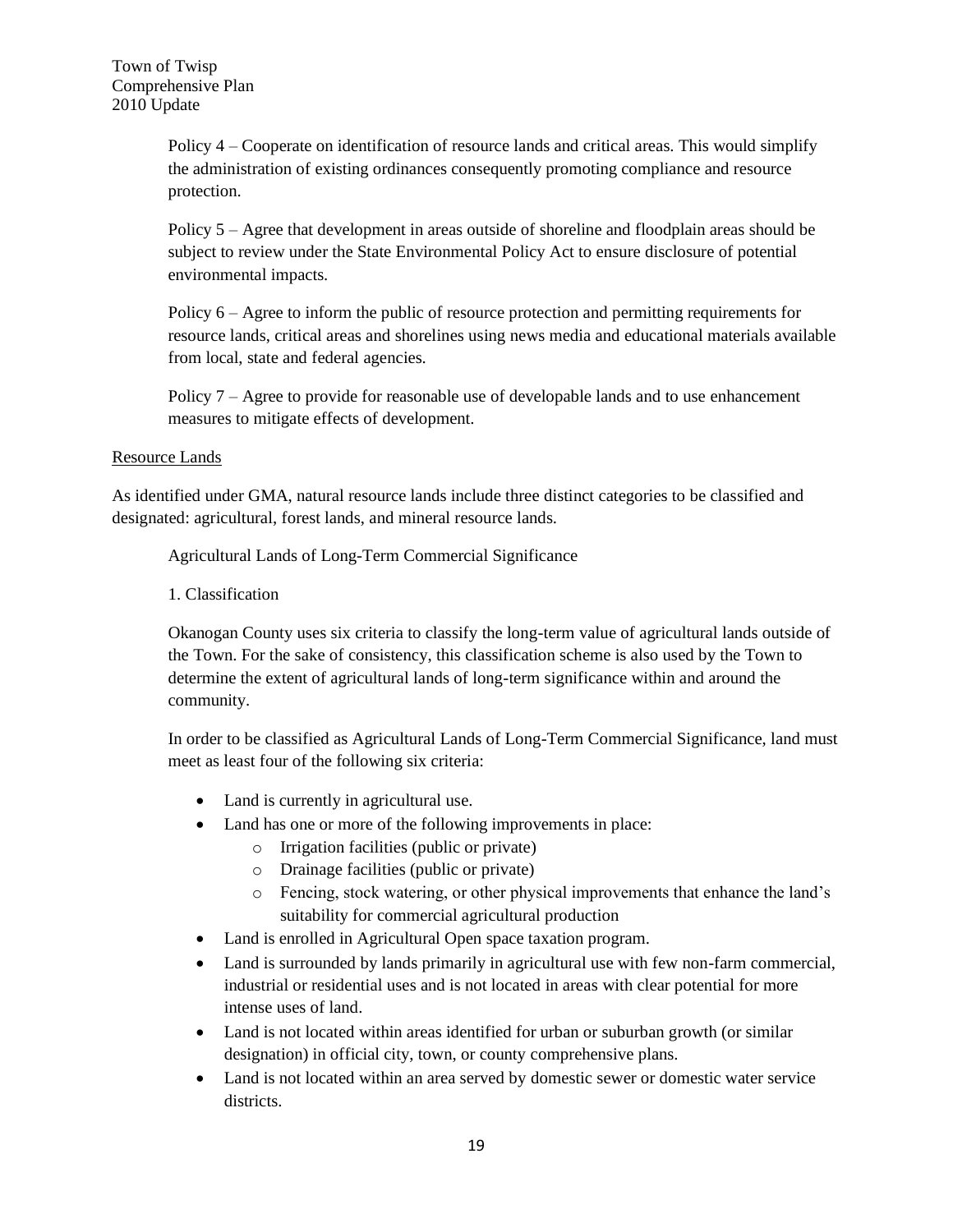## 2. Designation

In applying the classification to the Twisp planning area it has been determined that there are no parcels of land that meet 4 of the above mentioned 6 criteria.

#### Forest Resource Lands of Long-Term Commercial Significance

#### 1. Classification

For the initial purposes of classification of Forest Lands for timber production and harvest, the Town of Twisp intends to designate land grades 1 through 5 pursuant to WAC 458-40-530 (as it existed or is hereinafter amended), as forest lands of long-term commercial significance.

## 2. Designation

The Washington State Department of Natural Resources Private Forest Land Grading Productivity maps are used to designate Forest Resource Lands in Okanogan County. No forest resource lands of long-term commercial significance have been identified within the Town nor the associated planning area.

## Mineral Lands of Long-Term Commercial Significance

## 1. Classification

A four-tiered classification scheme presented in a report by Alan Robert Grant to the U.S. Forest Service (May 3, 1982) is the basis for the five-tiered system developed by the Okanogan County GMA Mineral Resource Lands subcommittee to classify these resource lands within the county. The Okanogan County classification system, which is accepted by the Town, is based on the "likelihood of activity" which includes the following categories:

- Area I has very good potential for development of minerals of long-term commercial significance. These areas will see continued exploration activities and includes areas that have historic mineral resources, which include some identified and demonstrated reserves, with a very good potential for undiscovered reserves.
- Area II has good potential and includes areas geologically favorable with some identified reserves and good potential for undiscovered reserves.
- Area III has moderate potential and includes areas geologically favorable with some identified reserves and moderate potential for undiscovered reserves. Also included are areas where rock units of poor potential obscure underlying areas of good and very good potential.
- Area IV has fair potential and includes areas geologically unfavorable overall, but includes certain areas that require additional geologic investigation. Also included are areas where rock units of poor potential obscure underlying areas of moderate, good and very good potential.
- Area V has poor potential and includes areas that are geologically unfavorable with poor potential for undiscovered reserves.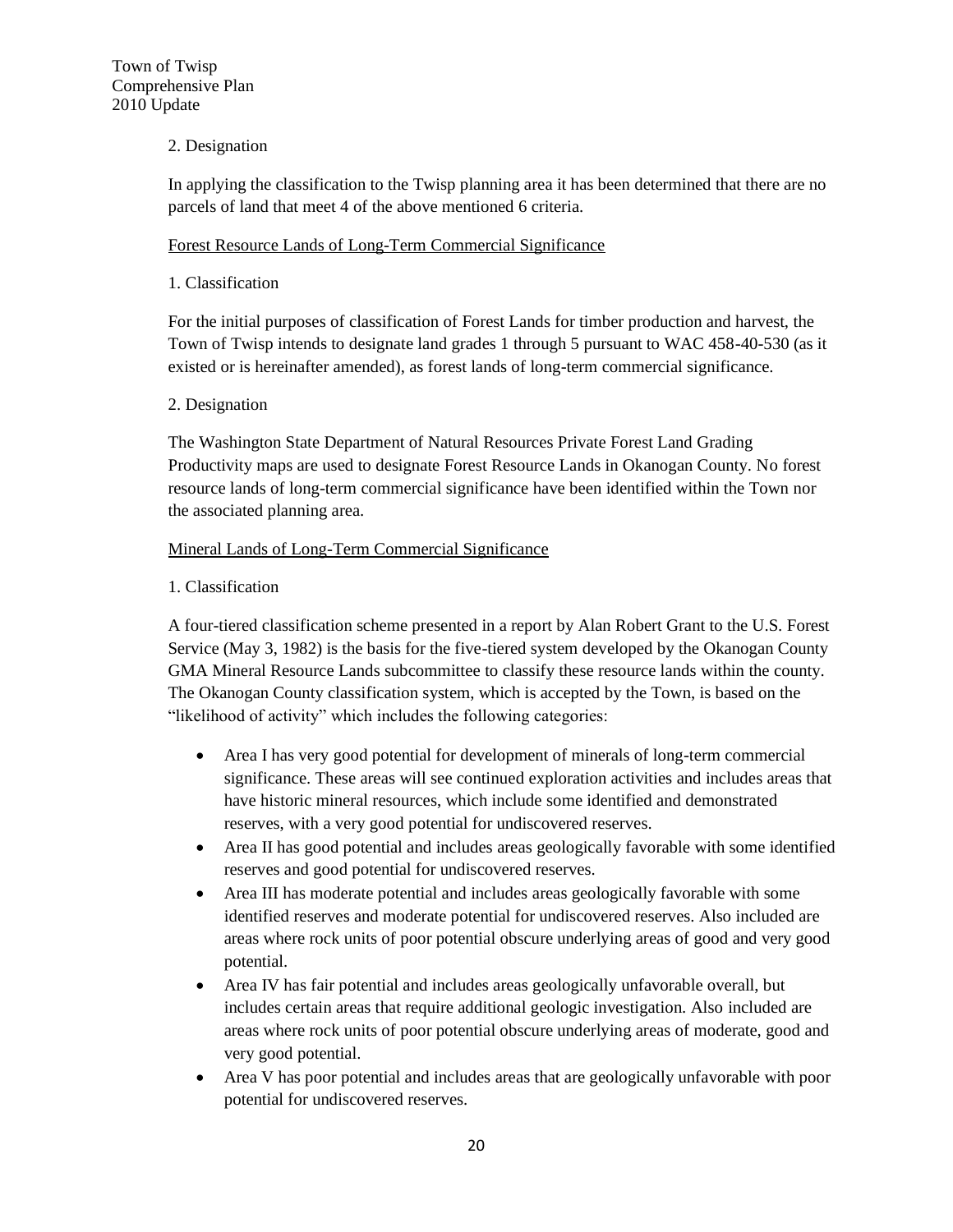#### 2. Designation

In Okanogan County, mineral resource lands are mapped based on information from the following sources: U.S. Forest Service, U.S. Bureau of Mines, Landsat, Colville Confederated Tribes Geology Department, Washington State Department of Natural Resources, personal knowledge of the members of the Okanogan County GMA Mineral Resources Subcommittee and others.

Mineral resource lands of long-term significance in Okanogan County, including Twisp and its urban growth area have been designated according to the above classification criteria. West of the Okanogan River, the designation for the Greater Omak Area is IV, Fair Potential. East of the river, on the Reservation, the designation is Area III, Moderate Potential. The Mineral Resource Lands Designation Map for Okanogan County is located at Okanogan County Department of Planning and Building.

#### Resource Land Goals

The Comprehensive Planning Goals for resource lands of long-term commercial significance are:

a. Respect and support existing agricultural operations, both within and surrounding the Town and its projected growth area, while protecting the health, safety and welfare of those persons living, working or recreating within areas targeted for future growth.

b. encourage mineral development in areas where it can be accommodated with historic, present, and projected land use patterns for the area, while recognizing that mineral development can only occur where economically viable deposits exist.

#### Resource Land Policies

The policies intended to implement the general land use and specific resource lands goals are:

a. Zoning within the Town shall treat agricultural land as a non-conforming use that can continue but cannot expand or be substantially changed.

b. The Town shall encourage the establishment of sufficient buffers for proposed non-agricultural activities that adjoin existing agricultural uses in order to protect the public health, safety and welfare.

c. Existing or proposed urban uses within the incorporated boundaries of the Town shall be given acknowledgement and priority consideration over agricultural uses while appropriate and effective buffers should be encouraged between such uses to protect the health, safety and welfare of citizens choosing to live, work and play within the Town.

d. The Town shall encourage and strictly enforce the control of noxious weeds throughout its jurisdiction.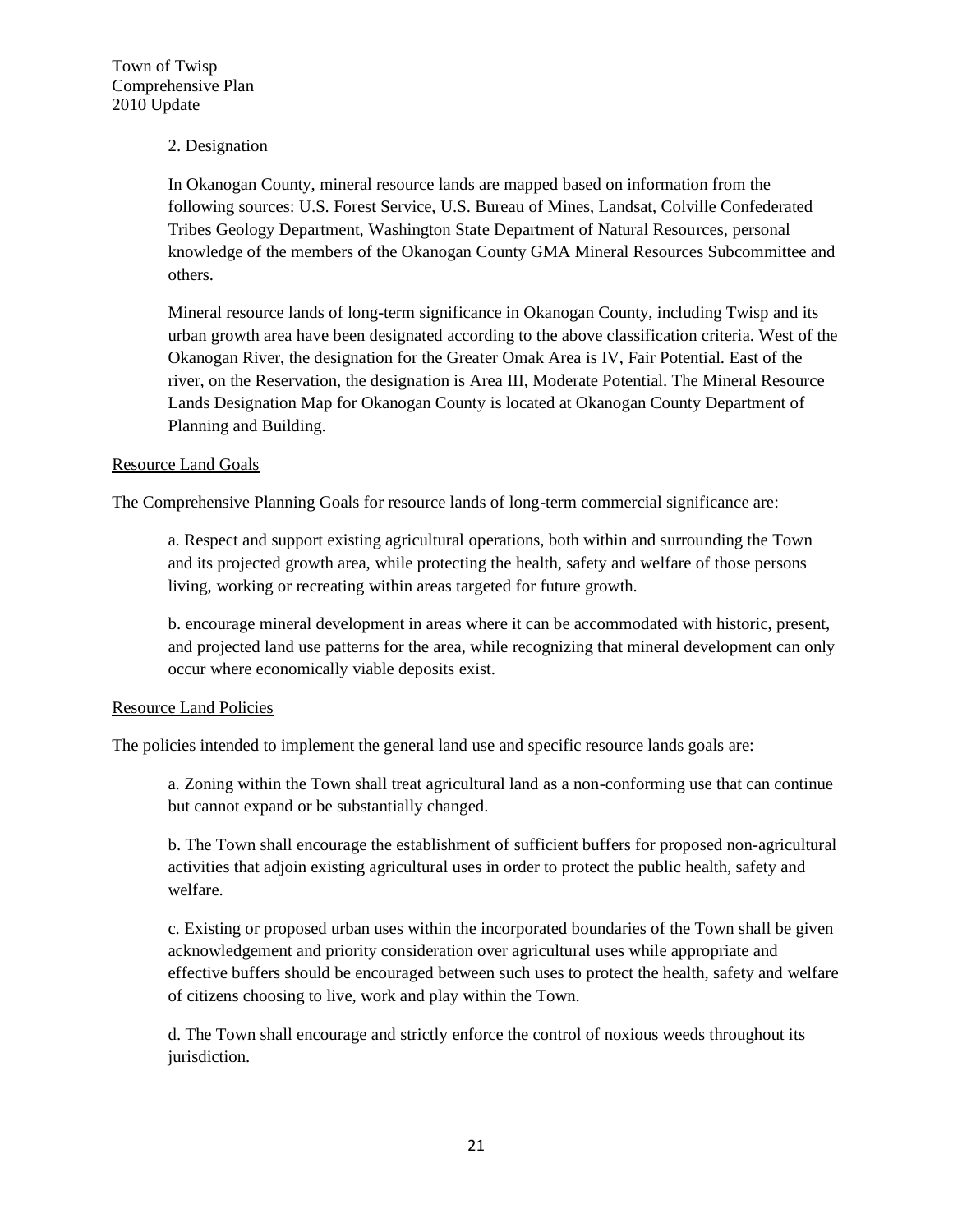e. The Town shall encourage the use of "best management practices" (defined by the particular agricultural industry) on all agricultural lands as a means to reduce potential conflicts with adjoining landowners, particularly in those areas where agricultural and non-agricultural uses presently co-exists.

f. The Town shall recognize and support the multiple uses and beneficial role agricultural resource lands play in the provision of open spaces, enhancement of wildlife habitat and the rural qualities prized by the community.

g. The Town shall encourage growth where urban services are available and where such growth has a least potential for impact on any lands identified as agricultural lands of long-term commercial significance.

h. The Town shall provide opportunities for affected citizens to be involved in the preparation of plans and regulatory programs intended to protect natural resources, including agriculture.

i. Residential and commercial development shall take priority over any proposed mineral exploration of development.

j. In the event that substantial mining development occurs, the Town shall incorporate the preceding goal and these policy statements into regulations specific to mining exploration, development and reclamation.

k. The Town shall coordinate with relevant county, state and federal entities in at least the three following areas:

- Access to mineralized lands
- Opportunities for development of mineralized lands
- Reclamation of the land according to an approved site reclamation plan

l. Lands that are already developed for urban uses shall be protected from the hazards of mine development.

m. Lands being considered for annexation that have known mineral development sites shall include zoning designations that would allow the use or potential use to take place while providing protection for urban uses (including gravel or soil extraction).

## Critical Areas

Classifying, designating and regulating "critical areas" is a required task for all cities, towns, and counties in the State. Critical areas include wetlands, aquifer recharge areas, frequently flooded areas, fish and wildlife habitat conservation areas, and geologically hazardous areas, which include erosion hazard, landslide hazard, mine hazard, seismic hazard and volcanic hazard areas. Local governments may also choose to address other critical areas such as wildfire hazard areas or river channel migration zones.

During 1993 and 1994, the Town of Twisp and other Okanogan County communities participated in a coordinated planning effort that included broad citizen participation in order to comply with the critical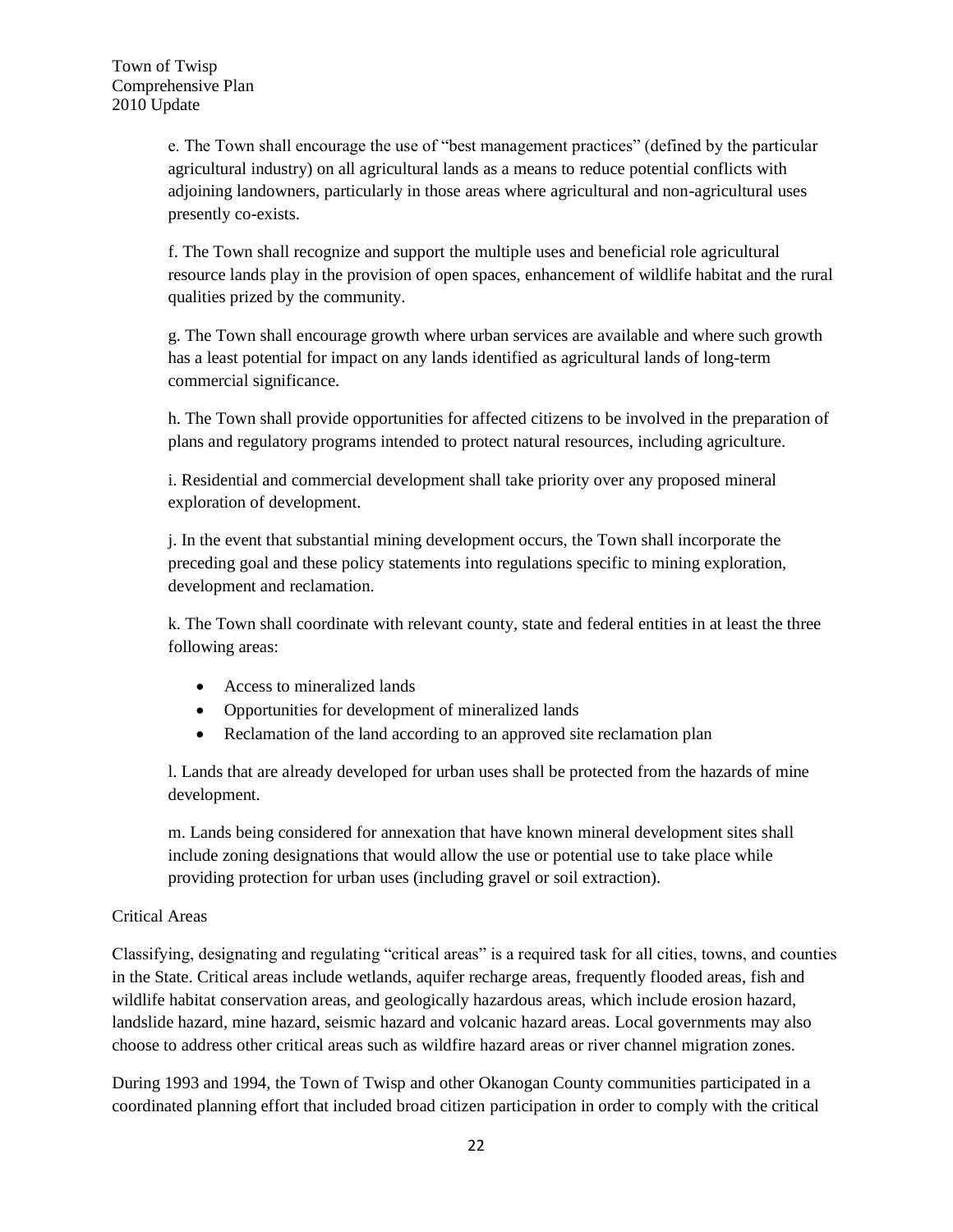areas provisions of the Growth Management Act (GMA). In 2001, the legislature adopted new requirements for consideration of "best available science" in the classifying, designating and regulating of critical areas. Again, the local jurisdictions joined together to craft locally and regionally relevant policy for meeting GMA requirements. In an attempt to maintain reasonable consistency among the different municipalities and Okanogan County, information that was collected in these joint planning activities is used in this Plan for the management of critical areas.

The Town has used shoreline and conservancy overlays, in combination with development standards set forth in the City's Shoreline Master Program, Flood Damage Prevention and Zoning Ordinances, to regulate development in critical areas. In the past, these largely served to cover critical areas requirements. Upon review, however, it appears development may occur in some critical areas without the additional consideration required under GMA. The goal, policies, classifications and designations contained in this Comprehensive Plan are intended to support the use of best available science in regulating critical areas through a comprehensive overlay. Maps of critical areas within the Town were prepared with data from the Okanogan County Office of Planning and Development and other sources using the best data available. The maps accompany the classifications and designations of this Plan While they show known critical areas, the classification and designation of new sites is implicit in the goals and policies herein.

#### Goals for Critical Areas

Goal – 1 Use Best Available Science in classifying, designating and regulating Critical Areas within the Town of Twisp.

Goal 2 – Provide flexibility in critical areas regulations, recognizing that the Growth Management Act encourages development within cities in order to limit the geographic extent of human impacts.

Goal 3 – Protect the aquifer recharging functions of land located within and adjacent to the Town.

Goal 4 – Maintain a high standard of quality for both groundwater and surface water resources.

Goal 5 – Increase and maintain awareness in the community of the roles and functions of various natural systems in maintaining water quality and quantity.

Goal 6 – Recognize fish and wildlife habitat as an attractive amenity and the Town of Twisp and, protect its valuable role in the local and regional economy.

Goal 7 – Ensure that the Twisp area experiences no net loss of the functions and values provided by its remaining wetlands.

Goal 8 – Manage land use in such a way that flood damage potential is minimized and development that increases flood potential is avoided.

Goal 9 – Avoid the loss of life and property due to development in areas determined to be geologically hazardous.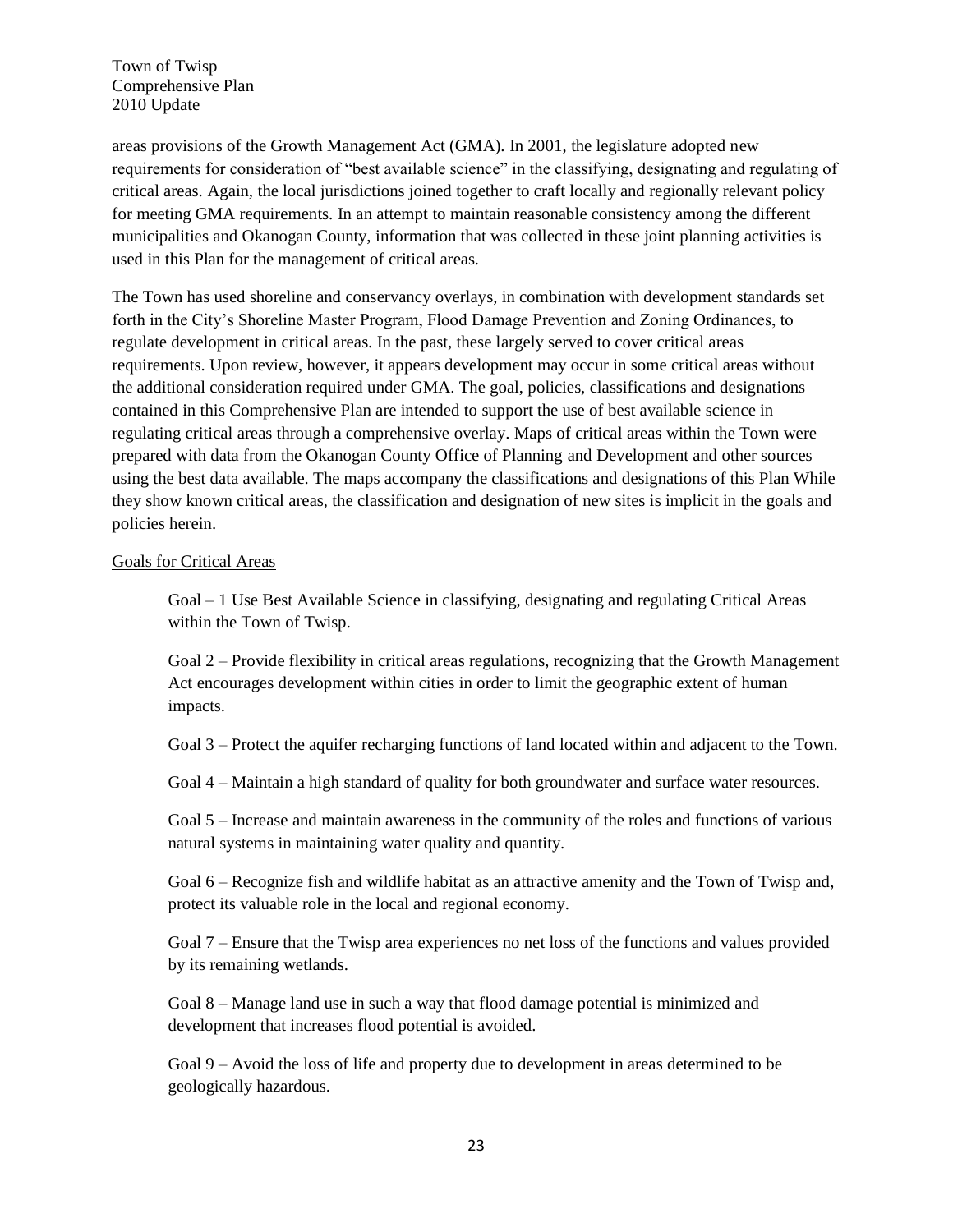#### Policies for Critical Areas

Policy 1 – Review and incorporate best available science into all critical areas regulations.

Policy 2 – Use the following criteria to determine the best available science for developing and implementing critical areas regulations:

a. Meets the definition under WAC 365-195 (as it exists or is hereinafter amended). Such sources may include natural resource science, documented and verifiable research using valid scientific methods, and scientific reports that offer decision making processes and/or tools.

b. Regionally relevant and defensible. This includes scientific studies conducted within the region, specific to habitat and/or species known to exist in the region, and science generally accepted through past use. See Priority Habitat Species (PHS) Map III in the Appendix.

c. Locally (sub-regionally) relevant. This includes science which is specific to the local area.

d. Isolated/Unique. Such sources would include studies of isolated or unique features, no adequately covered in larger scale scientific sources.

e. Anecdotal – Where recognized science does not adequately address a specific situation or location, anecdotal information which can be verified and documented by historic records, photos, or other means.

Policy 3 – Develop and maintain a bibliography of best available science consistent with the criteria in Policy 2.

Policy 4 – Update critical areas maps as new scientific information becomes available.

Policy 5 – Discourage the release of hazardous wastes or materials, regardless of their risk potential, through setting an example and providing educational materials.

Policy 6 – Shorelines, zoning, and all other pertinent regulations should appropriately limit impervious lot coverage and provide for adequate stormwater drainage.

Policy 7 – When the Town is requested to comment on any land use applications or rezones outside the corporate limits, the critical areas classification criteria should be applied in developing comments for the particular development proposal.

Policy 8 – Critical Areas classification criteria should be applied when annexations are considered the areas identified in any of the aquifer recharge classifications should be appropriately zoned and protected.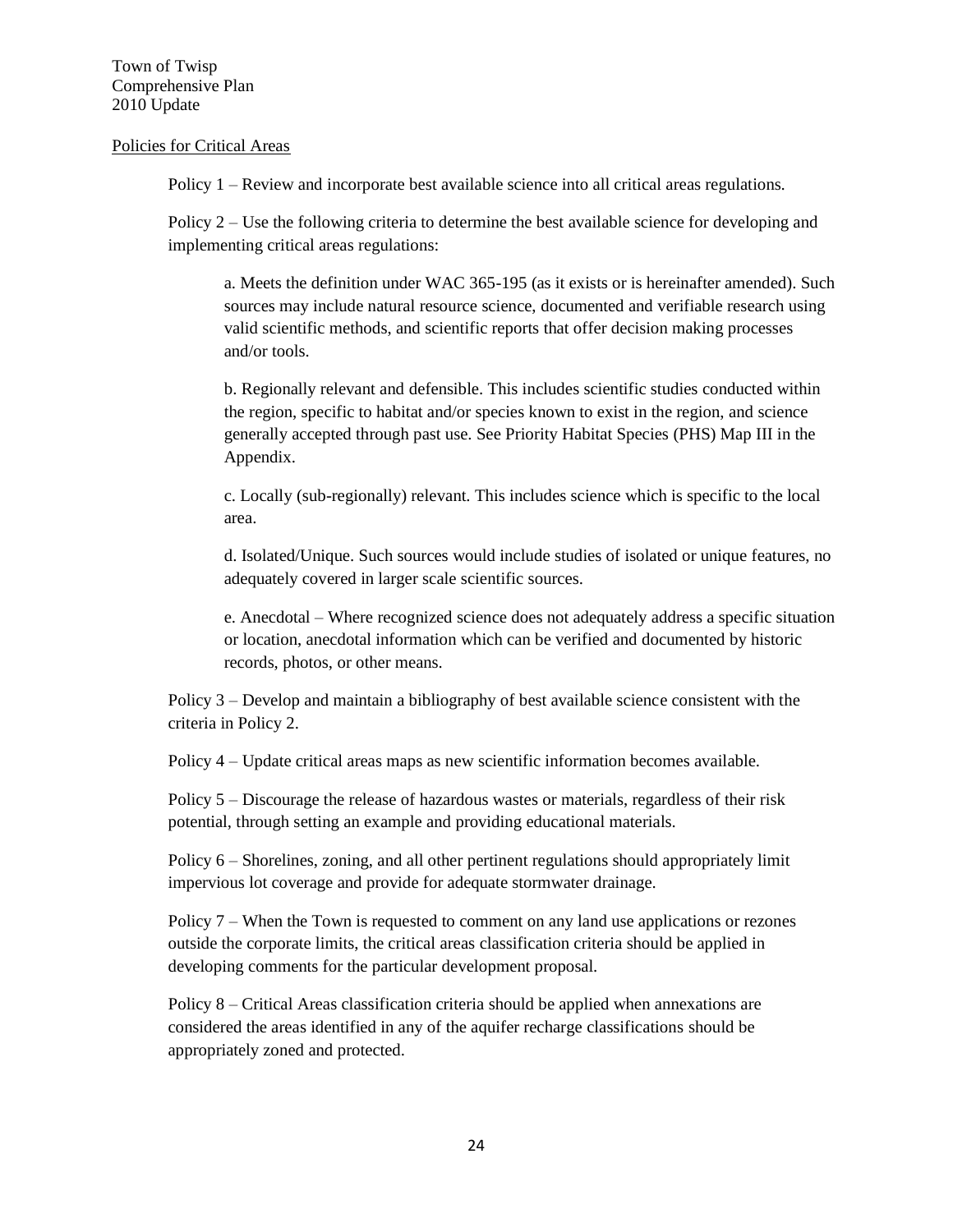Upon discovery, those areas that have critical potential for recharge shall be subject to limits on the construction of impervious surfaces and protection against ground and surface water contamination.

Critical areas classification criteria should be applied when annexations are considered, and any annexed areas should be appropriately zoned and protected.

## AQUIFER RECHARGE AREAS

In general, aquifer recharge areas are those areas that, due to the presence of certain soils, geology, and surface water, act to recharge ground water by percolation. Among these areas, some have a critical recharging effect on aquifers used for potable water. Aquifer recharge areas serve the vital function of replenishing groundwater resources that provide potable water, and essential life-sustaining element. Aquifers not only provide water for domestic use but influence water availability for fish, wildlife, recreation and agriculture in wetlands, lakes, rivers and streams. Groundwater contributes to these water bodies while they return the favor when groundwater supplies become depressed. Where groundwater and surface water are in continuity, any decrease in ground water level. See Aquifer Recharge Map IV in the Map Appendix

Frequently flooded areas are those that experience a general and temporary condition of partial or complete inundation of normally dry areas from the overflow of inland waters and/or the unusual and rapid accumulation of runoff of surface waters from any source. Such areas include the 100-year flood plain as defined and mapped by the Federal Emergency Management Administration (FEMA). Twisp's frequently flooded areas are associated with the Methow and Twisp Rivers. See Flood Hazard Map V. These areas are regulated by the Town's flood damage prevention ordinance.

#### 1. Classifications

Class I – The floodway of any river or stream as designated by FEMA; and draws, alluvials and flood channels that are not mapped by FEMA but are areas of local concern that have a historical reoccurrence of flood events characterized by significant damage from flood flows.

Class II – All areas mapped by FEMA as 100-year flood plain; and, those areas of local concern that experience recurrences of flooding that are characterized by damage due primarily to inundation.

#### 2. Designation

The Town designates those areas of special flood hazard indicated in the *Flood Hazard Boundary Map/Flood Insurance Rate Map* and *Flood Boundary/Floodway Map*, together with the accompanying *Flood Insurance Study* from Community Number 5301170875C, revised November 16, 2003. As information becomes available, the Town should pursue mapping of areas of local concern that have a tendency to flood, despite being outside the levee.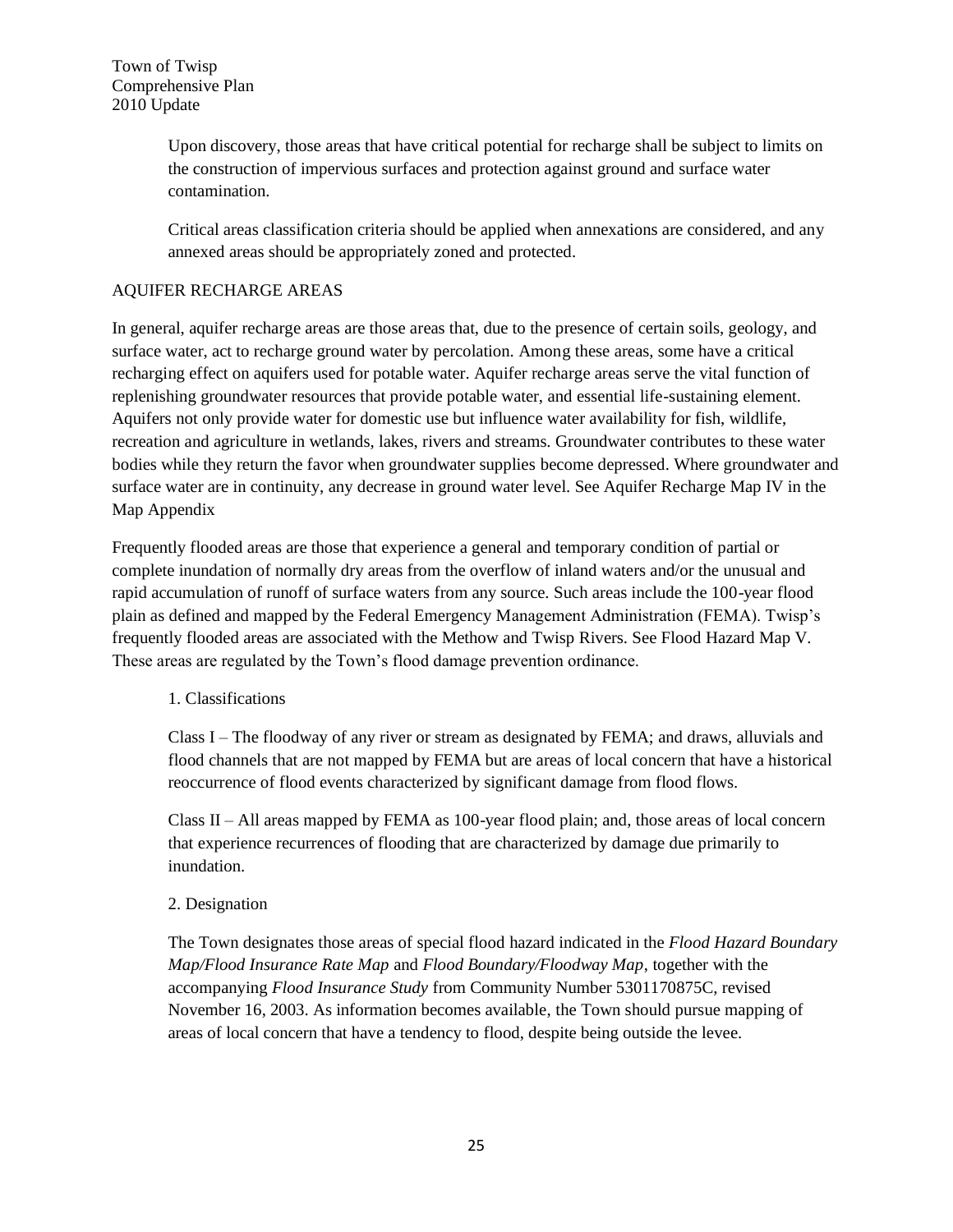## GEOLOGICALLY HAZARDOUS AREAS

Geologically hazardous areas consist of the following types: Erosion hazard Areas; Landslide Hazard Areas; Mine Hazard Areas; Seismic Hazard Areas; and Volcanic Hazard Areas. Each type has different criteria for determining and evaluating the extent of the hazard area, however all types, when necessary, will use the same classification system. Based upon the risk to development in geologically hazardous areas, the following categories will be used:

- Known or Suspected Risk
- No Risk
- Risk Unknown (Data not available to determine presence of absence of a geological hazard)

## 1. Classification

Erosion Hazard Areas – Erosion hazard areas are those areas that contain all three of the following characteristics:

a. A slope of 30% or greater, Cashmere Fine Sandy Loam (25%-65% slopes); Cashmont Extremely Stony Sandy Loam (25%-45% slopes); Ewall Loamy Fine Sand (25%-45% slopes); Haley Fine Sandy Loam (25%-45% slopes); Lithic Xerochrepts-Cashmont Complex (15%-45% slopes); Pogue Extremely Stony Fine Sandy Loam (25%-65% slopes); Skaha Gravelly Loamy Sand (25%-65% slopes); Tonasket Silt Loam (25%-45% slopes)

b. Soils identified by the Natural Resource Conservation Service (NRCS) as unstable and having a high potential for erosion

c. Areas that are exposed to the erosion effects of wind or water

d. *No soils identified by NRCS are unstable*. See Steep Slopes Map VI in the Map Appendix

Landslide Hazard Areas – Landslide hazard areas may include:

a. All areas that have historically been prone to land sliding

b. All areas containing soil types identified by the Natural Resource Conservation Service (NRCS) as unstable and prone to landslide hazard

c. All areas that show evidence of or are at risk from snow avalanches

d. All areas that are potentially unstable as a result of rapid stream incision or stream bank erosion

Mine Hazard Areas – Mine Hazard Areas include: Areas that are directly underlain by, adjacent to, or affected by mine workings such as adits, tunnels, drifts, or air shafts with the potential for creating large underground voids susceptible to collapse, tailings piles, and waste rock. In addition, steep and unstable slopes created by open mines, tailings and waste rock piles have the potential for being mine hazard areas. Mine hazard areas are based upon the identification of active or historic mining activity and site-specific information regarding topography and geology.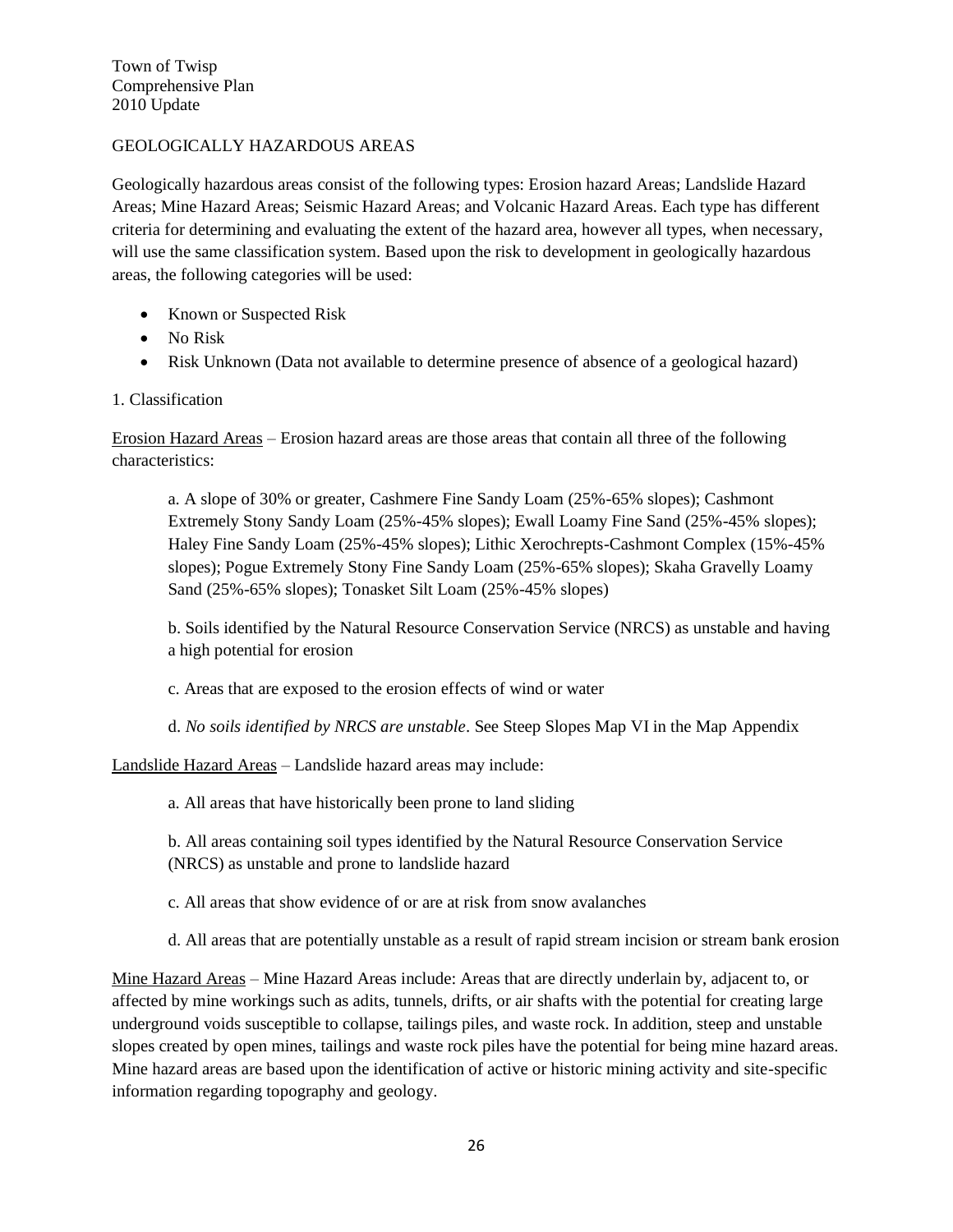Seismic Hazard Areas – Areas subject to sever risk of damage as a result of earthquake induced ground shaking, slope failure, settlement, or soil liquefaction.

Volcanic Hazard Areas – Areas that are subject to pyroclastic flows, lava flows, and inundation by debris flows, mudflows, or related flooding resulting from volcanic activity.

#### 2. Designation

Geologically Hazardous Areas – Each type of geologically hazardous area is designated based on different factors. The designation process for each type follows:

Erosion Hazard Areas – Soil Conservation Service (SCS) soil erosion –hazard ratings are interpretations of the potential for erosion, applied to broadly generalized map units. They do not pinpoint erosion sites, but rather areas that, because of soil properties, availability of water, etc., are more susceptible to severe erosion than others. The SCS maps will be used to identify areas of erosion potential. The soil information needs to be combined with site-specific information (rills, inter-rills, and wind erosion) to determine if erosion hazard is present on the site. The soil types that have erosion hazard potential have been identified within the urban growth area in the County. In Twisp's case, most of the land within the incorporated boundaries is already developed and soil stability has been proven. See Soils VII in the Map Appendix.

Landslide Hazard Areas – Lands that meet the classification criteria are hereby designated as landslide hazard areas and should be mapped, as resources become available.

Mine Hazard Areas – Lands that meet the classification criteria are hereby designated as mine hazard areas and will be mapped, as resources become available.

Seismic Hazard Areas – There are no known active faults in Twisp. The majority of the Town is located within Seismic Zone 2B in accordance with the Uniform Building Coad (1991 Edition, as amended).

Volcanic Hazard Areas – There are no volcanic hazard areas in Twisp. There are, however, several active volcanoes that could have impacts on areas of Twisp, particularly the fallout of ash. There is no way to prevent the impacts of fallen ash, but there are ways to respond to the ash that could lessen its impact.

Maps III through VII depict the various Critical Areas in Twisp.

#### RECREATION AREAS

Refer to the Parks and Recreation Element of this comprehensive plan.

#### BUFFER ZONES

Areas of abrupt changes in land use should include buffer zones that are visually appealing as well as effective in absorbing the impact of uses that are incompatible. Buffers can include but are not restricted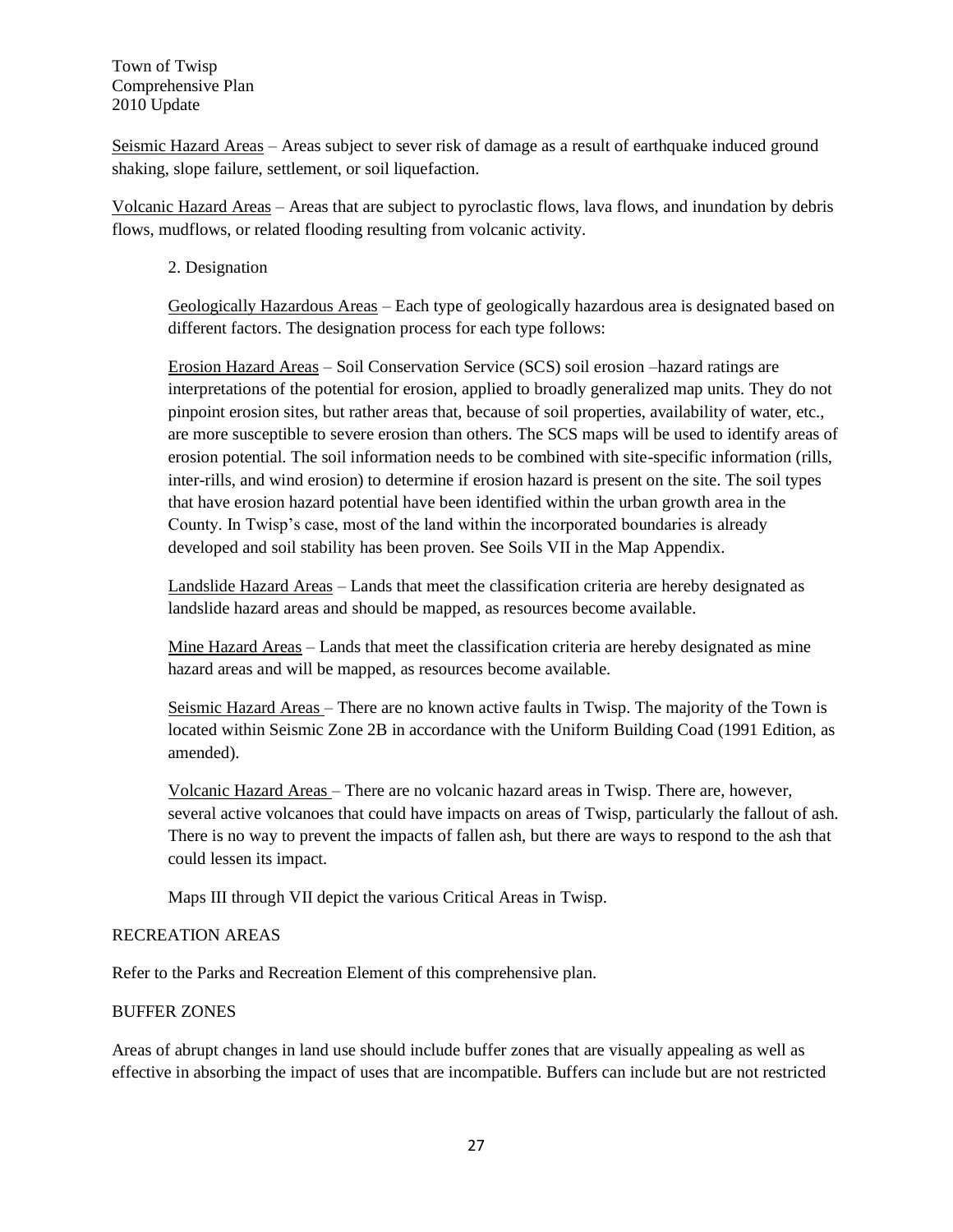to vegetative screening, transitional densities and use intensities, fences and berms. New development has the responsibility of buffering from existing uses.

## URBAN GROWTH AREA (UGA)

While it is realized that the Town of Twisp does not have jurisdiction over that area outside of its corporate limits, development in the unincorporated areas surrounding the Town has a definite impact upon Town. Since this area is under Okanogan County jurisdiction, the County will have to supervise its development. However, major developments in the surrounding unincorporated areas should be approved by the Town of Twisp as well as the County to assure that the development will fit into the Town's plan and be served with adequate utilities. This is extremely important for the future economic and physical well-being of the Town.

At present, Okanogan County has zoned areas around Twisp for two major types of land uses; residential and industrial. They are described as follows:

#### Industrial Area

The industrially classified area within the unincorporated area adjoins the corporate limits to the east and southeast. This area, which contains large equipment storage and maintenance facility and an industrially zoned subdivision, is significant in that it is the only industrially zoned land within the unincorporated area of Okanogan County.

#### Residential Area

While the county has only one type of industrial zoning designation, there are four different classifications for residential use within the unincorporated area surrounding Twisp. Residential classifications are based on density (density means the number of dwelling units per acre of land).

Okanogan County residential zoning designations make a distinction between the "uplands" and valley floor. Descriptions of the various residential classifications are as follows:

a. Uplands – The upland zoned areas around Twisp are located in the foothills on both sides of the Twisp and Methow Rivers. Areas zoned as "uplands" are limited to a density of one dwelling unit per twenty acres. "Upland" areas contain no other density classifications.

b. Valley Floor – There are three different "valley floor" areas around Twisp:

1. Standard Valley Floor – This area covers the majority of the land on either side of the Methow and Twisp Rivers outside of the corporate limits of Twisp. The designation allows one dwelling unit per five acres.

2. Higher Density Valley Floor – This area, zoned one dwelling unit per one acre, is located adjacent to the industrially zoned area east and south east of the corporate limits. This area nearly surrounds the Town's airport, particularly around the north and west sides of this facility.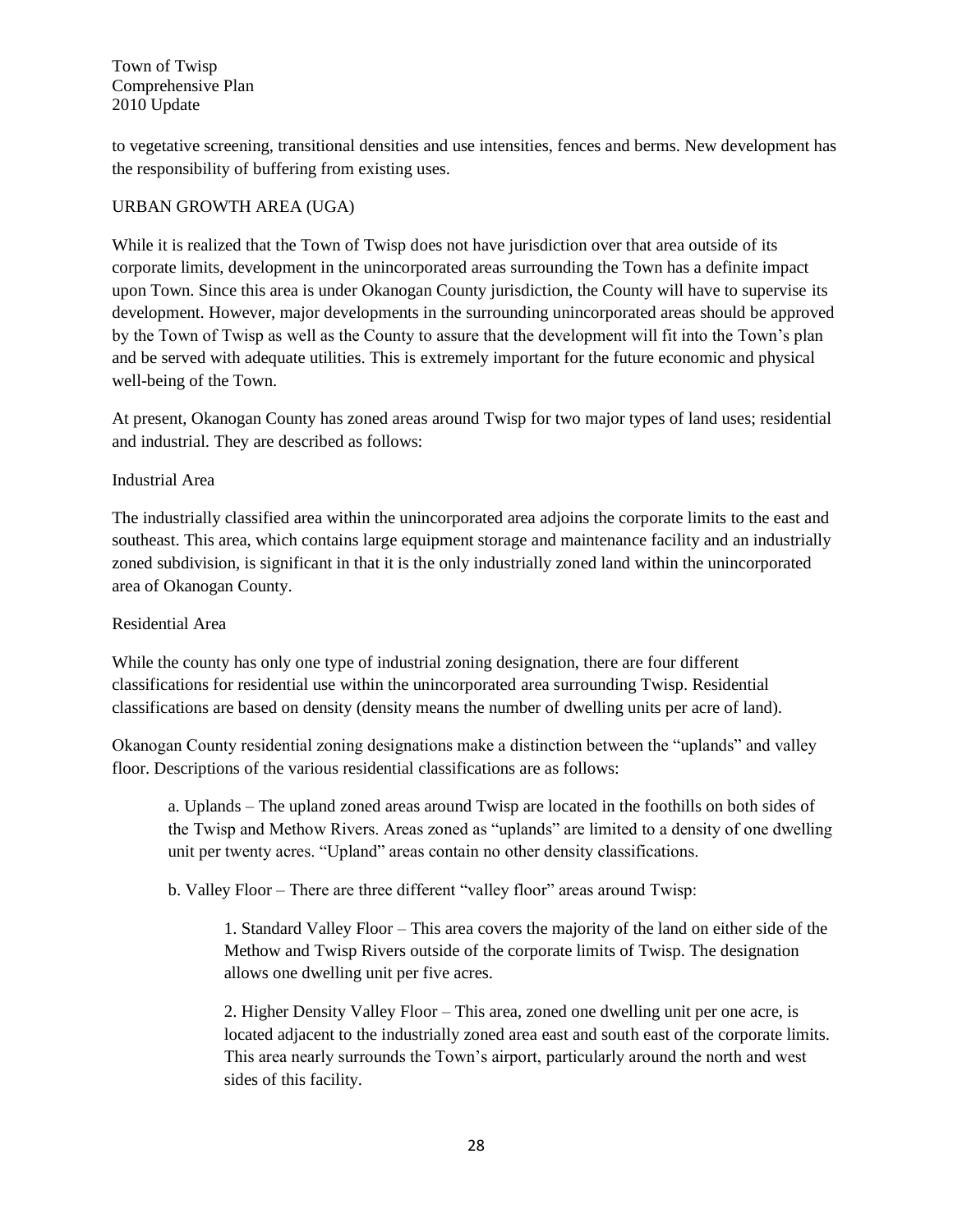3. Highest Density Valley Floor – This area, zoned three and one-half dwellings per acre, is located adjacent to the northern corporate limits west of State Highway 20.

Current Okanogan County zoning for the unincorporated areas around Twisp are shown on Map VIII of the Appendix.

The Land Use for unincorporated areas within the UGA is shown on Land use Designation May II in the Map Appendix. Note that designations are general and non-specific.

It should be noted in the following discussion of these areas that low-density residential use for County purposes is not the same as that for Twisp (urban) purposes. With the exception that the Town of Twisp has included areas of the unincorporated County for portions of its UGA, environmental constraints such as floodplain processes or critical habitat shall be protected through low densities.

Those lands lying north of Twisp along Highway 20 are included in the UGA and should remain lowdensity as zoned by the County. Similarly, the area east of the Town limits below Airport Road is included within the UGA. Its inclusion in the UGA is to protect the airport with the current low-density residential development.

The area immediately south of the high water channel and northwest of the Town limits that is currently zoned at three and one half dwelling units per acre should also remain in that status for low-density residential use, at least until a need for a higher density may be required as a result of annexation.

The area between the airport along the eastside of Airport Road and the southeast incorporated boundary which is already zoned by the County for industrial use is included in the UGA as mixed use zone.

Those areas immediately south of Town along the east side of S.R. 20 up to Star Dust Drive and along the west side of the highway to parcel #777000200 should be considered for commercial UGA areas to accommodate existing and proposed commercial development allowed by the county. Beyond the commercial zone, extending to the Highway 153 junction, residential uses should flank both sides of the highway while recognizing that the airport, which has recently been annexed, and the area surrounding it should be developed in respect to airport uses.

With the exception of certain lands immediately adjacent to the Town, most other areas are recommended to remain in low-density residential/agricultural use due to topography and other physical restraints. It is recommended that appropriate land adjacent to the Town be identified for the specific purpose of locating quality manufactured home sites and ensure availability of affordable housing options.

Any lands being considered for annexation should be thoroughly analyzed for costs and benefits to the Town to ensure that municipal taxpayers are not overburdened with the costs of development. Furthermore, the County should be encouraged to provide the Town with the option to review all development proposals within one mile of incorporated boundaries.

General Goals for Areas Outside of Twisp:

a. Ensure that development of lands outside of Twisp is consistent with the intent of this plan.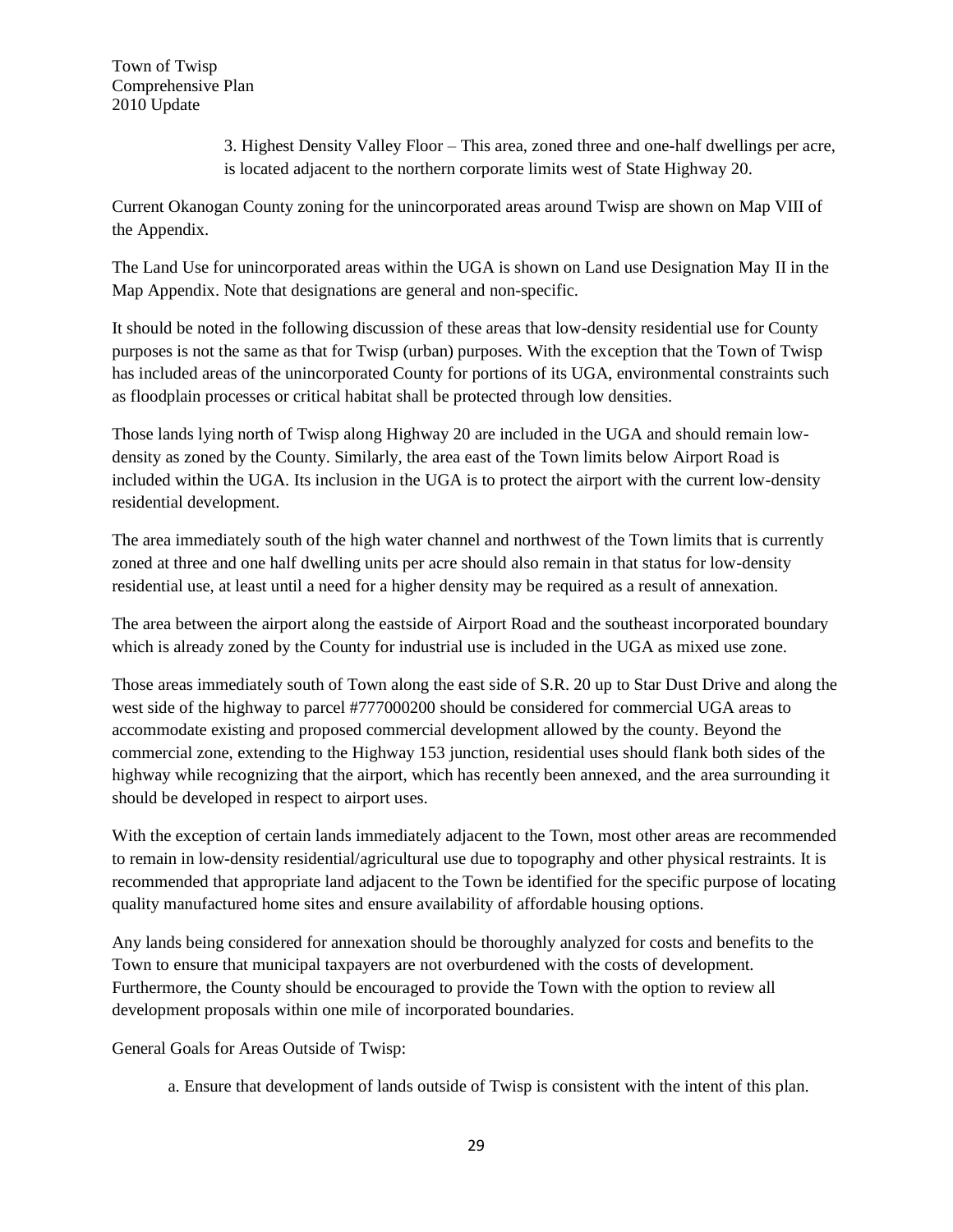b. Coordinate planning and permitting processes with Okanogan County.

c. Request that the County send all development proposals within one mile of Twisp to the Town for review and comment regarding consistency with the Town's Comprehensive Plan.

d. Encourage the County to restrict further commercial and industrial development in unincorporated areas that warrant urban services.

e. Discourage urban sprawl to valuable agricultural and open space areas while encouraging infill of urban areas.

f. Establish policies for annexation proposals that are consistent with those recommended on the following page.

## ANNEXATION OF UNINCORPORATED LANDS

Annexation of unincorporated lands around Twisp provides for the expansion of the community and in some cases can increase the value of the Town when annexed lands contain certain types of development. The overriding concern for all annexation requests should be that the residents of the community are not liable for the costs of development.

The following are recommended policies for annexation:

a. No property should be annexed without the Town of Twisp Planning Commission recommendation to Town Council based on data supplied by the Town of Twisp staff.

b. Allow approval of an annexation request only when there is reasonable assurance of a positive benefit to the Town from such an approval.

c. Require that all annexation requests are subject to planned development approval. The only exception should be the annexation of property which has already been developed or will only be used as a single family residence.

d. Develop guidelines for residential, commercial and industrial development occurring adjacent to the Town limits to serve as guidelines for County review of such development.

e. In the course of annexation of properties no island of property shall be left unincorporated if surrounded by 75% or more of incorporated property.

f. Urban services should only be extended to serve areas which will be annexed.

g. Areas to be annexed should be required to connect to urban services.

#### IMPLEMENTATION OF THE LAND USE ELEMENT OF THE COMPREHENSIVE PLAN

There are four basic ways to legally implement the land use element of the comprehensive plan. These are through adoption of zoning, subdivision, planned development and binding site plan regulations.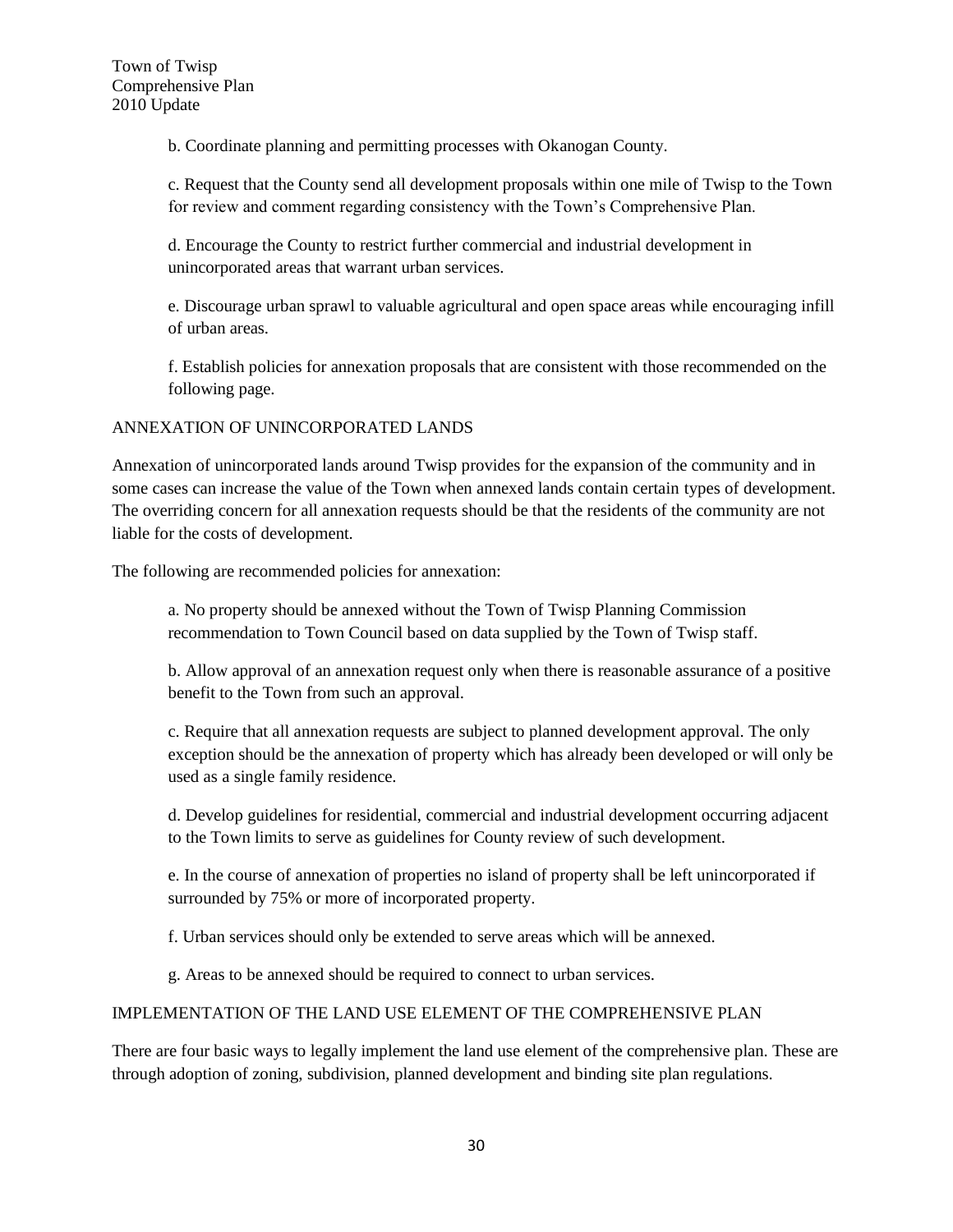Zoning – Zoning is the most important legal tool which can be used to implement the land use plan. The basic purpose of zoning is to promote the town's public health, safety, and welfare, and to assist in the implementation of the comprehensive plan. In a zoning ordinance the town is divided into zoning districts, with types of uses, permit requirements and other land use regulations defined for each district. The most basic regulations pertain to:

- a. The height and bulk of buildings
- b. The percentage of the lot which may be occupied and the size of required yards
- c. The density of population

d. The use of the buildings and land for residential, commercial, industrial, and other purposes

It is important that zoning within the Town of Twisp be closely coordinated with any zoning established around the town by Okanogan County.

Subdivision – Subdivision regulations are intended to regulate the manner in which land may be divided and prepared for development. They apply whenever land is divided for purposes of sale, lease or transfer. State law specifies that any subdivision of land which results in the creation of a parcel of less than five acres in size must comply with state and local subdivision requirements.

There are two basic forms of subdivision: long plats, which contain five or more lots; and, short plats, which contain four or fewer lots. Regulations pertaining to both types of subdivisions are adopted and enforced at the local level in accordance with provisions and statutory authority contained in state law.

The regulations specify methods of subdivision procedures for the developer and the Town, minimum improvements (streets, utilities, etc.) to be provided by the developer, and design standards for streets, lots, and blocks. Subdivision regulations are intended to encourage the orderly development and redevelopment of large tracts within and surrounding the town. Development of subdivisions immediately outside the Town of Twisp should be closely coordinated between the Town and the County.

Planned Development – Planned development regulations are intended to provide an alternative method for land development which:

a. Encourages flexibility in the design of land use activities so that they are conducive to a more creative approach to development which will result in a more efficient, aesthetic and environmentally responsive use of the land.

b. Permits creativity in the design and placement of buildings, use of required open spaces, provision of on-site circulation facilities, off-street parking, and other site design elements that better utilize the potential of special features, such as geography, topography, vegetation, drainage, and property size and shape.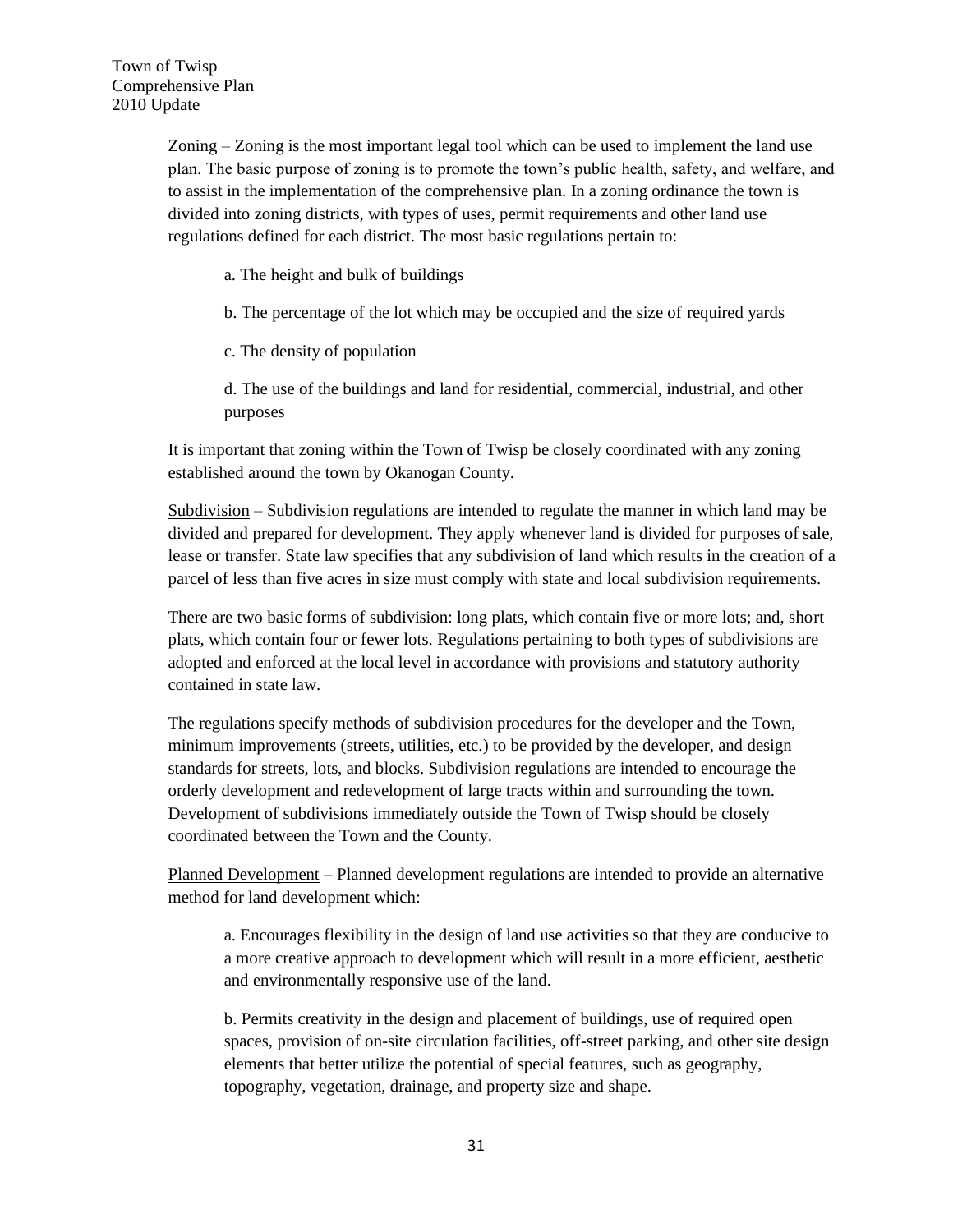c. Facilities the provision of economical and adequate public improvements, such as, sewer, water, and streets.

d. Minimize and/or mitigate the impacts of development on valuable natural resources and unique natural features such as agricultural lands, steep slopes, and floodplain and shoreline areas.

Planned development regulations may be incorporated into the Town's zoning ordinance or developed as a separate ordinance. It is also possible for the Town to use the planned development process for certain uses which due to their nature may be more appropriately reviewed under such regulations.

Binding Site Plan – The binding site plan is a relatively new method for dividing property for commercial and industrial purposes, and in some cases for residential uses such as manufactured home and recreational vehicle parks where the individual parcels are not to be sold. This method for regulating development is intended to provide a flexible alternative to developers and requires that a specific site plan be developed which shows the layout of streets and roads and the location of utilities required to serve the property. The binding site plan is a legally enforceable document which, when required, can be amended to reflect changing conditions. The plan also must be reviewed to ensure that the cost of providing basic services and the maintenance of those services does not represent an unreasonable burden on the residents of the town.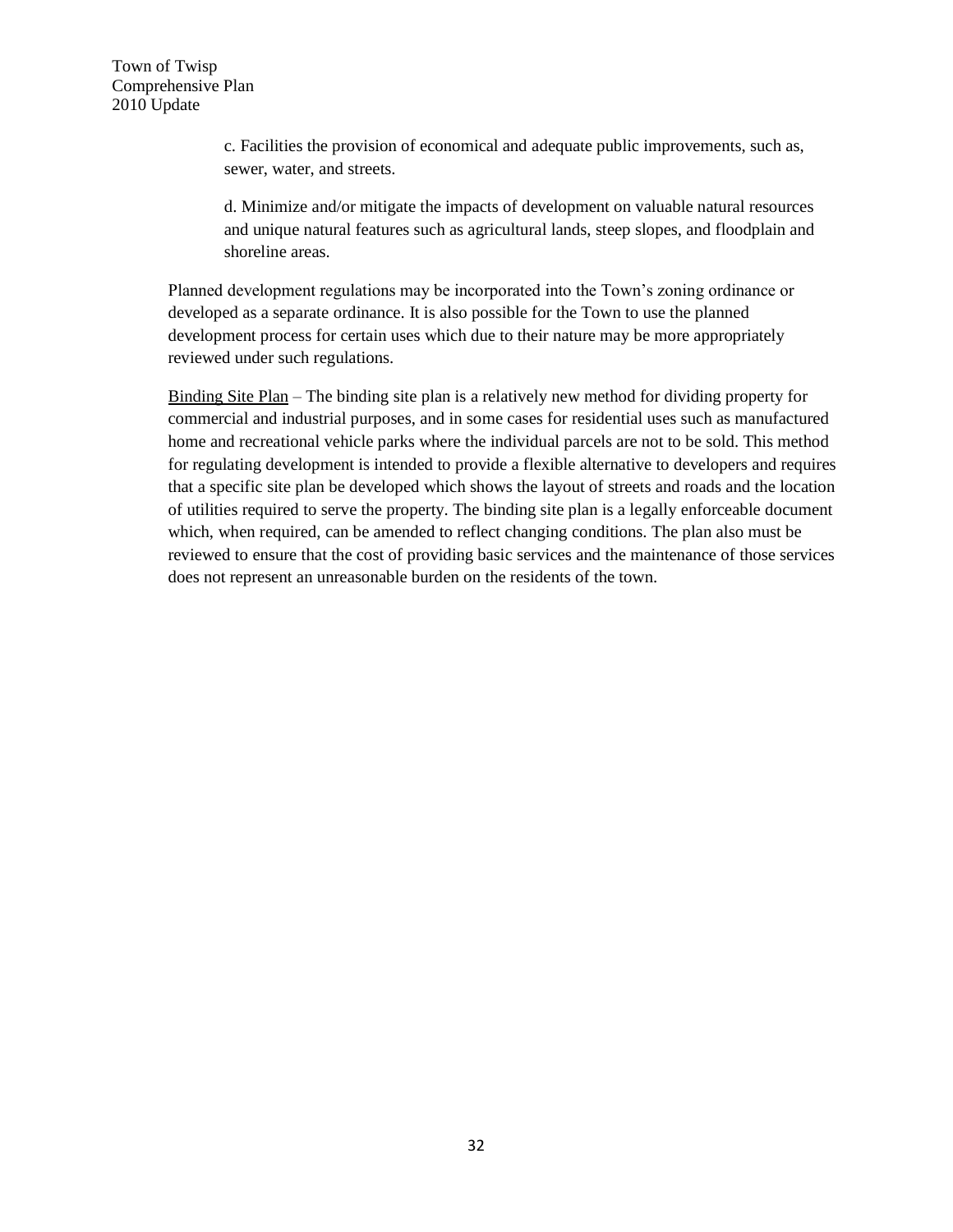# **II. PUBLIC FACILITIES AND SERVICES ELEMENT**

## A. INTRODUCTION

The public facilities and services element of the comprehensive plan for the Town of Twisp is designed to be a guide for the future development of schools, municipal buildings, water, sewer, health care and other municipal facilities and services. The technical design and construction does not fall within the scope of the plan except for the fact that they should be coordinated with the comprehensive plan to insure that the facilities will be adequate to handle future demands.

## B. SCHOOLS

The Twisp School District consolidated with the Winthrop School District in 1973, forming the Methow Valley School District. The District completed a new campus in 1995 that includes the K-12 classrooms and facilities. The campus is located on Twin Lakes Road approximately 7 miles north of Twisp.

The Methow Valley School District owns the former Twisp High School building that is now leased and being used as a Community Center and Senior Citizen Center. The Community Center presently houses the North Central Washington Library branch, Public Utility District office, preschool and other assorted activities. The Methow Valley School District still owns and operates a bus garage on the old school premises. The Methow Valley Alternative School adjoins the bus garage.

It is recommended that the bus garage and the alternative school be moved to other more suitable locations for safety and convenience.

In the event of the sale of the Twisp school property, the Town of Twisp shall make every effort to purchase all of these properties for public facilities and park/recreational purposes. Special consideration should be given to the community center with its respective parking area.

#### C. WATER SYSTEM

The Town's water system has been the subject of ongoing studies over the years. Engineering firm Gray and Osborne completed a 2007 update to the Town of Twisp Water Comprehensive Plan, which provides the basis for the following description of the Town's water system.

The existing water system is supplied by three wells and includes three reservoirs capable of storing 675,000 gallons. Current average daily demand is 328,000 gpd (gallons per day) or approximately 550 gpm (gallons per minute). The transmission and distribution system is made up of 4" or less diameter main lines that serve 31% of the Town, 6" mains that serve 31% of the Town and 8" and 12" mains that serve 38% of the Town.

The Washington Surveying and Rating Bureau evaluated the water system for fire protection and rated it at six on a scale of one to ten, class one being the best rating. This compares to the County Fire District #6 rated an 8, Winthrop-6, Omak/Okanogan-5, and Brewster-7. The Town's 2007 Water System Plan states that "in General, the Town's transmission and distribution system is inadequately sized to provide fire flow except for the most recently constructed projects. The hydraulic model projects that over 50 percent of the Town's fire hydrants cannot supply adequate fire flow under Maximum Daily Demand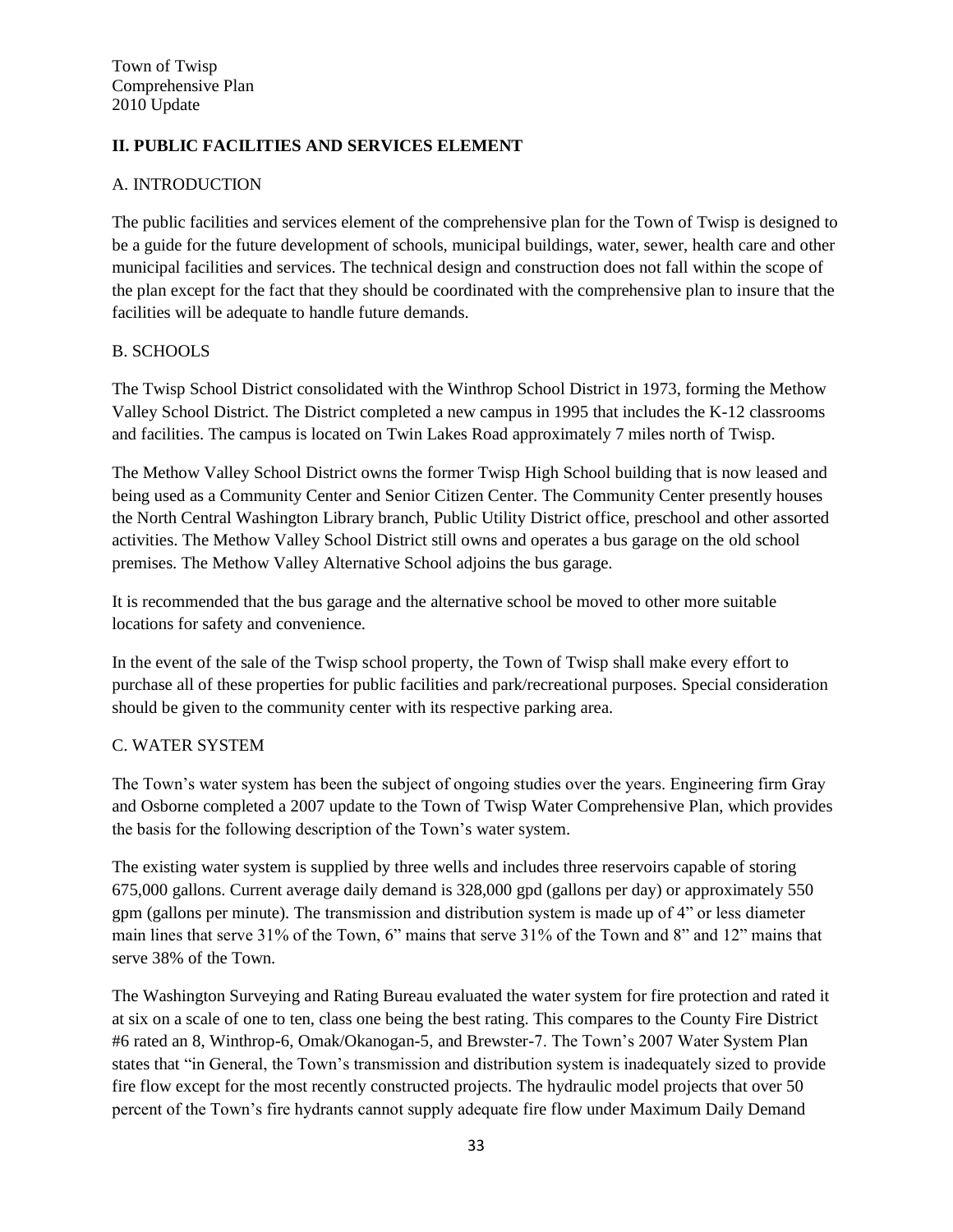conditions. The smaller mains and their locations are also responsible for inadequate water pressure in some areas of the town.

The greatest challenge to the Town's water system and to the Town in general, is the lack of water to support expansion. At the time of this update the Town has just lifted an almost two year moratorium on the issuance of water hook-ups while calculating its water use and enacting efficiency measures. Even with those measures the Town has limited additional capacity, and that capacity will soon be used up as pressure grows for in-town development. The Town must make obtaining additional water rights its top priority if it is to meet the growth projected in this Plan.

Other needs for the Town's water system have been identified as follows:

- 1. Perform repairs to existing reservoirs.
- 2. Install a Booster Station and 8" Loop at Painter's Addition level to correct inadequate pressures. (Alternately, build new reservoir higher than existing)
- 3. Install a new telemetry system.
- 4. Test and modify Well #4 to bring into fullest production possible.

5. Upgrades to the water transmission and distribution system as prioritized and described in the 2007 Water Comprehensive Plan.

If these things are done, the fire system will adequately meet the fire flow needs of the Town, and thereby improve the Town's fire rating, which can lower Town resident's fire insurance rates.

#### D. SEWER SYSTEM

Twisp's sewer system was constructed in 1972 with a life expectancy of 20 years. The treatment plant was completely rebuilt in 2001 and has been well maintained and is expected to provide capacity for the growth for the next 20 years. Annexation of additional areas could potentially require expansion of the existing plant and the possible addition of more lift station.

The system accesses all areas within the Town limits and consists of 8" to 12" diameter trunk lines. There is a pumping station situated at the south end of Bridge Street which pumps the sewage to the east side of the Methow River where the treatment plant is located at the southeast corner of the Town's incorporated boundary. There is also a lift station at the manufactured home park located on the west side of Town immediately south of the Twisp River.

The Town of Twisp needs to review and update the Comprehensive Wastewater System Plan every 10 years and prioritize identified deficiencies.

## E. TOWN HALL

The Town Hall is not adequate for the present uses or future growth. At present this building services the Clerk/Treasurer, utility billing and collections, building and planning, holds the Public Works shop and garage, and the Police Department as well as a conference room used for town related meetings. Regular staff using this building consists of 8 full-time equivalent employees, plus a desk is maintained for the County Sheriff's use to encourage cross coverage of law enforcement. In the near future there will be a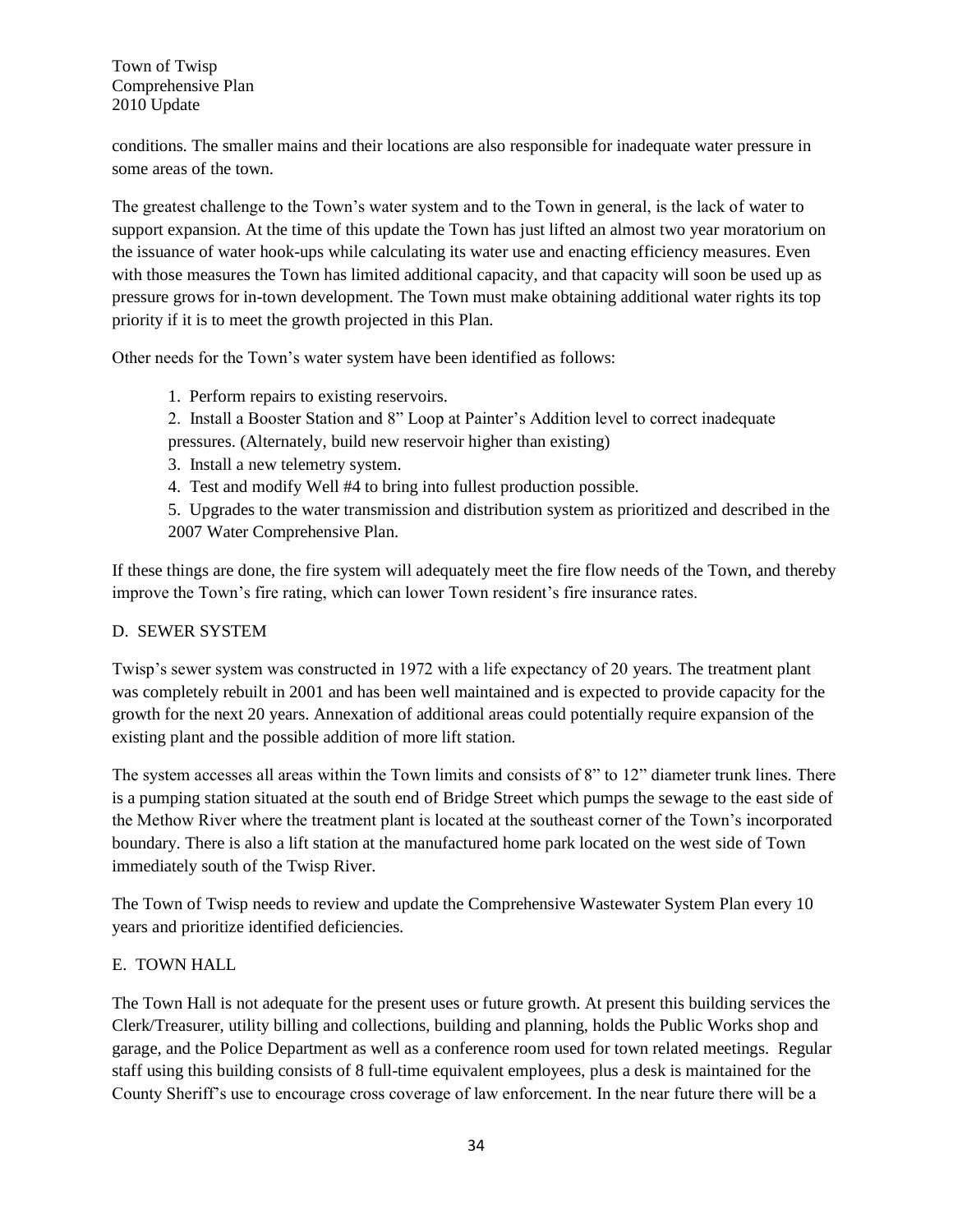need for additional office space. The police department needs more room for evidence storage, and garage space to work on police vehicles. Town Hall also needs a second restroom.

While recent changes have improved the situation (i.e. dropping ceilings, better heating and use of space), it is important to note that the Town Hall is too crowed for the present police needs. Security and privacy are very marginal. The current layout dictates that suspects be brought through Town Hall for processing despite their intoxication, combativeness or other form of antisocial conduct. One solution to this might be to move the Public Works garage out of the Town Hall facility to the sewer plant and utilize that space for expansion of the police department, adding of a second bathroom and additional meeting space.

Besides adding space, it is recommended that the Town make public facilities, such as Town Hall, more attractive to reflect "community pride".

## F. FIRE PROTECTION

The Town of Twisp and the surrounding area is served by the combined forces of the Twisp Fire Department and Okanogan County Fire District #6, both volunteer programs with part-time paid officers on Twisp's part. The U.S. Forest Service and the Washington State Department of Natural Resources protect Federal and State lands within the area. All of these agencies operate under mutual aid and automatic response agreements.

The Twisp Fire Department is well supported by a core group of volunteer fire fighters, an adequate facility and good morale. The Department has several small needs, including larger stipends for training to cover lost wages, and a dedicated budget for equipment replacement.

## G. POST OFFICE

Since this plan anticipates growth for the next  $10 - 20$  years, there is some question about whether the existing Federal Post Office will meet the needs of the Town residents. The current location has many parking and traffic issues. Any new location should take in to consideration the Post Office's role as an important social hub and central information clearinghouse.

## H. SOLID WASTE

Solid waste generated from the Town is deposited at the Okanogan County transfer station located near the east town limits, and then transported to Okanogan County's Central Landfill near Okanogan. The Town of Twisp and the Methow Valley community have been leaders in developing and supporting local recycling efforts, coordinating with Okanogan County in the development of recycling opportunities.

Recycling is offered through the Methow Valley Recycling Center adjacent to the Transfer Station. The Center is run by Methow Recycles, a non-profit corporation/public partnership formed in 2003 with the Town of Twisp, Okanogan County, the Okanogan Electric Coop and the Methow Conservancy. Methow Recycles is a self-sustaining operation, paying for its operating expenses by accepting material that have value and can be sold for a profit such as cardboard, paper, aluminum, and plastic. The Center also accepts materials that have little value such as steel cans, magazines and mixed paper, and sells them at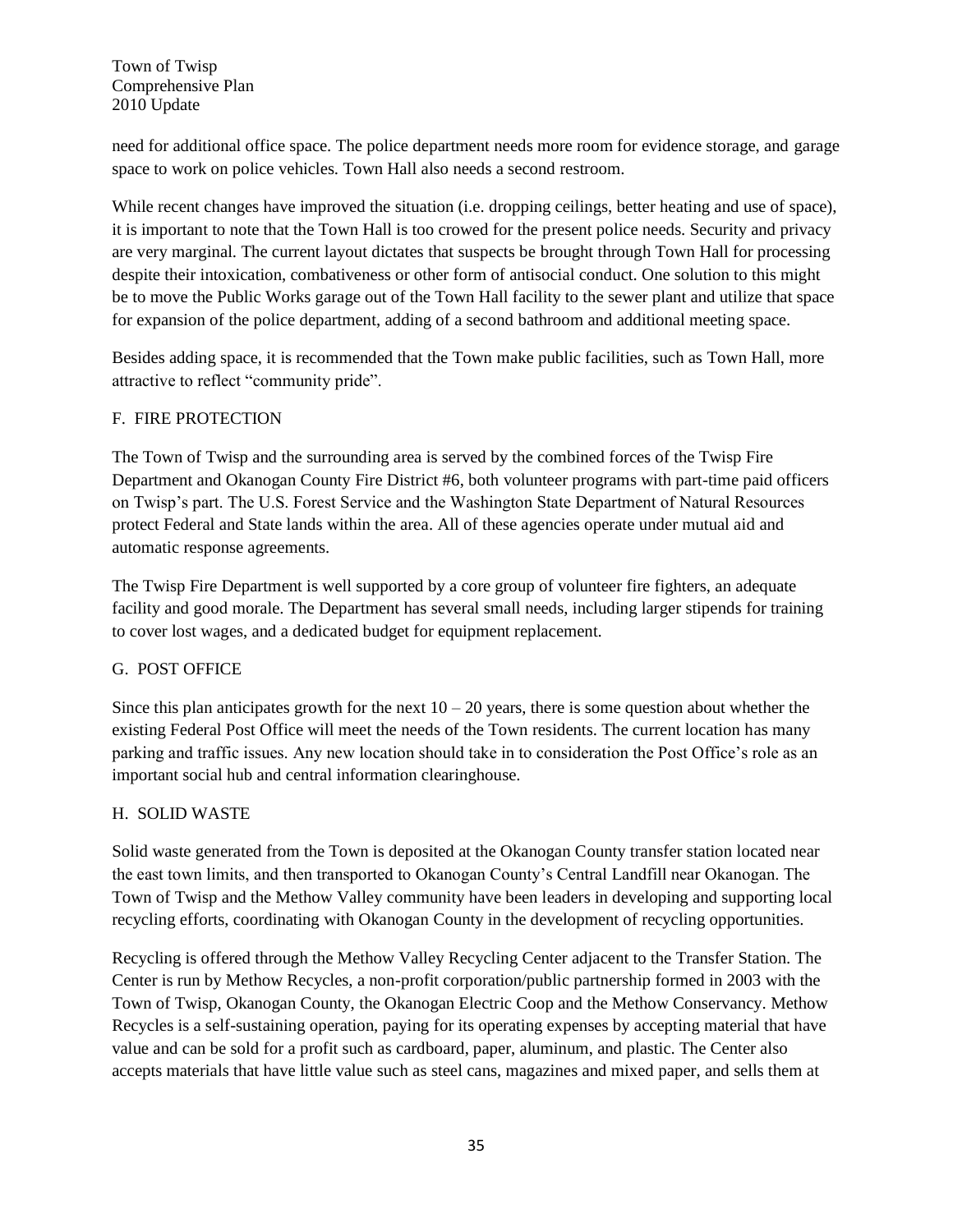break even. Glass is also collected, crushed and sold locally at a loss, with some costs covered by donations.

The Recycle Center recycles roughly 12-15% by weight of the material destined for the Transfer Station. The Recycle Center periodically runs metal drives that collect more than 500 tons of material each time, and collects electronic equipment items for reuse and recycling through specialized companies.

## I. HEALTH CARE

Heath care facilities in the town consist of one family medical clinic. Medical clinics, which serve our community, are also located in Winthrop, Omak, Okanogan and Brewster. Hospitals are located in Brewster and Omak, located 40 miles from Twisp.

Ambulance and Emergency Medical Services are provided locally by Aero Methow Rescue Service, and funded by a local taxing district. Life flight helicopters stationed in Spokane and Seattle also service our area.

At present there is a strong organization of Emergency Medical Technicians, which assist as needed with those emergency and non-emergency medical needs. This group has basically allowed the Methow to survive with limited access to medical services.

People with simple medical needs are being adequately served, but services are needed for more complex medical needs. In particular, a need exists for 24 hour access to a doctor. Twisp should encourage the location in town of all types of medical services: medical clinics, pharmacies, chiropractors, dentists, optometrists, psychiatry and mental health, and other medical practitioners. The proposed assisted living facility is an example of health care services that should be encouraged by the Town.

## J. AIR QUALITY

This plan supports the Washington State Air Quality guidelines. These regulations allow only on woodburning device per structure and this device must be designed to conform to the State of Washington standards. The Town of Twisp is also subject to Okanogan County Air Quality Regulations as they affect the Methow Valley. As the population of the valley increases, the use of woodstoves will increase and impact the residents of Twisp. Twisp should take a broader view and work with the County and State to enforce current laws and develop new laws to benefit town residents.

## K. LAW ENFORCEMENT

Law enforcement services within and around the Town of Twisp are provided by the Twisp Police Department, the Okanogan County Sheriff's Office and the Washington State Patrol. The Twisp Police Department consists of one part-time Chief and two officers.

The Town of Twisp provides protection for the incorporated areas of the Town. The Police Department is located in Town Hall. Law enforcement for the unincorporated areas is provided by the Okanogan County Sheriff's Office. The Washington State Patrol provides traffic enforcement and assistance to the local departments when needed. As noted in Section E, the law enforcement services needed more adequate office and holding facilities.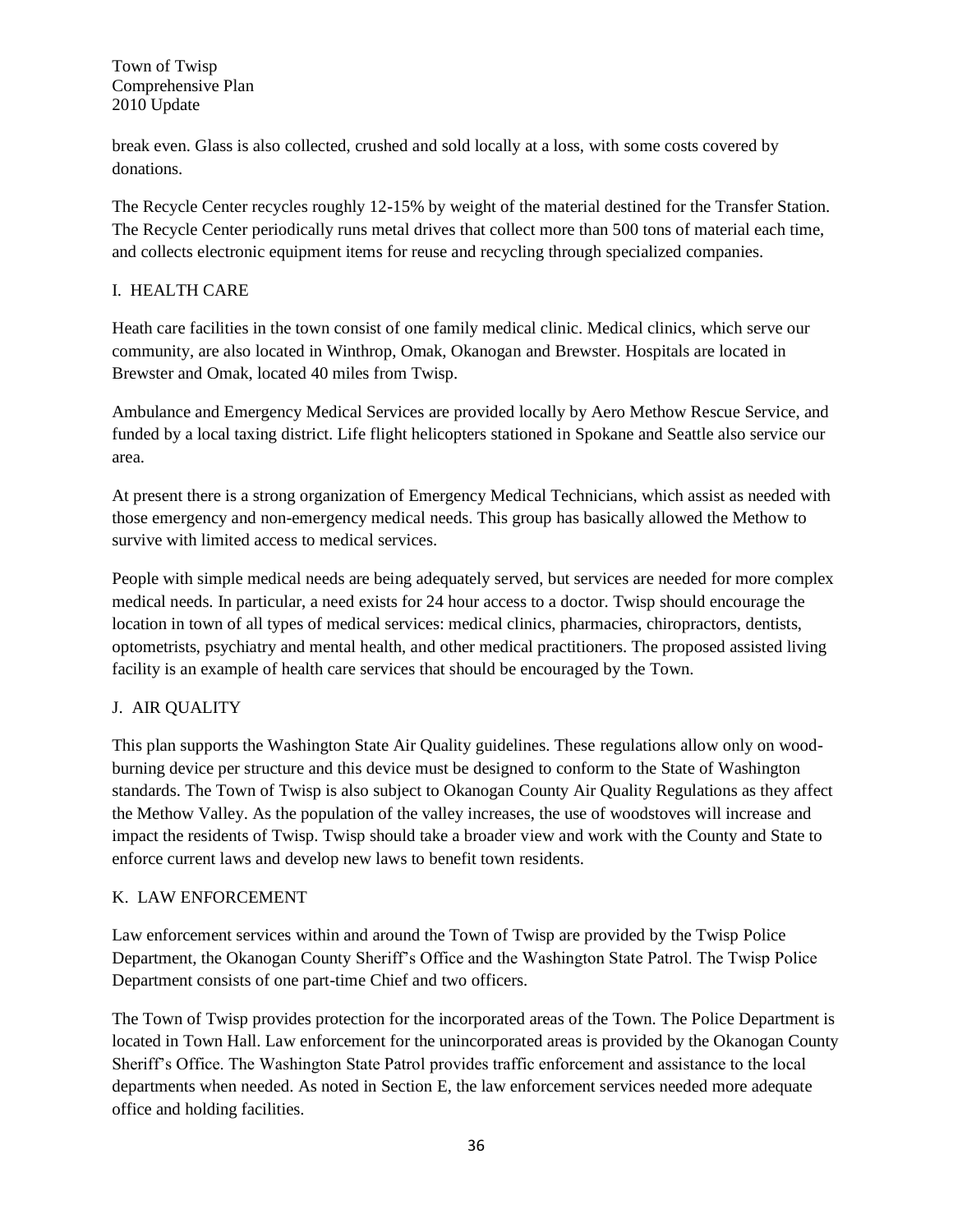## L. AIRPORT

The Twisp Municipal airport, located approximately 1.2 miles east of Twisp, is part of the Town's corporate limits, cover 66.77 acres of land. An old race track just to the south of the runway has been developed over the past few years by volunteers into a multi-purpose playfield for baseball, softball and soccer. The airport serves as a link for emergency operations and recreational flying. Continued improvements such as improving and maintaining runway surfacing and lighting, improving taxiways, development of water, sewer, bathrooms, terminal facilities, including refueling capabilities, camp sites and non-motorized trails linking the facility to downtown would increase this important asset's visibility as a transportation link that supports commerce and visitors. The property is presently zoned for airport use, which includes commercial and recreational uses. Any development around the airport site needs to consider the approach corridors (clear zones) and airport obstruction standards and other requirements contained in the Town of Twisp or Okanogan County Zoning Codes and the Twisp Airport Layout Plan.

The recently completed Airport Layout Plan (Airside, 2007) should be reviewed for additional details and priorities for the Twisp Municipal Airport.

## M. HAZARDOUS WASTE

Hazardous waste is created by the use of many materials in households, businesses and industries. Town residents participate in bi-monthly County efforts to provide for the collection, disposal, and possible treatment of hazardous waste material. After collection the hazardous waste material is hauled to a regional recycling and/or treatment center. This service is for households, not industrial or commercial generators. Commercial and Industrial generators are regulated by the State and must dispose of hazardous waste through private processors.

## N. PARKS

The Town of Twisp owns and operates two parks; the Twisp Park located at the northern end of Lincoln Street, and the Twisp Commons, located adjacent to the Community Center.

The Twisp Park is a multi-use park, with a small stage, playground, basketball court, swimming pool, and undeveloped access to the Twisp and Methow Rivers at their confluence. The pool is a popular summertime facility serving the entire valley, but has struggled with on-going maintenance issues and insufficient funds. Friends of the Pool a valley-wide volunteer group, was formed in 2004 to bolster the Town's efforts to keep the pool open and operating.

The Twisp Commons is a small, passive park with many sitting places. Originally a volunteer effort, the commons incorporates several features reclaimed from the old bridge, and has a beautiful landscaping scheme which has matured beautifully since being installed in 1998.

Refer to the Parks and Recreation Plan for strategies and recommendations.

## O. PARKING

Refer to Section III.H, Transportation/Circulation Element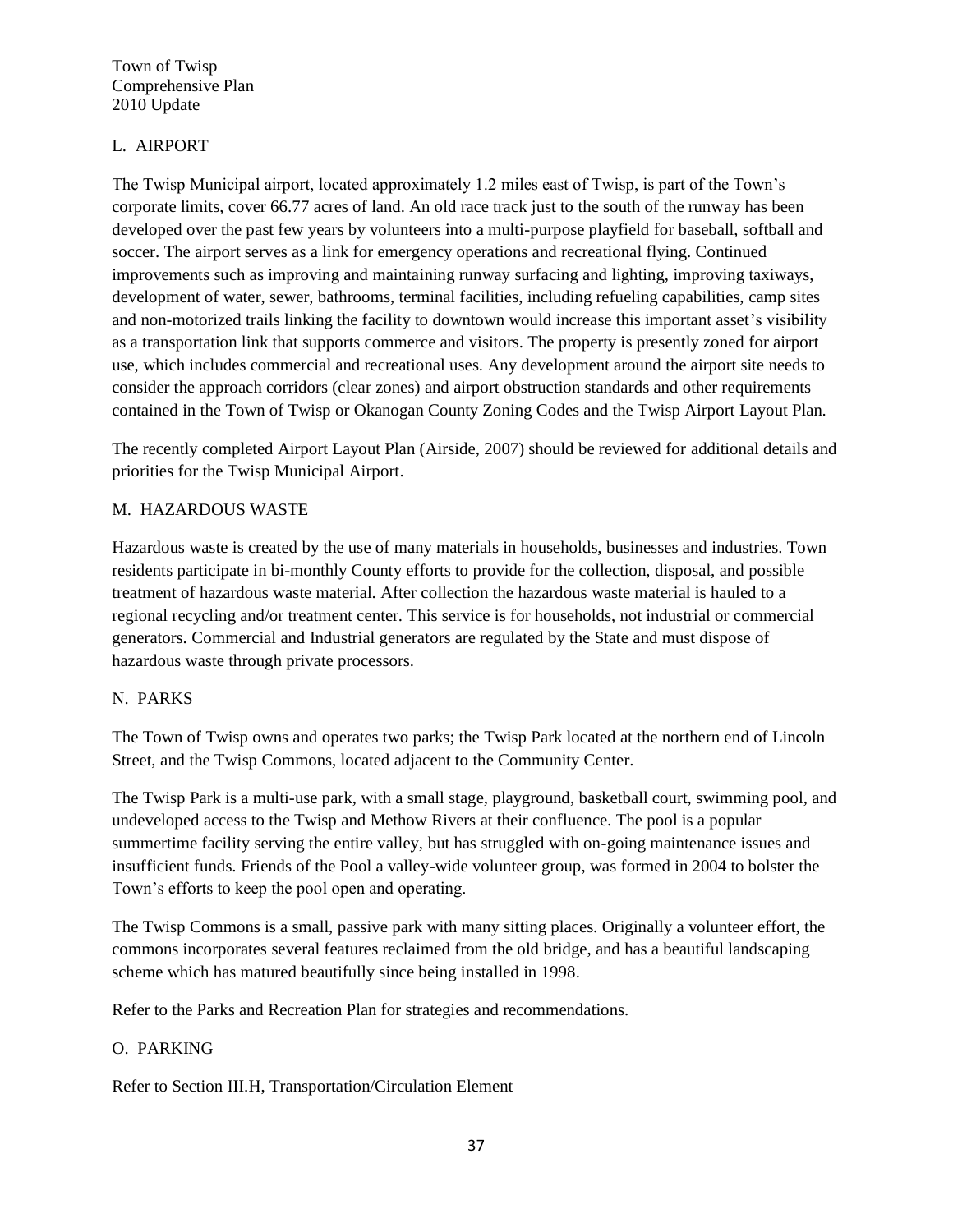## P. IMPLEMENTATION OF THE PUBLIC FACILITIES ELEMENT

Implementation of the public facilities element of the comprehensive plan is very important for the town's future. Without implementing this portion of the comprehensive plan it will be of little value to the town and as a result, the indicated improvements will be very slow in developing.

This element of the comprehensive plan is the only element where many individuals and civic groups, as well as the town, can physically implement the plan. This element is quite often implemented by donations and volunteer labor; this most often occurs in park development. However, as the individuals and civic groups work on different phases of this program they should do so through the town planning commission and council so as to have a coordinated development of the improvements.

The most common way of implementing this element of the comprehensive plan is for the town to set up a capital improvement program. A capital improvement program is a long-range financial plan for the acquisition and development of public property for the benefit of the entire community. Public facilities, as well as other improvements, should be prioritized in the plan. The financing of capital improvements is based upon grants and loans available, estimates of future expenditures, projected costs of improvements, anticipated revenue from taxes and other sources, and the bonding capacity of the town. This plan should be coordinated with the beautification plan laid out in Section V, Community Identity.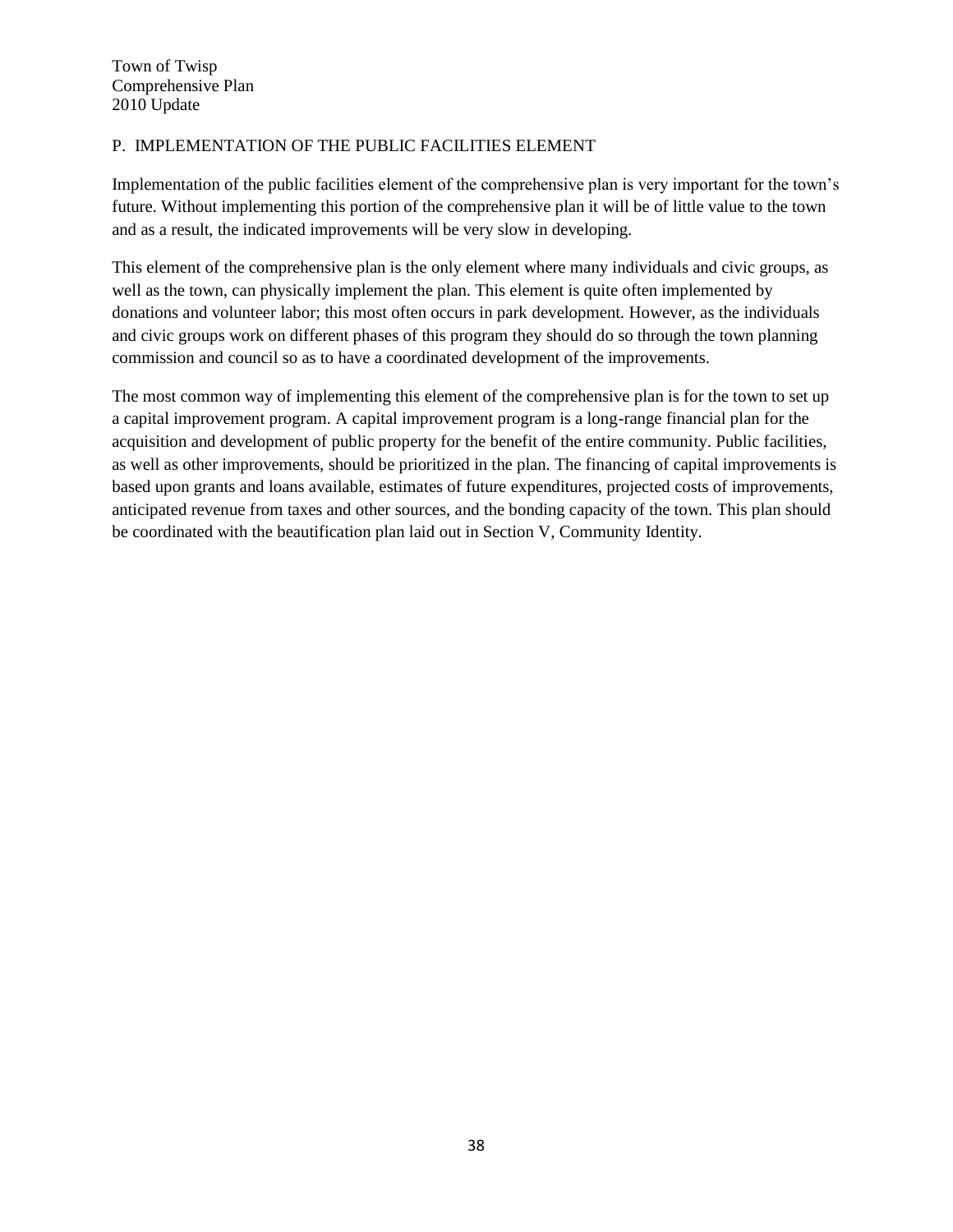# **III. THE TRANSPORTATION/CIRCULATION ELEMENT**

#### A. GENERAL OBJECTIVES

The objective of the transportation/circulation plan is to encourage the growth of an orderly and aesthetically pleasing community that will insure the general health, safety and welfare of the citizens of Twisp.

Auto, pedestrian, bicycle and aircraft are considered to be the primary methods of transportation now and in the future. Due to the character of Twisp and its growth potential, the town's present and future circulation needs are met as follows:

- 1. Highways, streets and roads
- 2. Airport
- 3. Pedestrian/bicycle routes
- 4. Bridges
- 5. Parking
- 6. Proposed streets and roads

Each of these classifications is needed to adequately serve the community and to connect Twisp with population centers and traffic generators both in and out of the Methow Valley.

#### B. STREET DEFINITIONS

The State and County use five "functional classifications" for roadways, and in the interest of maintaining consistency, Twisp has used these categories in addition to its own categories of local major and local minor collectors to describe the vehicular transportation system. Where appropriate, roadways should consider for reclassification in order to ensure consistency between this plan and other city, county, regional, or state transportation plans. The six functional classifications, as they apply to Twisp are:

1. Minor Arterial (Rural Minor) – Streets and highways which connect with remaining arterial and collector roads that extend into the urban area. Minor arterial streets and highways serve less concentrated traffic-generating areas such as neighborhood shopping centers and schools. Minor arterial streets serve as boundaries to neighborhoods and collect traffic from collector streets. Although the predominant function of minor arterial streets is the movement of through traffic, they also provide for considerable local traffic that originates or is destined to points along the corridor. Minor Arterials in the Twisp are included SR20, and SR 153.

2. Major Collector (Rural Major Collector) – These routes should provide service to the county seat if not on an arterial route, to larger towns not directly served by the higher systems, and to other traffic generators of equivalent inter-county importance, such as consolidated schools, shipping points, county parks, important agricultural areas, etc. In addition, these routes should link larger towns and /or cities with routes of higher classification, and should serve the more important inter-county corridors. Major collectors in the Twisp include, Twisp River Road and Twisp-Winthrop Eastside Road.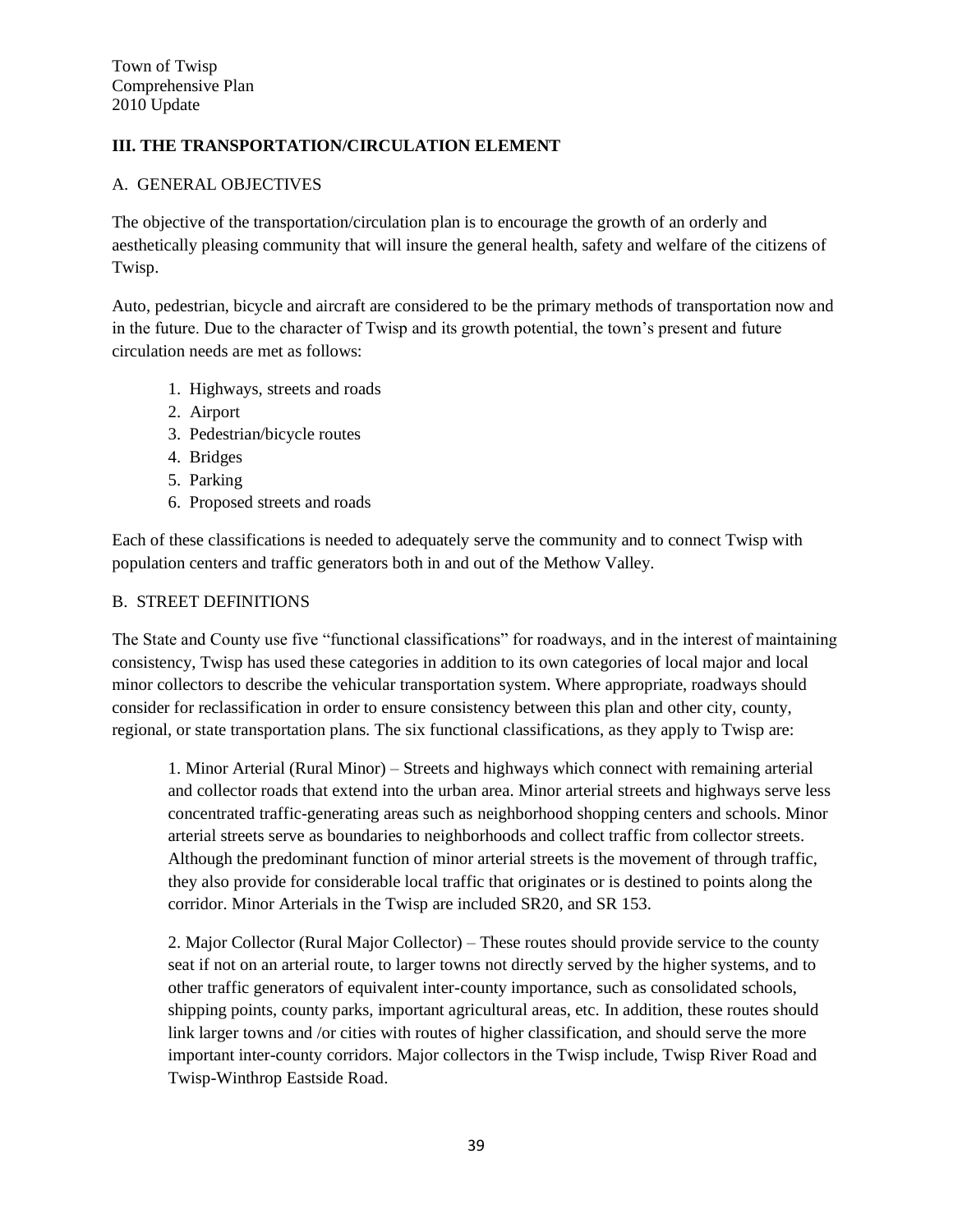3. Minor Collector (Rural Minor Collector) – These routes should be spaced at intervals, consistent with population density, collection traffic from local roads bring all developed areas within a reasonable distance of a collector road. In addition, these routes should provide service to the remaining smaller communities, and link the locally important traffic generators with their rural hinterland. Minor collectors in the Twisp area include the Twisp-Carlton Road.

4. Local Major Collector – These routes should provide services from higher classified roads and to other traffic generators, such as schools, shipping points, commercial areas, developed residential areas, parks, important agricultural areas, etc. In addition, these routes should link larger towns and/or cities with routes of higher classification, and should serve the more important inter-county travel corridors. Local Major collectors in the Twisp area include, Glover Street, Twisp Avenue, (Glover to SR20), Twisp Airport Road, Second Avenue (Glover to west Town limits).

5. Local Minor Collector – These routes should be spaced at intervals, consistent with population density, collect traffic from local access roads and bring all developed areas within a reasonable distance of minor collectors and local and major collectors. Local Minor collectors in the Twisp area include, Canyon Street (SR20 to Fifth), Fifth Avenue (Canyon to SR20), Lincoln Street (Fifth to Twisp), Second Avenue (Lincoln to Glover), Third Avenue (Lincoln to SR20), Wagner Street (SR20 to industrial park), Burton Street (SR20 to Riverside) and Riverside Avenue (Burton to Wastewater Treatment Plant).

6. Local Access (Rural Unclassified) – Streets not selected for inclusion in the arterial or collector classes. The allow access to individual homes, shops, and similar traffic destinations. Direct access to abutting land is essential, for all traffic originates from or is destined to abutting land. Through traffic should be discouraged by appropriate geometric design and /or traffic control devices. The remainder of Twisp's streets that are not classified above are designated as local access.

## C. RECOMMENDED DESIGN STANDARDS

Table 1 and 2 on the next page describe the design standards for roadways by these functional classifications. Map X illustrates Twisp's vehicle transportation system according to functional classifications.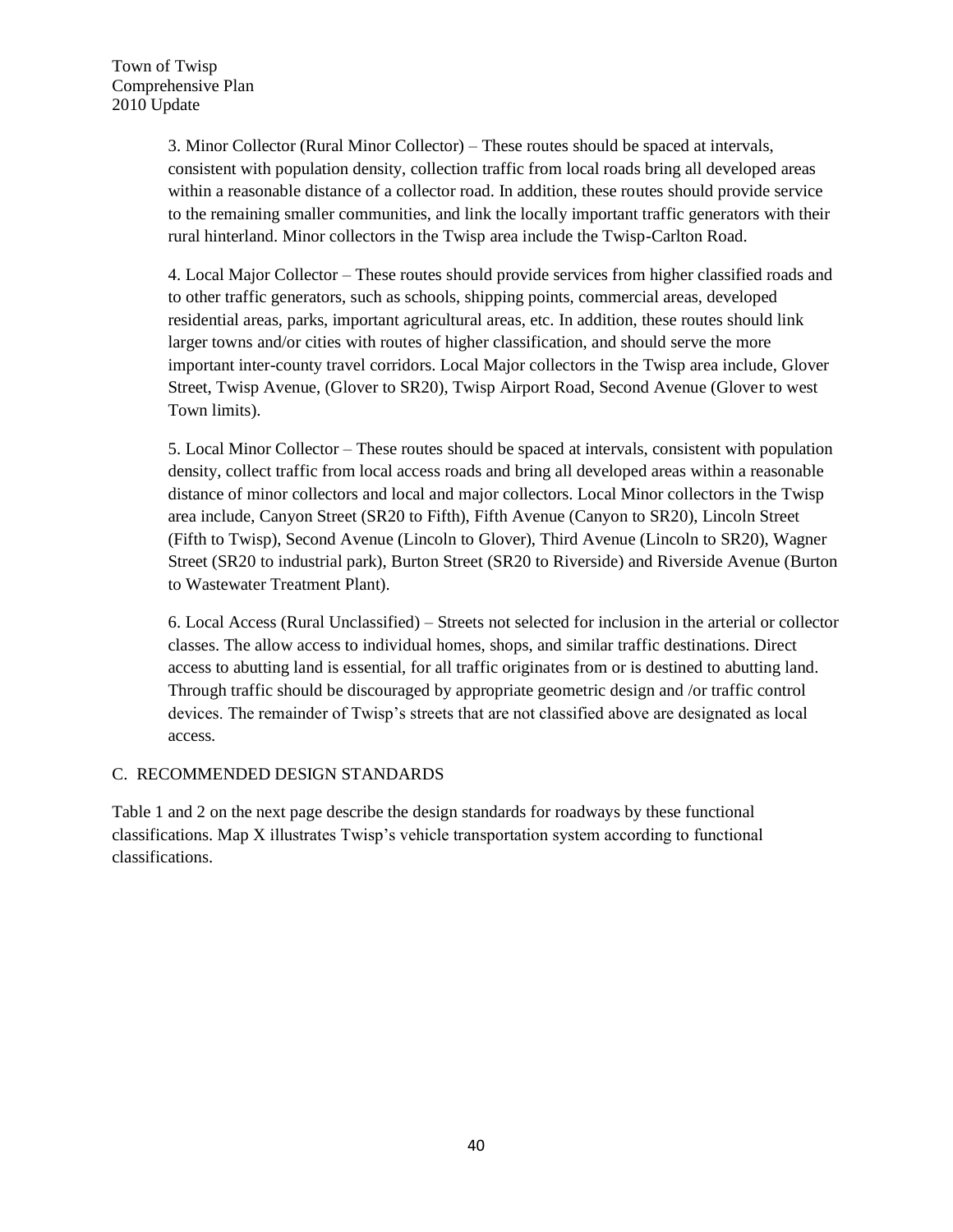| Functional<br>Classification | Right-of-Way<br>Width | Roadway Width                                                                                 | <b>Access Conditions</b>                                                | Design and Location Features                                                                                                                                                                                                                                                          |
|------------------------------|-----------------------|-----------------------------------------------------------------------------------------------|-------------------------------------------------------------------------|---------------------------------------------------------------------------------------------------------------------------------------------------------------------------------------------------------------------------------------------------------------------------------------|
| Minor Arterial               | 84 ft.                | 4 lanes desirable; 2 lanes<br>acceptable with 12 ft.<br>lanes and minimum 4 ft.<br>shoulders. | Intersection at<br>grade with direct<br>access to adjacent<br>property. | Generally located to continue access from the County's arterial<br>system into the Town, providing access to major<br>developments. Surfacing should be asphalt, concrete or a<br>mixture of the two. Provisions should be made for pedestrian<br>and bicycle access along the route. |
| Major<br>Collector           | $60 - 80$ ft.         | 2 lanes, $10 - 12$ ft. wide<br>and 2 parking lanes 8 ft.<br>wide.                             | Intersection at<br>grade with direct<br>access to adjacent<br>property. | Generally located to provide access to the community's major<br>developments, schools, parks, and shopping areas. Surfacing<br>should be asphalt, concrete or a mixture of the two. Provisions<br>should be made for pedestrians and bicycle access along the<br>route.               |
| Minor<br>Collector           | $60 - 66$ ft.         | 2 lanes, $10 - 12$ ft. wide<br>and 2 parking lanes 8 ft.<br>wide.                             | Intersection at<br>grade with direct<br>access to adjacent<br>property. | Located so as to channel traffic between residential areas and<br>higher traffic areas such as downtown and arterials. Surfacing<br>should be asphalt, concrete or a mixture of the two. Provisions<br>should be made for pedestrian and bicycle access along the<br>route.           |

# **Table I – Design Standards – State and Federal Classified Roads**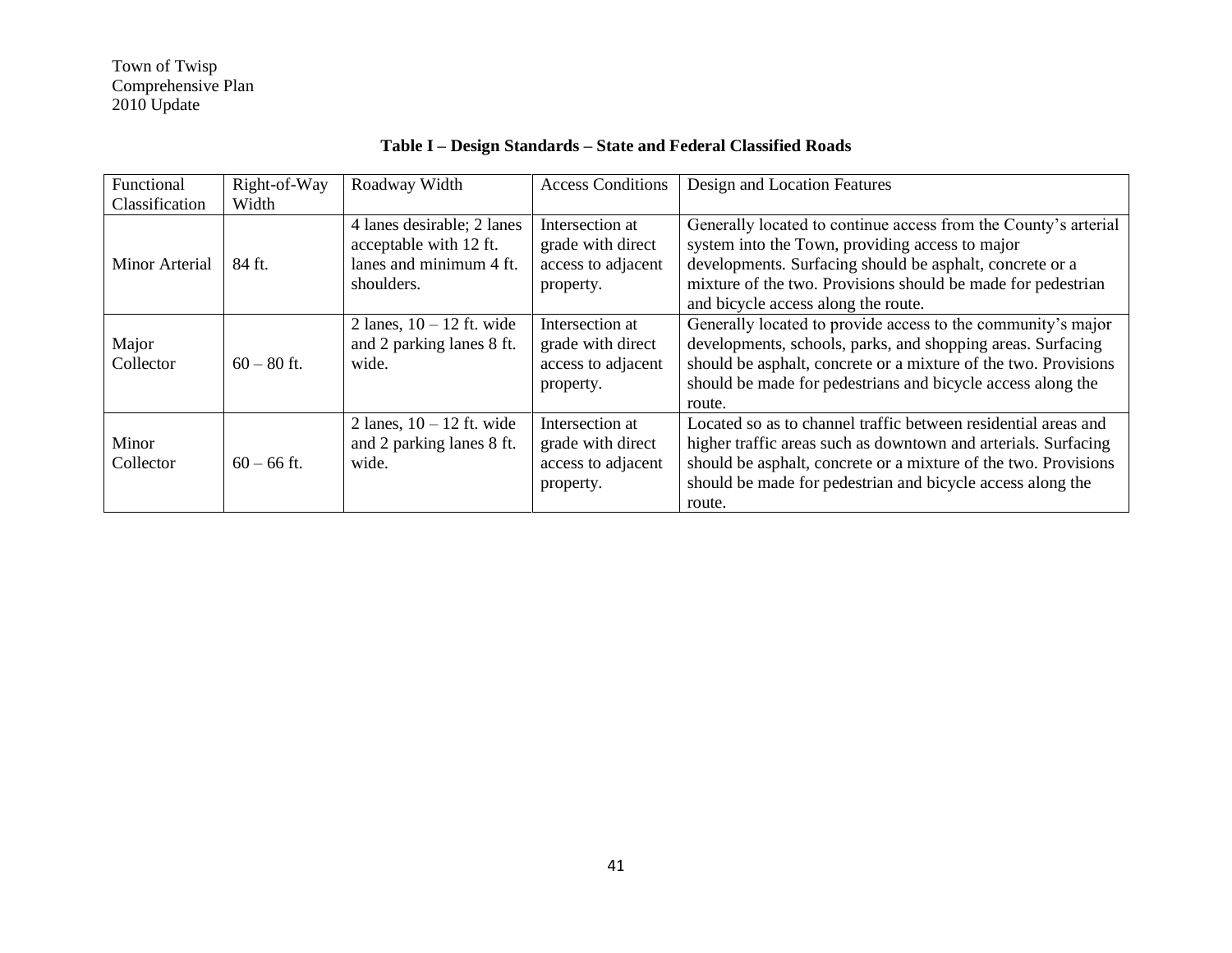| Functional<br>Classification | Right-of-Way<br>Width                                                            | Roadway Width                                                                                                                                                               | <b>Access Conditions</b>                                                | Design and Location Features                                                                                                                                                                                                                                                                  |
|------------------------------|----------------------------------------------------------------------------------|-----------------------------------------------------------------------------------------------------------------------------------------------------------------------------|-------------------------------------------------------------------------|-----------------------------------------------------------------------------------------------------------------------------------------------------------------------------------------------------------------------------------------------------------------------------------------------|
| Local Major<br>Collector     | $60 - 80$ ft.                                                                    | 2 lanes, $10 - 12$ ft. wide<br>and 2 parking lanes 8 ft.<br>wide.                                                                                                           | Intersection at<br>grade with direct<br>access to adjacent<br>property. | Generally located to provide access to the community's major<br>developments, schools, parks, and shopping areas. Surfacing<br>should be asphalt, concrete or a mixture of the two. Provisions<br>should be made for pedestrians and bicycle access along the<br>route.                       |
| Local Minor<br>Collector     | $60 - 66$ ft.                                                                    | 2 lanes, $10 - 12$ ft. wide<br>and 2 parking lanes 8 ft.<br>wide.                                                                                                           | Intersection at<br>grade with direct<br>access to adjacent<br>property. | Located so as to channel traffic between residential areas and<br>higher traffic areas such as downtown and arterials. Surfacing<br>should be asphalt, concrete or a mixture of the two. Provisions<br>should be made for pedestrian and bicycle access along the<br>route.                   |
| <b>Local Access</b>          | $50 - 60$ ft. At<br>less than 500'<br>long, need 60'<br>and 100' cul-<br>de-sac. | Over 500 ft. long: two<br>10 ft. lanes, and two 8 ft.<br>parking lanes. Less than<br>500 ft. long and not<br>extendable: two 10 ft.<br>lanes and one 8 ft.<br>parking lane. | Intersection at<br>grade with direct<br>access to adjacent<br>property. | Traffic control measures as warranted to provide adequate<br>sight distance and safety. Should be designed and located to<br>prevent continuous or unobstructed flow of traffic through<br>residential areas. Provisions should be made for pedestrian and<br>bicycle access along the route. |

# **Table II – Design Standards – Locally Classified Roads**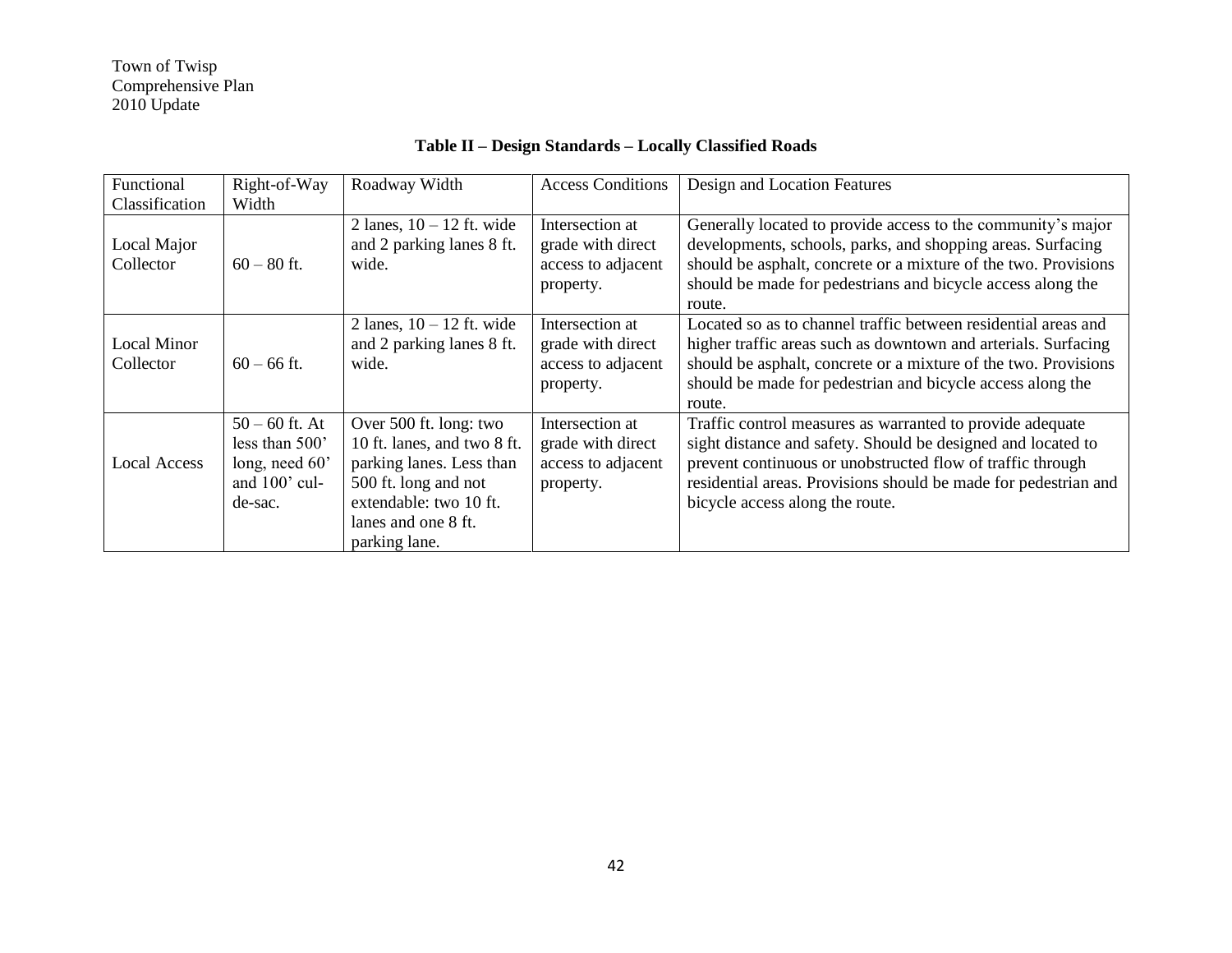## D. HIGHWAYS, STREETS, AND ROADS

The primary function of the community's highways, streets and roads is to expedite traffic to major traffic areas such as the Central Business District, the River District, C2 districts, C3 districts, and traffic that passes through the town of Twisp.

Twisp, like many rural communities, has developed a commercial corridor along the State Highway (SR20 a Minor Arterial) which is separate from the downtown area. The SR20 corridor is fronted by a variety of commercial and public uses so serious effort should be given to controlling and slowing down traffic to promote pedestrian and bicycle safety. State Route 153 (SR153), several miles south of Twisp at junction with SR20, provides the only year round access to Pateros and SR97 a Principle Arterial.

In Twisp, the Major and Minor Collectors (Twisp River Road, Twisp Winthrop Eastside Road and Twisp-Carlton Road) serve primarily as access to residential, agricultural and commercial developments in adjoining unincorporated areas and as detour routes in the event SR20 or SR153 are closed.

The collector is the second most important class of streets. Collectors are located so as to provide access from the town's residential areas to the arterials as well as providing business access routes in the downtown area. The streets in town, which are collectors, are listed on the Functional Classification Map X. Other than Minor Arterials and Collectors, local collectors are the most important streets in town and carry the most local traffic. They also provide, as directly as possible, access to the town's major developments and are generally extensions of the county's road system within the town. A Planned Transportation/Circulation Map IX and Functional Classification Map X are included in the Appendix.

## E. AIRPORT

The Twisp Municipal Airport is located on a forty acre tract of land one half mile East of Twisp. The Airport serves both local and transient general aviation operations, as well as commercial part 135 Air taxi and scenic flying for hire operations. The Airport is also used as a staging site for aero-medical operations. Work is in progress to enhance these operations and provide better coordination and facilities for medical flights.

The Airport Improvement Club, Airport Board and Airport Manager are working on improving the facility and increasing the Airport's benefit to the City. Improvements such as on-site public facilities including restrooms, fueling, lounge, camping area flight school, maintenance facility, and utilities are among the current objectives. Improvements to the Airport will increase the use of the airport and the Town of Twisp as a recreational destination and increase its functionality as a transportation link for the support of commerce. Local events such as fairs, art and music festivals, fundraisers and local aircraft familiarization rides for the local community should also be encouraged. Coordination with other groups such as the Chamber of Commerce, arts community, community center and local schools should be supported and encouraged. The connection to the Town and local appeal would also be greatly enhanced by the addition of bike and/or pedestrian access routes and public transport from the airport into town.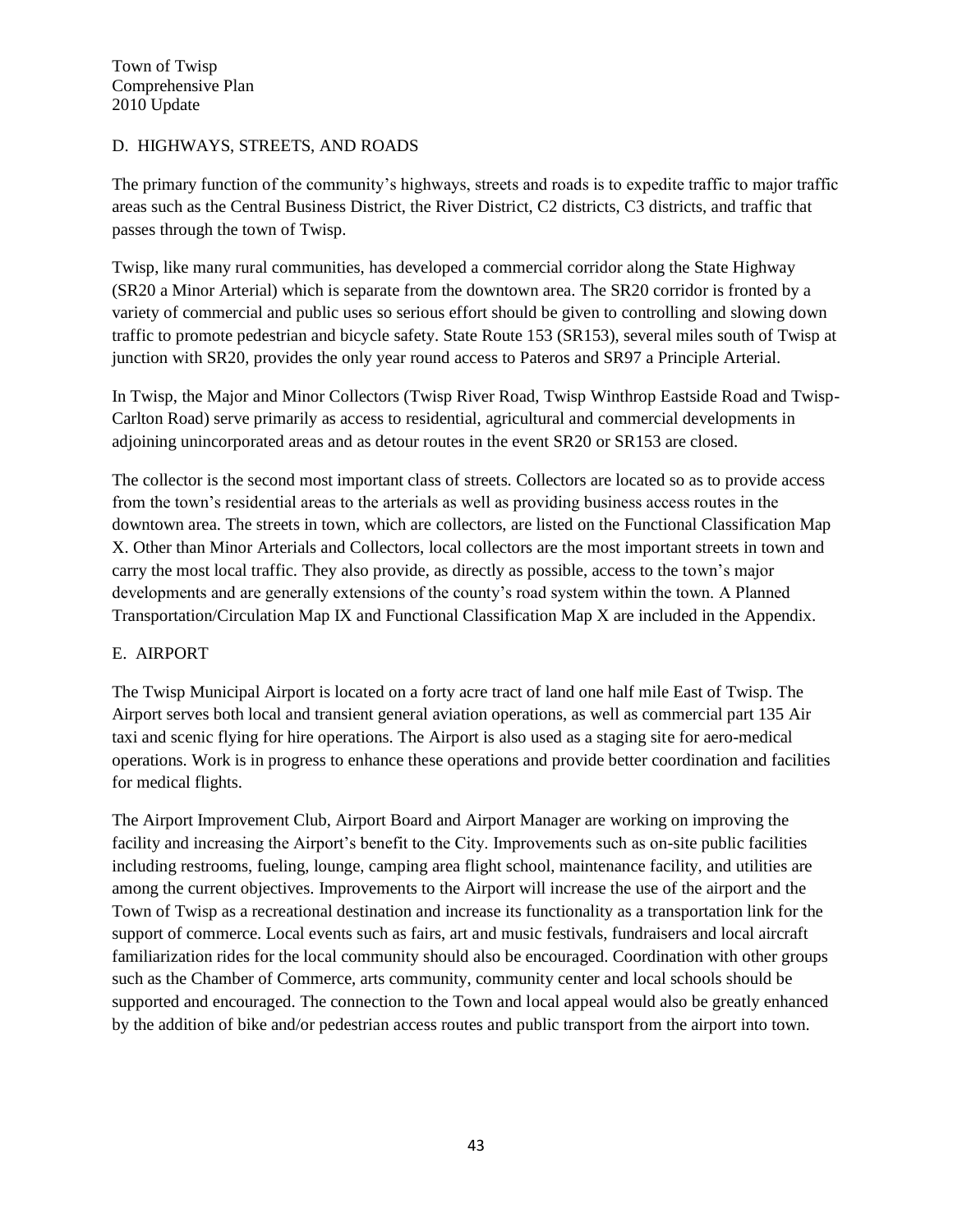## F. PEDESTRIAN/BICYCLE ROUTES

Safe pedestrian and bicycle routes are an important part of transportation for the community and should be considered as important as the automobile in the planning of our town's growth. Sidewalks, bicycle lanes, crosswalks throughout town and at all highway crossings, the consideration of pedestrian activated caution lights and street lights need to be implemented with all new road construction as well as existing arterials and collectors.

## G. BRIDGES

There are three bridges within the Town of Twisp limits, each located on State Highway 20.

The bridge at the north Town limits that crosses a high water channel of the Methow River is narrow and does not offer a safe crossing for pedestrian traffic. The bridge needs to be remodeled to allow for a pedestrian lane, complete with aesthetically pleasing indirect lighting.

The bridge of the Twisp River, originally built in 1935, was replaced in the fall of 2001 and is a main route for pedestrians who live north of the river who walk to town. The new bridge provides for pedestrian access but lacks the aesthetically pleasing, indirect lighting needed to insure pedestrian safety.

The Methow River Bridge, a main route for autos and pedestrians who live east of town, was completed in 2003 and is the major link between the proposed trail systems east of the Methow River and the rest of the town that lies west of the river. The new bridge provides for pedestrian access but lacks the aesthetically pleasing, indirect lighting needed to insure pedestrian safety.

#### H. PARKING

Parking within the town of Twisp continues to be a problem. It is recommended that the Twisp City Council appoint the members of the Planning Commission to form a Parking Committee to identify current and proposed parking areas within the town of Twisp. As it is an established body that meets regularly, the Planning Commission is best suited to take on this responsibility.

#### I. PROPOSED STREETS

New streets should be discussed at the time development is proposed and must include public safety, pedestrian/bicycle access and lighting, as well as snow removal and other relevant factors. The provision for new stress and the extension of existing streets outside of the town limits and in the undeveloped portion of town are most easily handled through the development standards and requirements as a part of a subdivision approval at such time as there is demand for the development of the land. Subdivision regulations in both the Town of Twisp and Okanogan County would help to assure the proper development of both private and public streets, lots and blocks and implement street design standards.

The implementation of street changes within the town can be done through cooperation between the town and the affected property owners.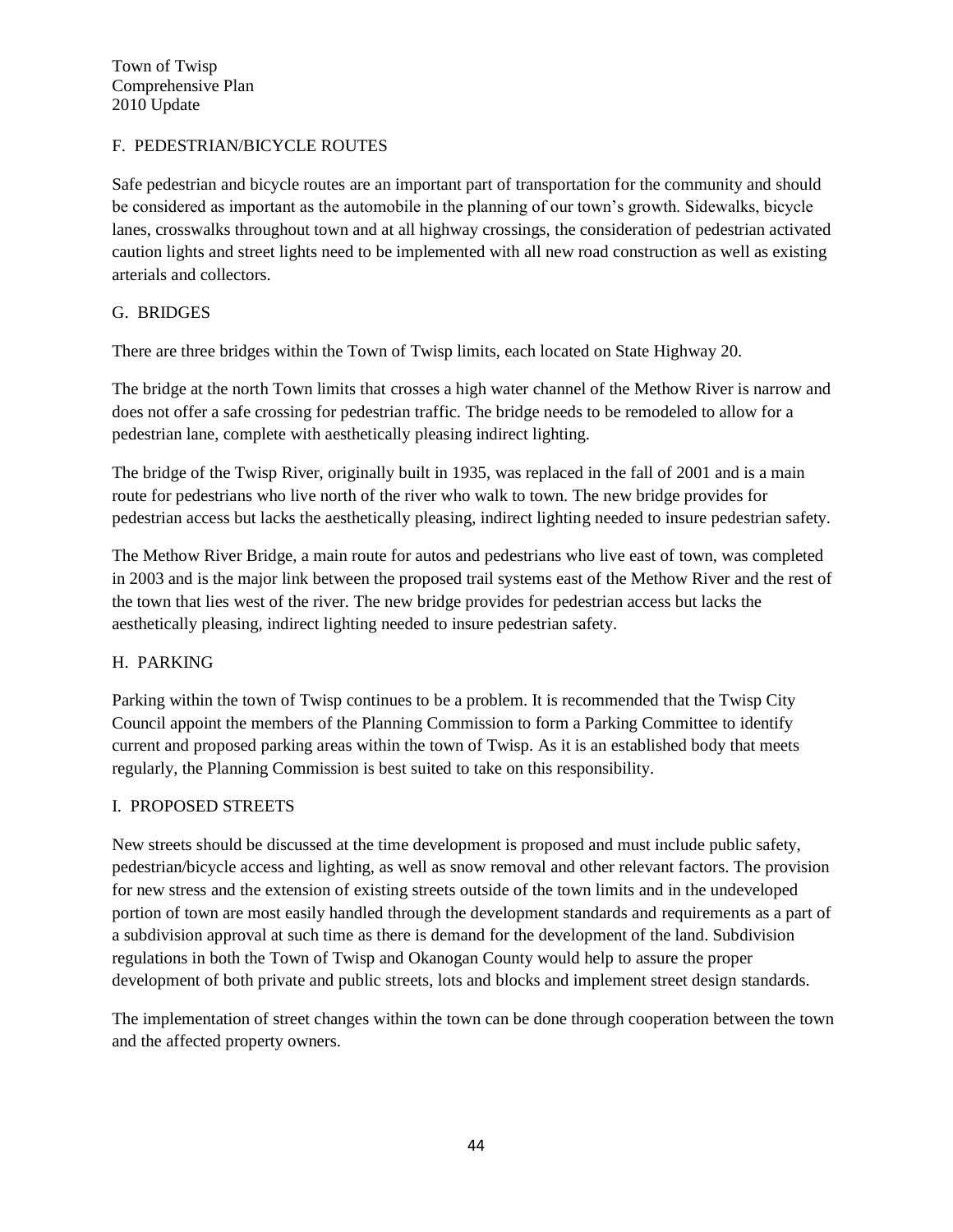# **IV. PARKS AND RECREATION**

Twisp's strategic location in the heart of the Methow Valley at the confluence of the Methow and Twisp rivers attracts both full-time residents and large numbers of visitors, making it imperative that park sites and a comprehensive trail system be developed. The parks and trail system will increase access to the rivers and the natural beauty of the area, improve the quality of life for residents and support the local economy by providing recreational opportunities for visitors.

The parks and recreation plan includes a description of the existing park sites, proposals for future park sites, and a proposal for a pedestrian trail system. In addition to the proposals below, the town is strongly encouraged to incorporate parks and green spaces as a standard in planned development.

## A. EXISTING PARK SITES

## Site One

Twisp's primary park which is six acres in size is located at the northern end of Lincoln Street and provides some facilities to meet the needs of the town residents and visitors. Since this is an area where large numbers of visitors and local residents gather, particularly in the summer months, it is recommended that aesthetically please indirect lighting for safe evening park use be installed. Permanent restrooms should also be installed as a public service.

## Site Two

Twisp Commons is located just north of the Twisp Community Center and serves as a gathering place in the heart of the community. Since this is an area where large numbers of visitors and local residents gather, particularly in the summer months, it is recommended that aesthetically pleasing indirect lighting for safe evening park use be installed. Permanent restrooms should also be installed as a public service.

## B. PROPOSED PARK SITES

#### Site Three

This proposed park site is located north of Site One and directly across the Methow River along the East County Road. Currently an undeveloped area on the floodplain, this park site would be best preserved in its present state to provide habitat for wildlife and an interpretive trail for residents and visitors.

#### Site Four

This site located at the corner of Burton and Riverside on the Methow River, it would not be developed as a park but would provide river access for launching boats and rafts and provide pedestrian access to the river and trail system. The city is also encouraged to explore the possibility for purchasing land near this site for development into a neighborhood park.

## Site Five

Painter's Addition Area – A possible site obtained in the future for city residential park.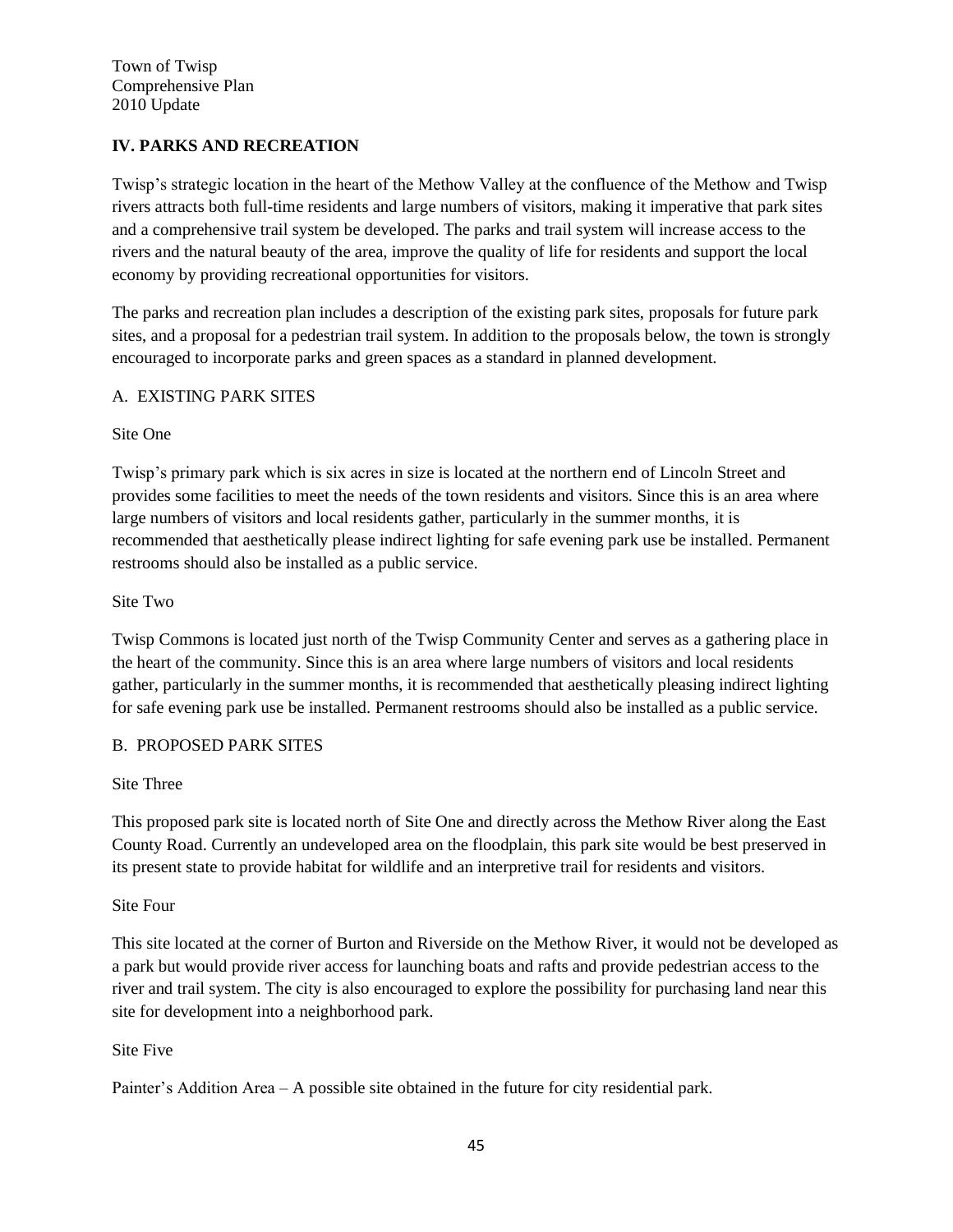Site Six

This site, located on the southwest end of the SR20 Bridge that crosses the Methow River, would not be developed as a park but would provide river access for launching boats and rafts. It could provide pedestrian access to the river and trail system. The city is also encouraged to explore the possibility for purchasing land near this site for development into a neighborhood park.

## Site Seven

This proposed park site is located next to the airport on Twisp Airport Road that provides access to the entire trail system. Recommended development of this site includes a parking area, sports and recreation facilities, restrooms, picnic areas, and outdoor lighting for evening events.

## Site Eight

This proposed site is the Salmon Recovery Area located west of Twisp along the Twisp River Road. If offered to the town, the property should be accepted and incorporated into the Twisp Park system. It is recommended that this area remain largely undeveloped but contain an interpretive trail and a natural resources education site.

## C. PEDESTRIAN TRAILS

In addition to the pedestrian and bicycle routes recommended in the Transportation/Circulation Element, a comprehensive trail system will also help create a sense of community to connecting parks, neighborhoods and natural areas while providing recreation and enjoyment for residents and visitors.

In December, 2004, R.W. Thorpe & Associates developed a comprehensive plan for a Walk/Bike/Ski/Equestrian river trail system in the Methow. As noted in the introduction, that plan "…will provide opportunities for more people to experience the scenic beauty of the area, to walk to stores, businesses or restaurants, get some exercise, and learn about the importance of the environment and the role open space can play in enhancing a community's livability".

We recommend that the Parks and Recreation Commission be created to review the Thorpe plan and use it as a basis for developing a trail system within Twisp and eventually extending beyond Twisp to connect with trails to other communities in the Methow. The purpose of the Commission will be to work with local leaders, planners, grant writers and community volunteers to determine the process and methods of locating, funding, and implementing trail systems that will provide a benefit to the community.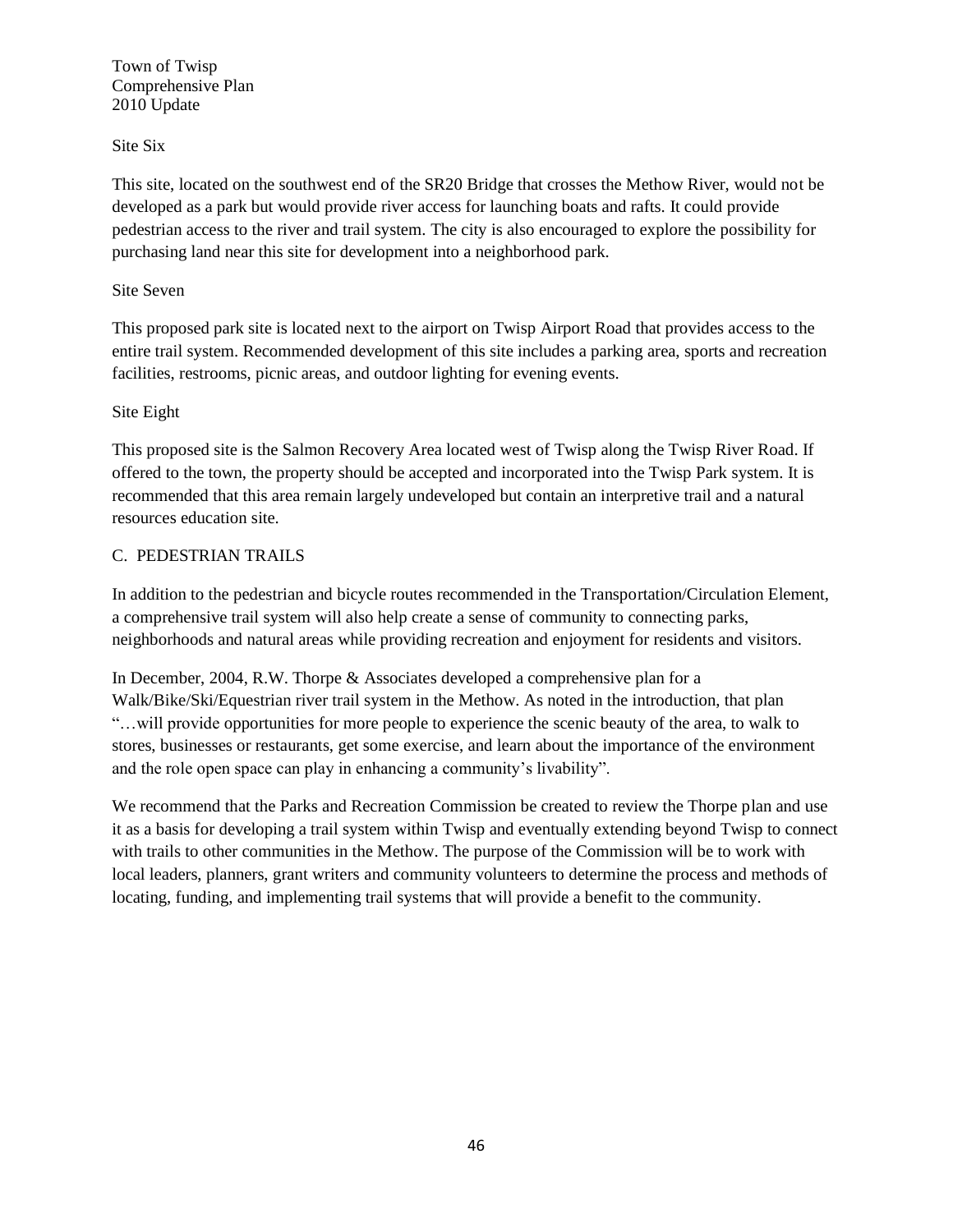# **V. COMMUNITY IDENTITY**

Twisp is a vibrant community where the remnants of the past and the town's present activities integrate to form a diverse community identity. Twisp's traditional identity is tied to its Native American roots as well as a history of mining, logging and a close connection to the natural resources of the valley. Recreation, arts, river resources and Twisp's continued role as the business center of the Methow Valley define it as contemporary. A healthy and balanced community identity requires the merging of old and new elements achieved through a community vision and the preservation of heritage, historical buildings and trees.

## A. COMMUNITY VISION

Visual appearance, traffic control for pedestrian safety and transportation links are high priorities in the community vision, with goals to increase the vitality of downtown and create a sense of place and community pride throughout the town of Twisp.

## 1. Beautification Committee

It is recommended that the Twisp Town Council appoint members to a Beautification committee, whose goals would be to improve the aesthetics and public image of Twisp and enhance the quality of life through the Community vision. The Beautification Committee would have several functions:

- Design Overlay create an overlay design concept that would incorporate development standards, pedestrian safety, and transportation links establishing continuity throughout downtown and Highway 20 in both new and existing developments.
- Grants research and write grants for street beautification, landscaping, street furniture and public art.
- Tree Board work closely with the Tree Board and propose the use of unmetered water within the Town of Twisp to promote the planting of trees.
- Ordinances propose and encourage the enforcement of ordinances that support the Community Vision. One example is a Nuisance Ordinance. The MRSC (Municipal Research and Services Center) states that "The existence of dilapidated buildings, unkempt streets and property overgrown with vegetation are associated with areas of high crime and deteriorating property values. The accumulation of junk vehicles, vehicle storage, litter and other visual clutter are seen as a deterioration of the quality of life. The enforcement of nuisance codes, cleanup of property, and beautification efforts are part of crime prevention and economic development activities".

#### 2. Pedestrian Safety

Pedestrian safety is an important element of the Community Vision. Pedestrian and bicycle amenities, such as sidewalks, crosswalks, pedestrian caution lights and bicycle lanes slow down and control traffic to insure pedestrian and bicycle safety. ) Refer to the Non-motorized Transportation Map IX for details).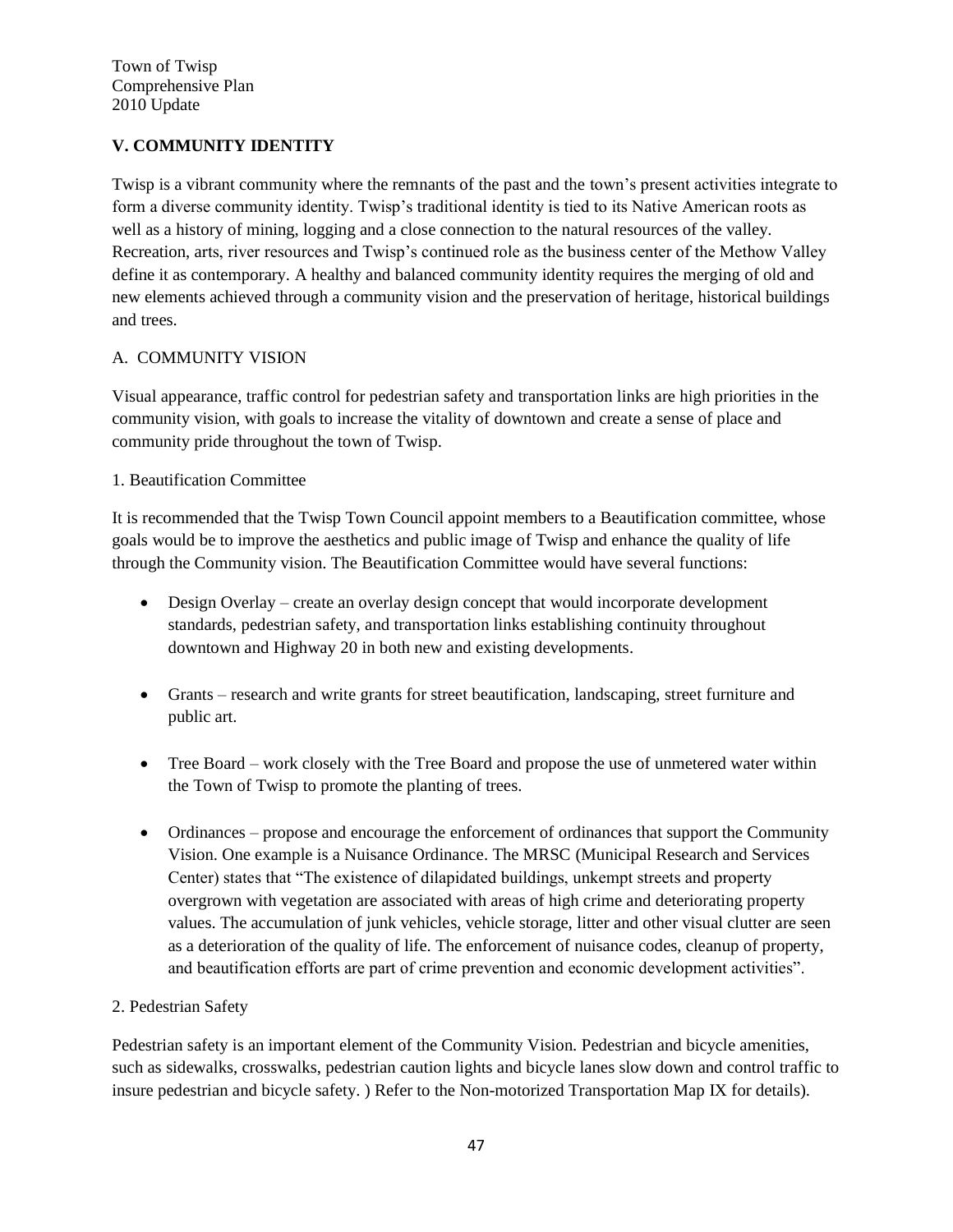## 3. Non-motorized Transportation Links

Transportation links, such as sidewalks, bicycle lanes and a trail system, connect town with parks, neighborhoods and businesses and promote a community-oriented spirit of the residents, strengthening the community identity. (Refer to IV-Park and Recreation Element for more details).

#### B. HISTORICAL PRESERVATION

#### 1. Historical Buildings

Preservation of buildings that retain original architecture and have historical significance should be promoted. It is recommended that a Historical Preservation Committee be established to identify these buildings and provide information to owners of historical buildings regarding the participation in the Washington State Historical Register, the research and writing of grants to help fund renovations, and the receiving of special tax valuations for renovations of historic properties. The town might consider developing Historic Districts along Burgar Street, the south end of Glover Street or the former Forest Service compound, as examples, and encourage property owner to participate in neighborhood rehabilitation projects.

## 2. Preservation of Forest Service Property

The community feels that Forest Service property, strategically located in downtown Twisp, should be preserved or developed in a manner that benefits the community.

## 3. Cultural Heritage

Twisp's Native American heritage, as well as the history of mining and logging, should be recognized and protected. One way Twisp could take actions to incorporate the past with the present is through interpretive markers along streets and river trails reflecting its rich, natural resources and historical life in the Methow Valley.

#### 4. Forestry Management Plan

The town of Twisp has adopted a community forestry program that manages and cares for both the public and private trees. This plan shows:

- an inventory of existing trees, including location, species, diameter, condition and maintenance needs;
- the economic and environmental asset of the community trees; and
- a tree management plan with a set of goals for the town and an implementation strategy.

(Refer to the Twisp Community Forestry Management Plan at the Twisp Town Hall for more details)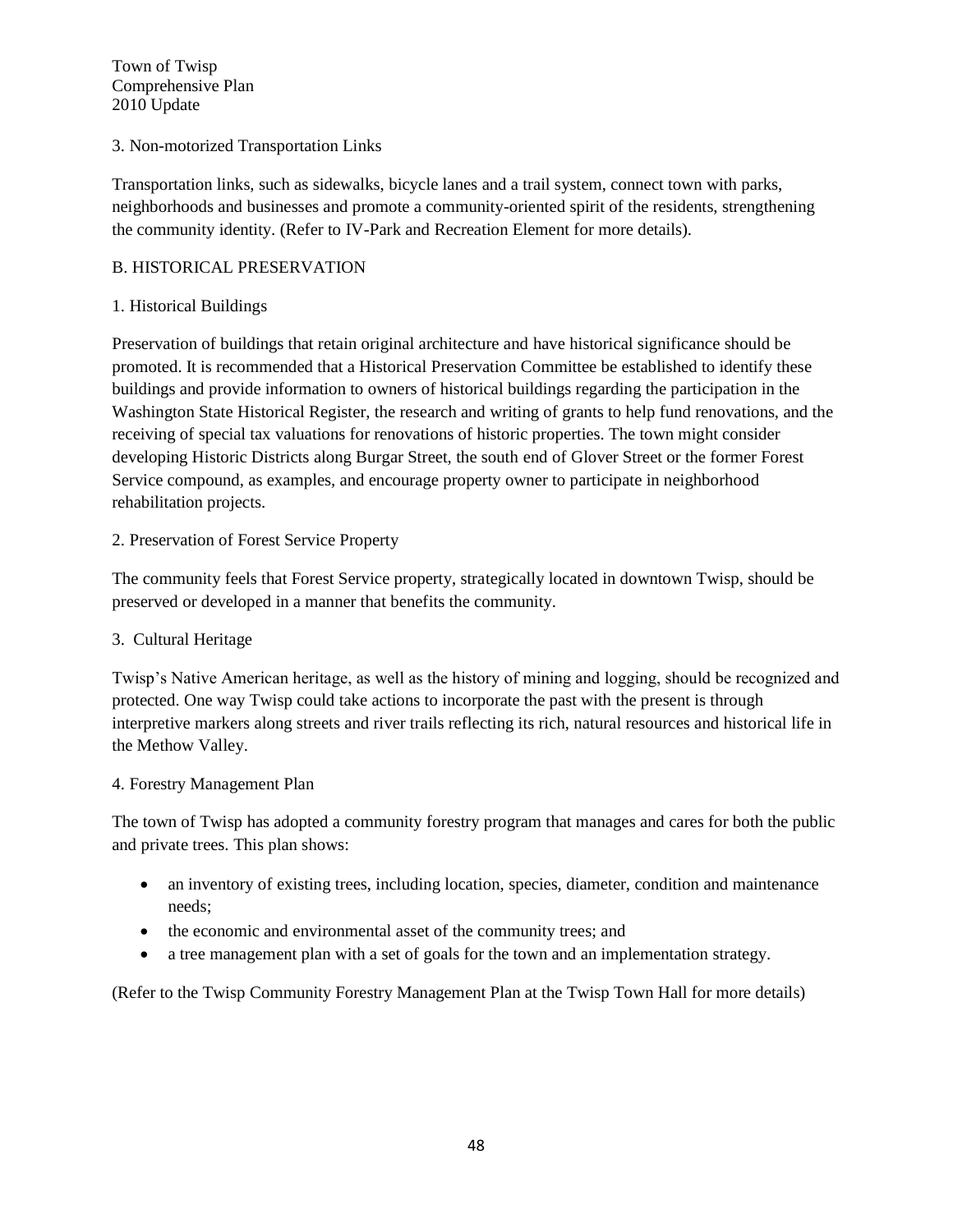# **VI. ECONOMIC DEVELOPMENT ELEMENT**

## A. INTENT

The intent of this Economic Development Element is to create a plan that supports the economic vitality of Twisp and the Methow Valley, and the high quality of life that Twisp resident's value, by identifying baseline conditions of the economy, setting goals and policies that seek to improve those conditions, and providing an action plan for implementation of the element. The goals, policies and action items are intended to support the economic vision of the Town of Twisp, which is as follows:

The communities of the Methow Valley envision a diversified and sustainable year-round economy built upon enhancement and expansion of businesses that respect local history, the environment, small-town values and diverse needs of residents and visitors.

The Town of Twisp and the Methow Valley enjoy some wonderful assets, which provide a solid foundation for long-term economic vitality. The following are key examples:

Natural Amenities – The area has clean air, abundance of clean water, fertile soil, a ward, dry summer climate with a cold, snowy winter, and climatic conditions that range from marine to mountainous to desert.

Topography – The area's topography varies from gently rolling hills to a steep mountainous valley containing the Twisp and Methow Rivers and their tributaries.

Pre-existing Development & Infrastructure – In-place infrastructure includes water, sewer, reliable and low-cost power, incorporated Town government, housing, commercial and retail enterprises.

Extensive Public Land Ownership – Over 85 percent of land in The Methow Valley is publicly owned. This allows easy access to the backcountry and an abundance of recreational opportunities. This also focuses most economic development responsibility for retail and businesses to the towns.

Tourism Industry – The area is established and recognized as a summer resort and winter cross country ski destination.

Vibrant Arts Community – The Methow Valley is home to a large community of resident artists, and Twisp proper is home to four non-profit arts advocacy organizations and several businesses that support local and traveling performance and visual artists to the great benefit of the community.

In addition to these immense assets, many challenging conditions affect the economy in the Methow Valley. Future prosperity depends on meeting these challenges. Specifically, if the Town is to encourage economic development, it must address the following problems:

1. Average income in the Twisp and Methow Valley area is 58% of the median income for Washington State;

2. A large percentage of the town population is retired or absentee property owners;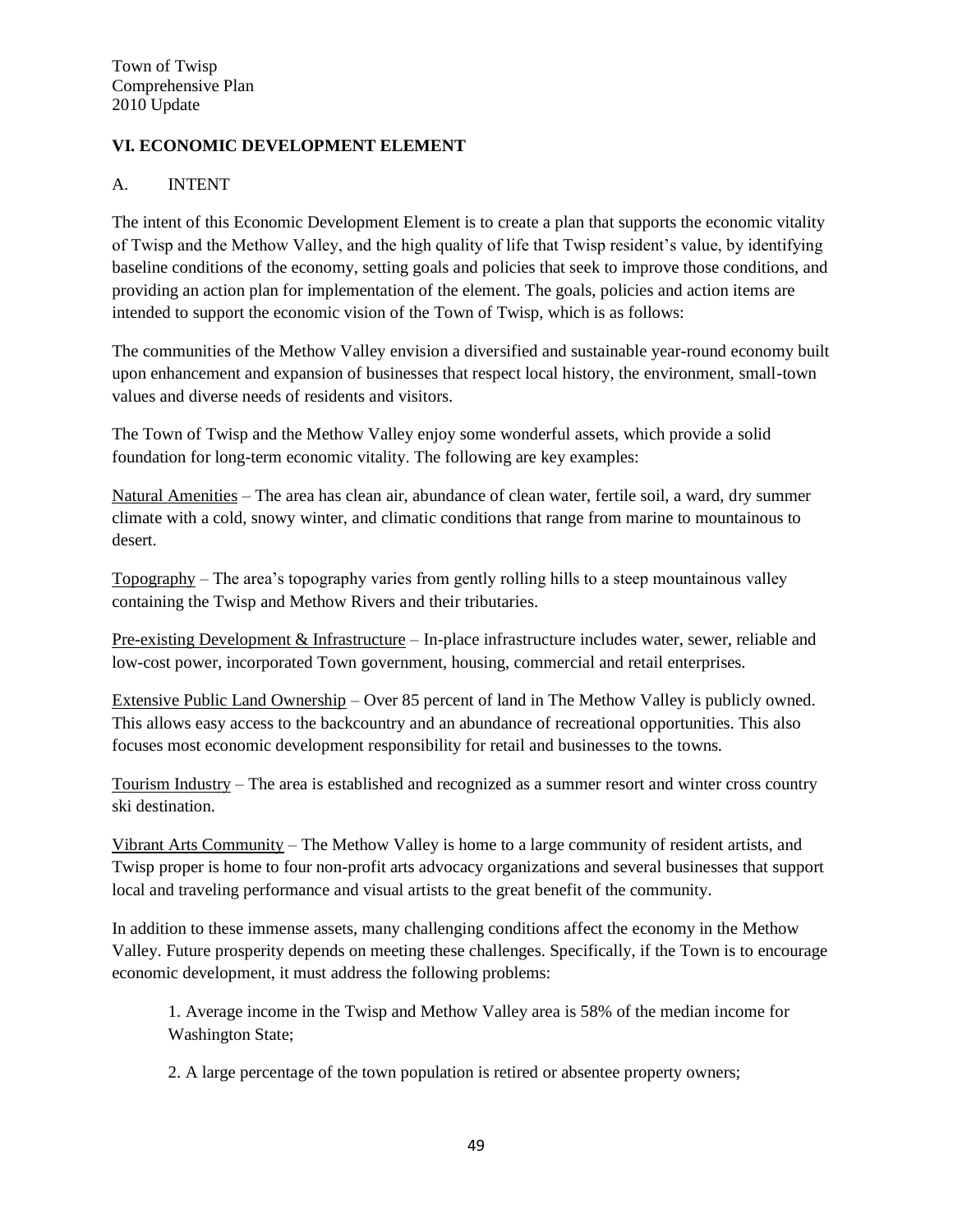3. Seasonality of existing agriculture and tourism industries contribute to high poverty and unemployment levels;

4. The agricultural sector is declining, including cattle ranching and fruit orchards;

5. Wage levels have not kept pace with inflation;

6. Housing costs continue to rise ahead of wages; and

7. Economic impact resulting from fossil fuel depletion, rising fuel costs and the Town's distance from other markets.

Five of the most important present and future economic sectors in the Town of Twisp and the Methow Valley are discussed below.

#### Agriculture

Small-scale agriculture, such as direct sale vegetable farms, dairies, ranches and orchards, are an important part of the character of identity of the Twisp community. The primary support the Town of Twisp can provide to encourage new local and sustainable agriculture businesses is to support the local farmer's market and other agricultural products marketing opportunities.

## Tourism

Tourism is a leading revenue producer in the Twisp area. The Methow Valley is well recognized as a premier summer vacation recreation destination. Unfortunately, this industry is also quite seasonal in nature. Typically, the resort industry flourishes in the summer and mid-winter, but shoulder seasons are very quiet. Developing high quality recreational and cultural opportunities are key to the creation of a successful year-round tourism industry.

## Manufacturing

Historically large-scale, higher wage industrial and manufacturing jobs were provided by the Wagner Mill and the businesses that served it. With the closure of the mill in 1985, the industrial and manufacturing industries in Twisp consist of small-scale, dispersed businesses such as welders, cabinetmakers and excavating contractors. Continuing to remove obstacles for location of clean, light industry is one of the priorities of this Element.

Rezoning the old Wagner mill site and land along the Methow River within the Town of Twisp is an example of the community's effort to attract desired manufacturing, software development and programming, high technology, recreational equipment manufacturing, and other similar growth industries. Diversifying the economy to include more manufacturing jobs should increase the wage scale.

Twisp serves as a services center to the greater Methow Valley. There is significant leakage to the larger retail and service centers of Wenatchee, Omak, and Seattle. Retailers struggle because the residential market base is small and the visitor market is minimal during the fall and spring seasons. This Plan is intended to encourage the development of the retail and service sector on a year-round basis.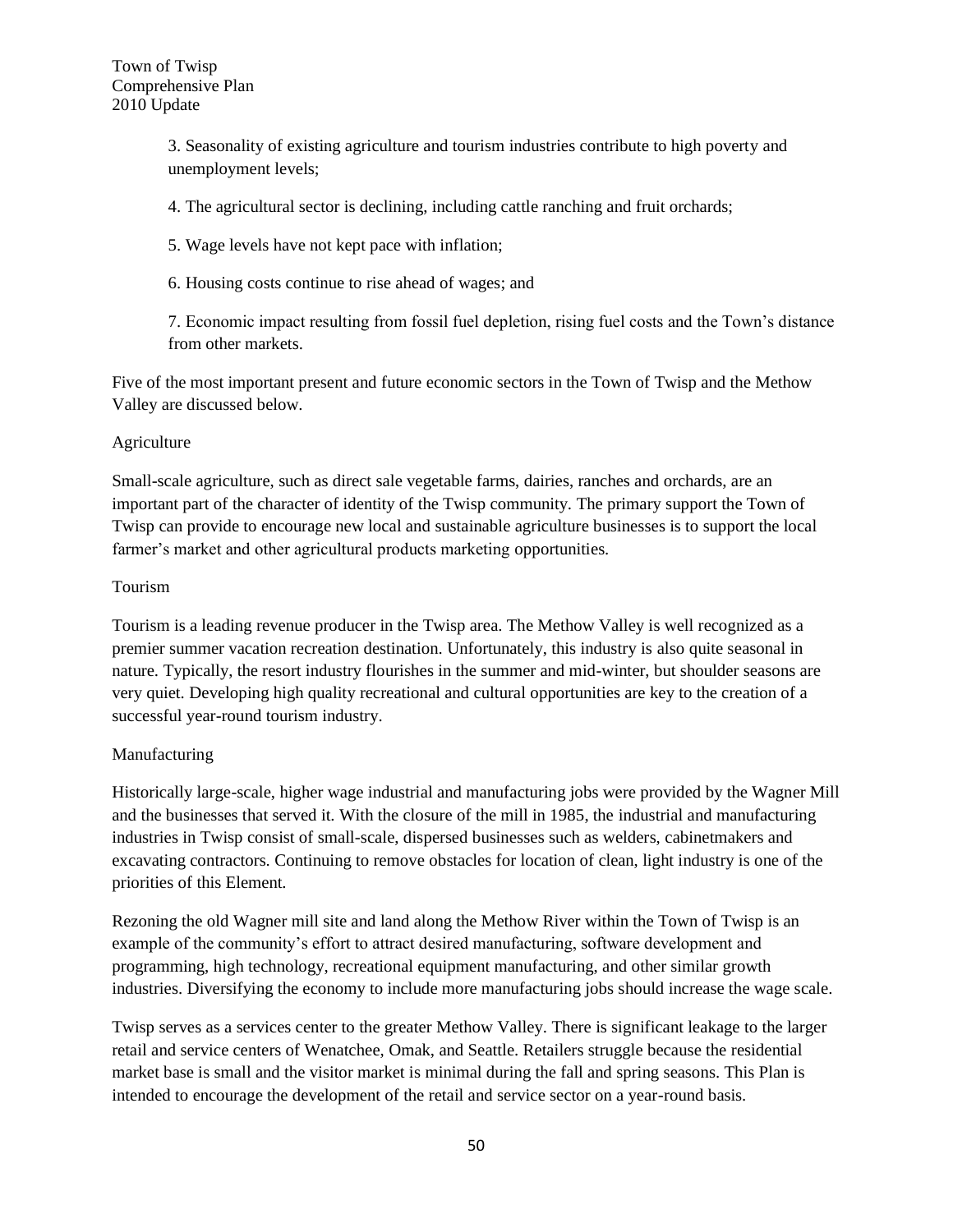## Broadband/High Technology

Twisp is fortunate to have both private and public fiber optic and wireless capability that provide redundant connections. In order to take advantage of the economic potential of the existing fiber networks, this technology must be readily available to businesses and residents of the Town.

## B. CHALLENGES, NEEDS AND OPPORTUNITIES

As mentioned in the Introduction, Twisp and the Methow Valley have many important assets, or strengths: Natural Amenities, Topography, Pre-existing Development & Infrastructure, Extensive Public Lands, an established Tourism Industry and a Vibrant Arts Community. These qualities were clearly identified by the community in numerous public workshops during two years of updating the Comprehensive Plan. During that process, community members also identified challenges, needs and opportunities.

## Challenges

Lack of water – All other threats pale in comparison to the town's inability to provide water for new growth. The principle reason for this inability is that Twisp lost a majority of its water rights in a lawsuit in the late 1990's. Conservation efforts in 2007-2008 have been successful in freeing up a modest quantity of water rights to allow up to 96 more connections (as of April 2008) or approximately 20% of our current usage in additional equivalent residential uses.

Slow shoulder season economy – The various economic engines in the Methow Valley are seasonal in nature with most activity focused on summer and mid-winter activities. Many businesses which run at or near capacity during the summer, struggle through the slow winter months.

Overlapping layers of regulation – The general feeling among the community is that overlapping layers of regulation and associated fees, charges, rates and taxes represent a significant impediment to community economic prosperity. Whether the regulation is land use related or business related (e.g. minimum wage laws), the community is concerned about the impact on businesses and families.

Lack of public access to the Methow and Twisp Rivers – The majority of people that use the local rivers access them in places not in or near the Town of Twisp with the exception of the Twisp Park. It is imperative that more access be made available to one of the Towns most important assets.

Rapid growth at the expense of existing residents  $- A$  planned strategy for economic growth that considers the desires and impacts on existing residents and businesses is paramount to this planning effort. This especially applies to not allowing "big box" retail stores into the Town.

Lack of project follow-through – One of the long-standing problems with local economic action planning is the failure to focus on a project through to completion. It is critical that the plan contain items that are achievable through carefully crafted short, medium and long-term strategies if the elected officials, community leaders and volunteers are to maintain a commitment through successful implementation.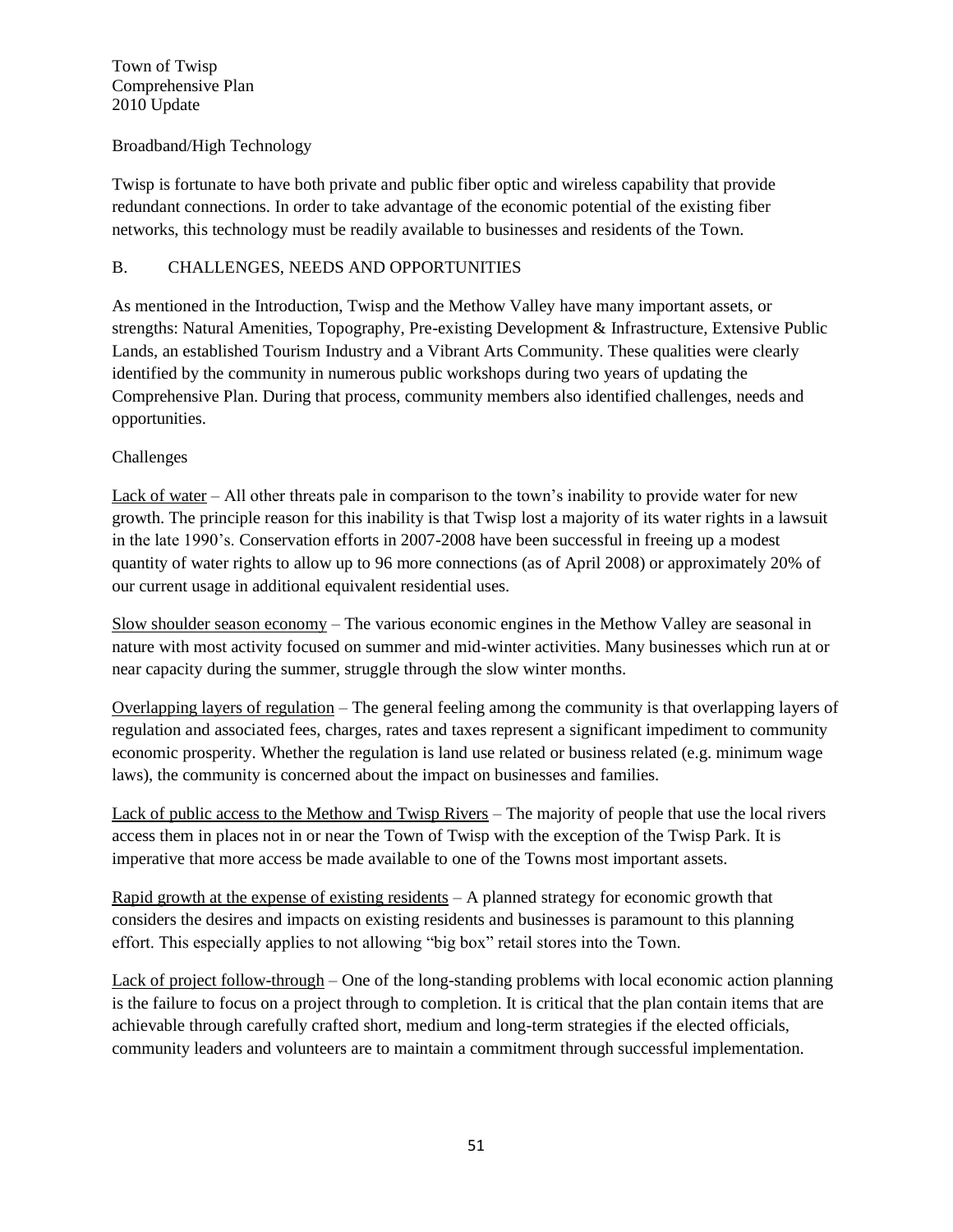Unmet consumer expectations – Unattractiveness of some town facilities and businesses, especially along the highway corridor, and poor roads and infrastructure affects residents and visitors alike to the Twisp experience.

Lack of lodging – There is a lack of lodging in Twisp, forcing potential visitors to vacation elsewhere.

Fluctuating fuel prices  $-A$  strategy for addressing economic changes resulting from fluctuating gas prices.

Leakage of retail sales – The growth of the retail section in the other areas is a threat to Twisp area businesses. Many residents choose to shop and spend their food, clothing and hardware budgets at the larger stores in the Omak or Wenatchee area. The availability of greater variety and perceived lower prices is a draw not easily overcome by businesses in the Twisp area.

Winter highway closure – Early closing and late opening of the North Cross Highway affects winter business.

Needs

Economic Development Coordinator – Within the Twisp Town Government responsible for attracting or helping businesses locate to our area.

Developed recreation facilities – Twisp has an excellent pool and public park with playground, basketball court, an outdoor stage and picnic area. It also has a crude soccer and baseball field on the edge of town, and indoor basketball at the Community Center. The town could use an improved soccer and baseball field, a skate park, tennis courts, public restrooms and a park area designated for dogs.

Improved pedestrian pathways – Safe pedestrian and bicycle routes are an important part of transportation for the community and should be considered as important as the automobile in the planning of our Town's growth. Sidewalks, bicycle lanes, crosswalks and the consideration of pedestrian activated lights and street lights need to be implemented with all new road construction as well as arterials and collectors.

Grant Writer – Twisp should identify a staff person, existing or new, to track and pursue grants related to Economic Development projects and infrastructure development.

Convention Center – Twisp should encourage the development of a business and cultural center.

Housing – With the rising cost of real estate and an increasing emphasis on lower wage, service based employment, Twisp is in need of a variety of housing, to include rentals, starter homes, condominiums, and townhouses.

**Opportunities** 

Stronger identification with outdoor sports – The Methow Valley has access to all major forms of outdoor sports – Alpine and Nordic skiing, snowmobiling, snowshoeing, mountain biking, hiking, kayaking, rafting and fishing. It also has one of the best-groomed and most extensive systems of cross-country ski trails in the country – the MVSTA trail system – and is a prime location for accessing other facilities and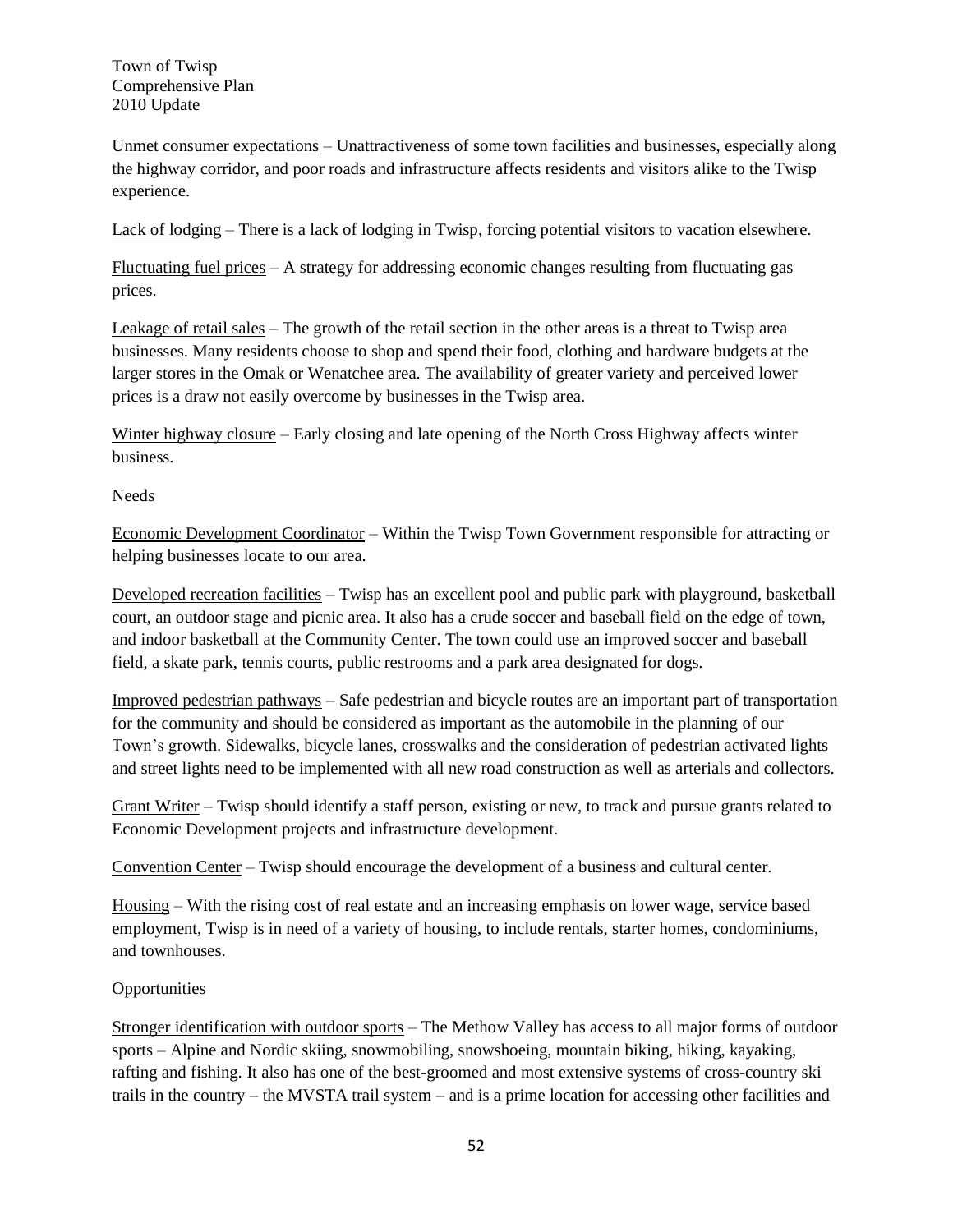trail systems in North Central Washington. Twisp should work closely with MVSTA to develop direct links to the MVSTA trail system, and host MVSTA events.

Agri-Tourism – Growers in the Methow Valley have taken the lead in North Central Washington on development of opportunities for agri-tourism. Organic farms and dairies have been developed and local organizations are exploring ways to bring consumers closer to the orchards and farms in the area.

River access – Public access to the rivers is at a premium in and around Twisp. Fortunately, opportunities for creating a variety of small points of public access are available where un-built street right-of-way exists and public ownership exists. An opportunity also exists to develop a Methow River walk and pedestrian bridge linking downtown and the former Wagner Mill site and south to the Burton Street neighborhood (see the Parks and Recreation Element of the Comprehensive Plan).

Growing retirement community – The Twisp area is a desirable place for retirement. The climate, low crime rate, friendly small town atmosphere, landscape and reasonable cost of living are all factors. Retirees represent economic opportunities for a wide range of businesses and services.

SR 97 Corridor and North Cascades Highway – The designation of the portion of Highway 97 from Pateros north to the Canadian border as a Heritage Corridor, and the North Cascades Highway as a scenic bi-way, provides increased visibility for the Twisp and Methow Valley area.

# C. GOALS AND OBJECTIVES

The purpose of developing Goals and Objectives is to identify broad concepts for improving the Economy in Twisp (the Goals) and creating a list of specific tasks to meet those goals (the Objectives). Citizen and local business owner comments during the process of updating the Comprehensive Plan have guided the creation the following inputs Economic Development Goals and Objectives:

Goal 1 –Maintain, enhance, and create partnerships. Improving the economic well-being of the Town of Twisp is more than a single local association or government can accomplish on its own. A wide range of partnerships with appropriate public and private entities will be required for successful implementation of this Element. The most critical ingredient for implementation of this element is leadership and involvement by the private sector.

Objective 1 – Encourage close working relationships, including joint business ventures, between government agencies, private business interests and non-profit organizations.

Objective 2 – Establish and maintain positive working relationships with the Chamber of Commerce, the Twisp Public Development Authority, downtown merchants, regional and state tourism, economic, community and downtown development and local tourism promotion groups.

Objective 3 – Establish and maintain a positive working relationship with the school district.

Objective 4 – Establish an Economic Development staff position within Twisp Town Government.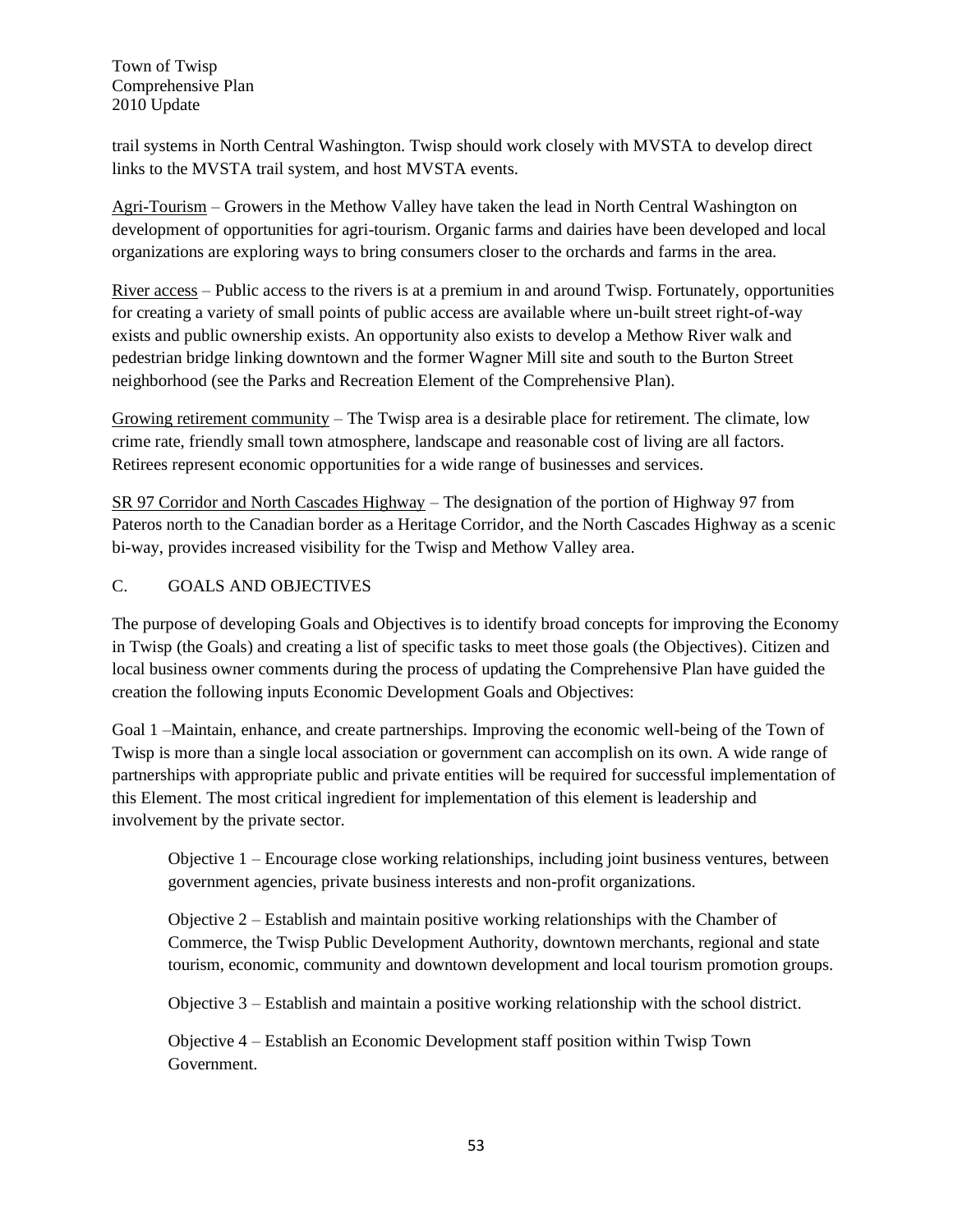$Goal - 2 - Maintenance$  improve and expand public infrastructure. Ensure the availability of adequate, efficient infrastructure with capacity for existing and planned growth and development.

Objective 1 – Obtain sufficient water rights to support growth.

Objective 2 – Develop and implement capital improvement plans for water, sewer, storm drainage, streets, bridges, park and recreation facilities, community and pedestrian facilities including public restrooms.

Objective 3 – Encourage deployment of high speed, high bandwidth telecommunications services throughout the Town.

Objective 4 – Identify town staff responsible for pursuing economic development grants. Support efforts by the Twisp Public Development Authority in their grant pursuits.

Objective 5 – Install indirect pedestrian lighting on Hwy 20, bridges crossing the Twisp and Methow Rivers (see Transportation/Circulation Element).

Objective 6 – Establish a Parking Committee to identify current and proposed parking areas and develop signage to facilitate visitor use (see Transportation/Circulation Element).

Objective 7 – Ensure Town development standards encourage proposed streets adequately address the Town's goals for safety, pedestrian/bicycle compatibility, lighting and snow removal (see Transportation/Circulation Element).

Objective 8 – Develop non-motorized transportation links, such as sidewalks, bicycle lanes and a trail system, connecting the town with parks, neighborhoods and businesses (see Transportation/Circulation Element and Community Identity Element).

Goal 3 – Remove barriers to and improve viability of agricultural industries. Review and update existing land use and infrastructure plans and regulations to ensure, without limiting uses, that there are a variety of locations ready for development or expansion of agricultural support and processing facilities.

Objective  $-1$  – Promote and support efforts to diversify the agricultural industry through agritourism, farmers market and other value-added agricultural products, and produce stands.

Goal 4 – Enhance and expand tourism and recreation in Twisp and the Methow Valley. Tourism has played a major role in the history and development of the community. Along with agriculture and construction, tourism and related development is an essential part of the economic life-blood of Twisp.

Objective 1 – Support and facilitate development and enhancement of recreational amenities, facilities, activities and events.

Objective 2 – Use "hotel/motel" tax dollars to build infrastructure and capital improvements to support tourism and promotional.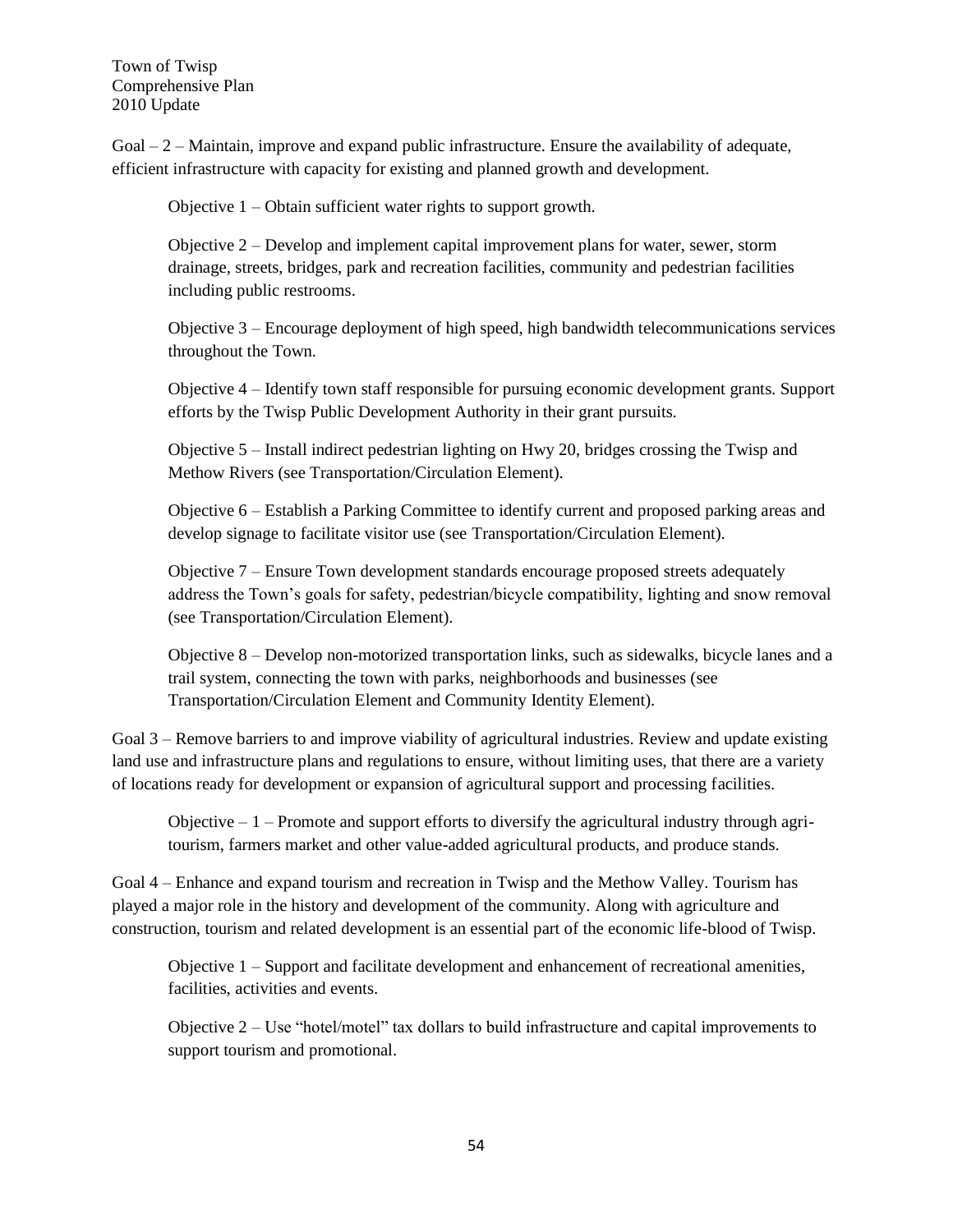Objective 3 – Support and facilitate the development of a cultural and community center that supports tourism, small town quality of life, and entrepreneurial efforts in the Town.

Objective 4 – Consider design and redevelopment of private and public waterfront areas for mixed-use development projects that include retail shops, living spaces, overnight lodging, and boardwalks.

Objective 5 – Facilitate the improvement of existing public accesses, and the development of new accesses to the Methow and Twisp Rivers, such as the Methow River Walk.

Objective 6 – Facilitate the creation of a marketing plan providing for marketing, promotion, education and product development for tourism in Twisp.

Goal 5 – Identify suitable sites for light/low impact business and industry. Development of the infrastructure, funding and capacity to accommodate existing businesses, and recruit new businesses and industries, is central to the creation of a year-round, diverse and sustainable economy.

Objective 1 – Review and update existing land use and infrastructure (water, sewer, streets, storm drainage, and emergency services) plans to identify locations available and ready for commercial and industrial development and expansion.

Objective 2 – Make development, adoption and implementation of fair, consistent and timely permit review and land use regulatory processes a priority.

Objective 3 – Facilitate the development of the proposed mixed use Riverfront Commercial District.

Objective 4 – Pursue grants and other "outside" funding to offset the impact of development costs on area citizens and businesses.

Goal 6 – Create a strategic plan for a downtown "renaissance" – A centrally located, easily accessible, strong, and interesting downtown is important for the community's economic well-being and adds to the quality of life. Efforts to enhance or revitalize downtown must include a wide range of partners, each with specific roles. While the local government can provide a catalyst to initiate an effort, implementation and success rest with the business and landowners (see the Community Identity Element and the Historic Preservation Element).

Objective 1 – Review and update existing land use and infrastructure (water, sewer, streets, storm drainage, and emergency services) plans and regulations to ensure that the downtown area is clearly defined, pedestrian friendly, well served by utilities and ready for commercial development and expansion.

Objective 2 – Develop a consistent directional signage program for parks, retail services, restrooms, parking, and other points of interest.

Objective 3 – Work with the Chamber of Commerce, downtown merchants and land owners, citizens and other regional and state entities to maintain a vibrant downtown.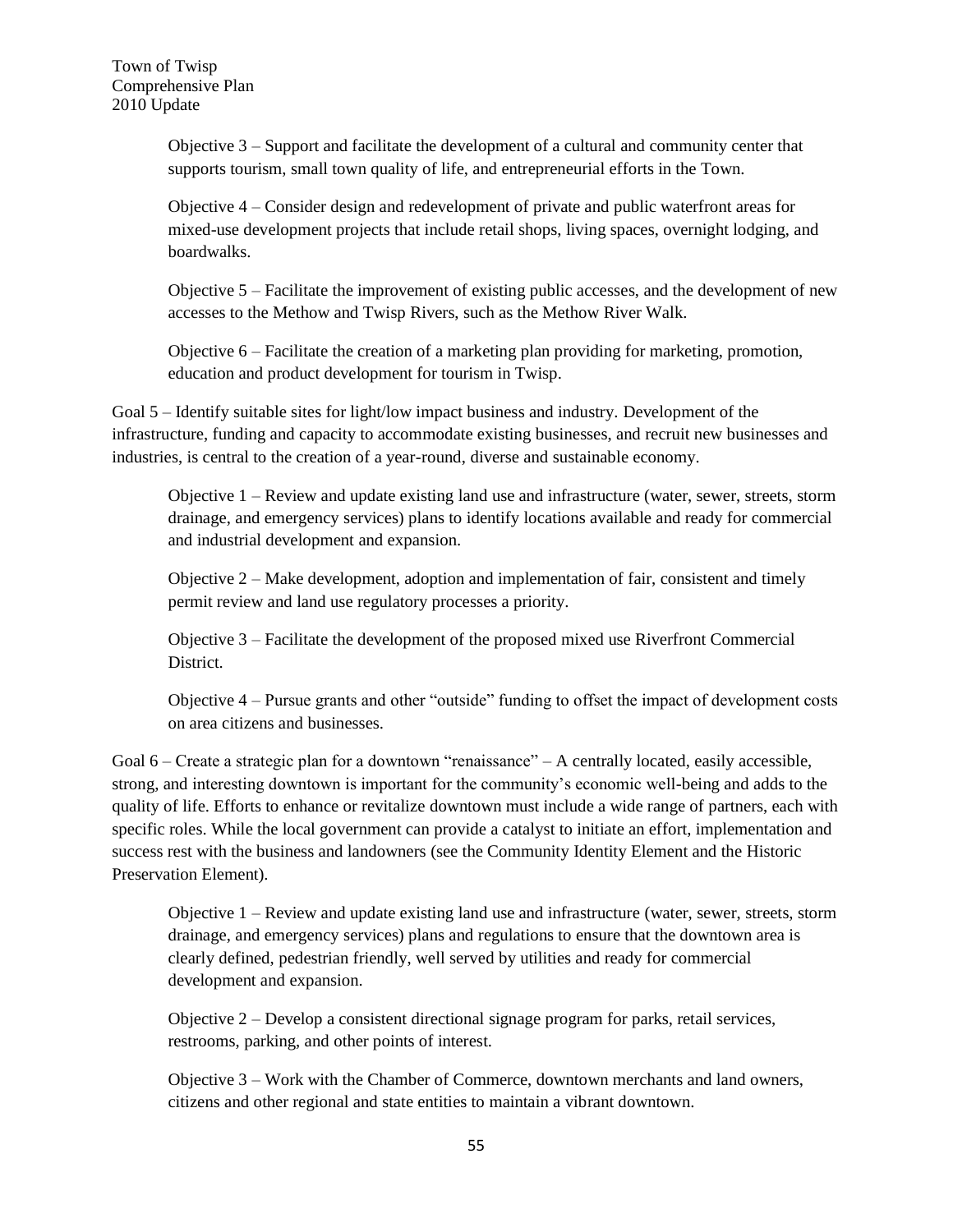Objective 4 – Participate in a positive disposition and use for the Forest Service compound in downtown Twisp.

Objective 5 – Protect and enhance the Community Center and the role it plays in the community.

Objective 6 – Complete and pass a sign ordinance.

Objective 7 – Develop a Highway 20 corridor and Twisp downtown beautification plan.

Goal 7 – Protect the quality of the natural and social environment in the Town. Clean air and good water quality are essential to the quality of life and an important factor in decisions that make Twisp a popular destination. These important environmental factors should not be compromised as a result in growth.

Objective 1 – Review and update existing land use and infrastructure (water, sewer, streets, and storm drainage) plans and regulations to ensure compliance with County, State and Federal statutory requirements for protection of the environment.

Objective 2 – Create and adopt incentives that encourage new development to take advantage of the sites, terrain and natural features with minimal disturbance.

Objective 3 – Review and update existing land use and infrastructure (water, sewer, storm drainage, transportation, parks and emergency services) plans and regulations to ensure that appropriate planning for land uses and infrastructure precedes significant development.

Objective 4 – Encourage the creation of publicly accessible open space in Planned Developments.

Objective 5 – Support, revise as needed and implement the Town's Forestry Management Plan.

Objective 6 – Review and update existing nuisance ordinances (see Section V.A.1, Community Identity Element and Community Vision of the Comprehensive Plan).

Goal 8 – Support and facilitate, as opportunities arise, access to secondary education and alternative training opportunities in the Methow. A long time stated need in the community is for living wage employment opportunities. Park of attracting or building sustainable business is having a trained work force. By providing opportunities for career enhancing training, the dual purposes of building workforce capacity for new businesses and offering opportunities for locals to obtain living wage employment are met.

Objective 1 – Support partnerships that can create educational opportunities in Town.

Objective 2 – In planning for public resources like the Forest Service property and Community Center, prioritize education and job training opportunities including alternatives like business incubators and small business development.

Objective 3 – Encourage development of adequate childcare and after school programs.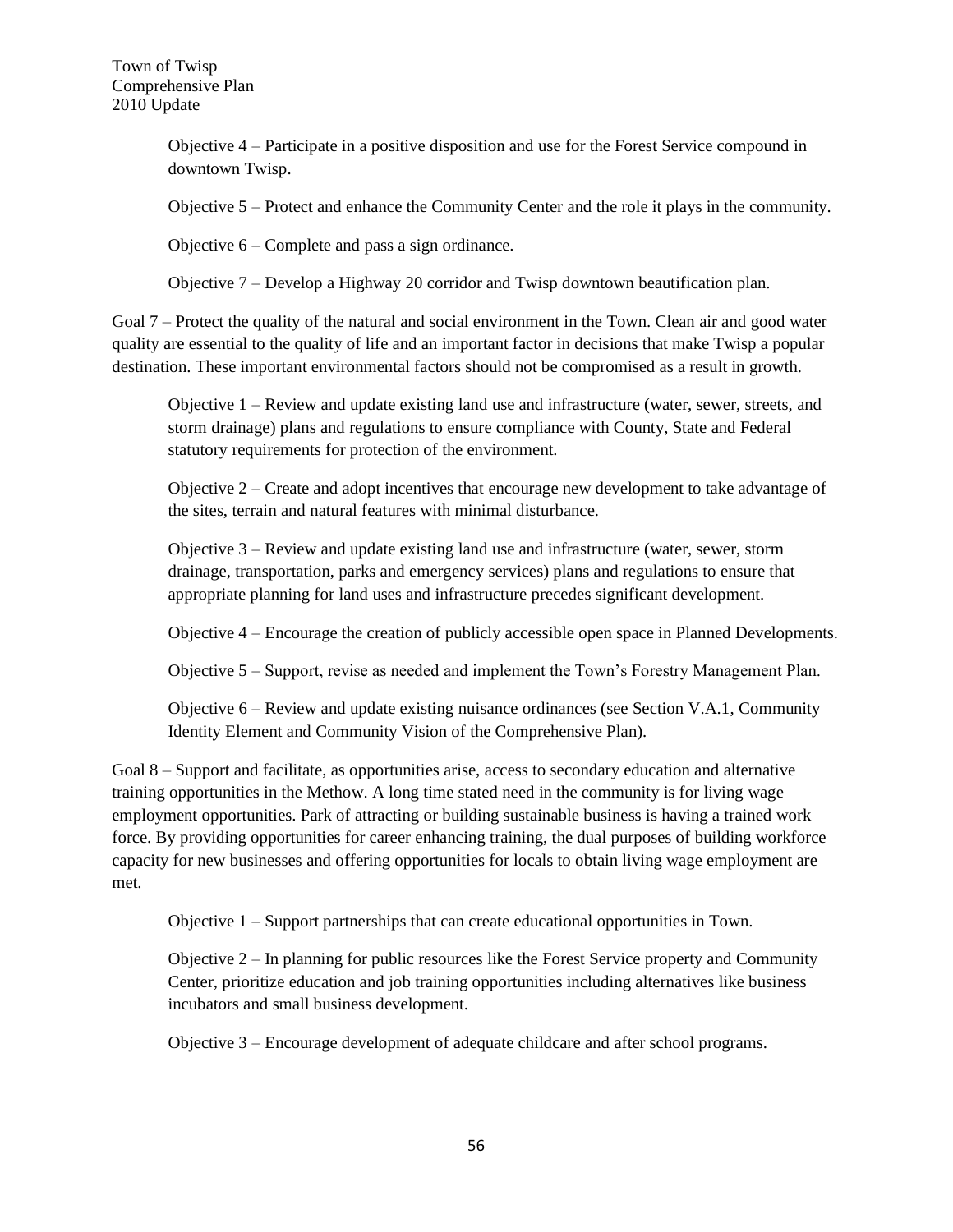## D. ACTION PLAN

The Action Plan is intended to pull out specific tasks from Goals and Objectives above and prioritize those tasks over time. As part of the Town of Twisp Comprehensive Plan, the actions and recommendations in this element focus on those items or areas where the Town has the authority to affect change, has primary responsibility for taking action or a significant role in a process/project initiated by others. In some cases other entities are identified as the lead for a particular action or recommendation (e.g. Chamber of Commerce). In addition, the actions and recommendations are intended to focus on things that are "doable".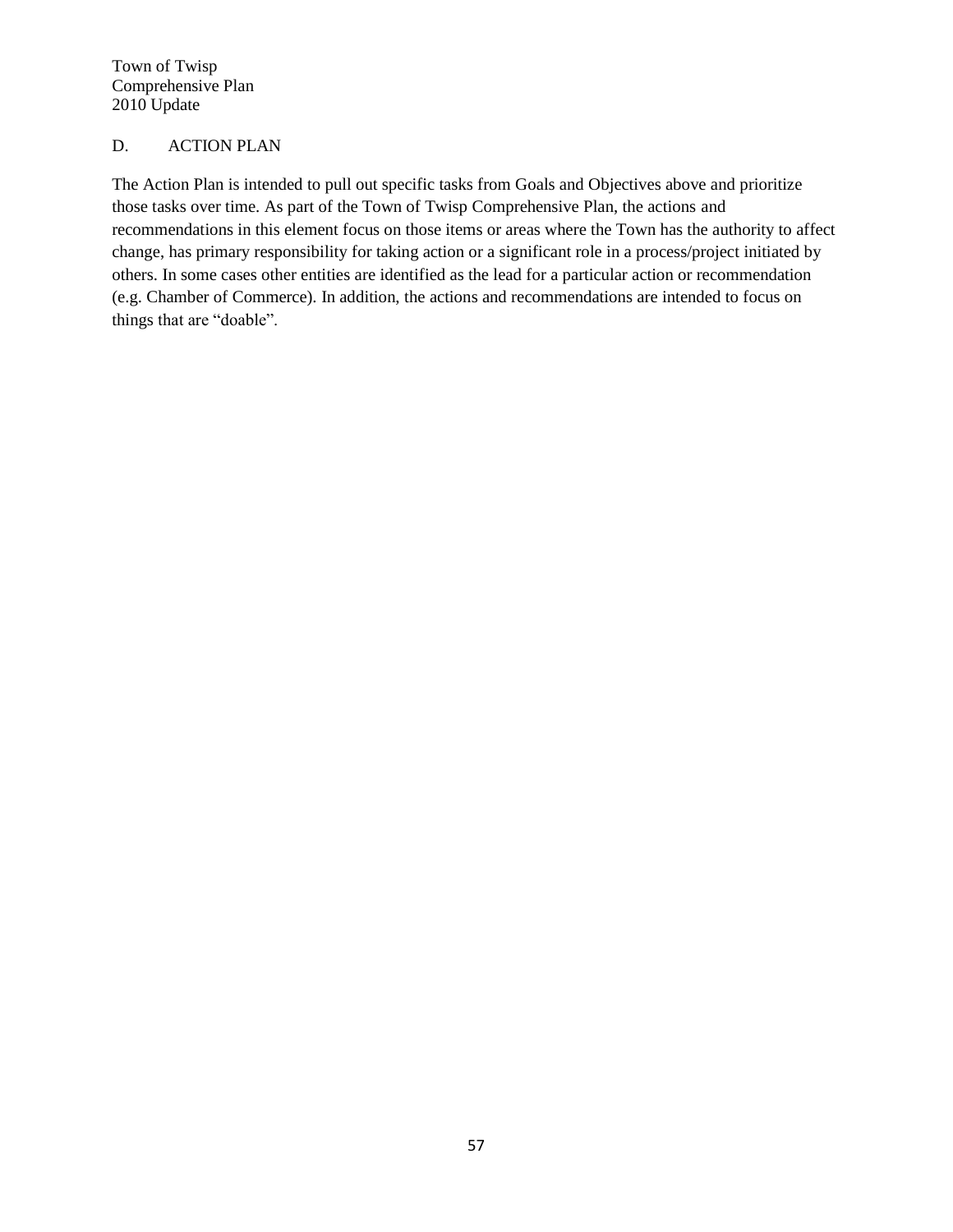| Timeframe     | <b>Action</b> Item | Activities/Tasks                                                                  |
|---------------|--------------------|-----------------------------------------------------------------------------------|
| $1 - 5$ years | Enhance and create | Maintain active membership in Chamber of Commerce – promote                       |
|               | Partnerships       | participation by town staff and elected officials                                 |
|               |                    | Use the town budget process to remind local citizens how local sales              |
|               |                    | tax revenues are used by the Town to fund parks, fire, police, library,           |
|               |                    | planning, etc.                                                                    |
|               |                    | Include School District in development of projects and plans                      |
|               |                    | Invite the Community to participate in annual capital projects                    |
|               |                    | planning by Council through public workshops                                      |
|               |                    | Hold annual "spring cleaning" Planning Commission workshops with                  |
|               |                    | focus on hearing from community and reviewing progress on                         |
|               |                    | implementing the Comp Plan                                                        |
|               | Promote the        | Maintain current inventory of developable lands with listed attributes,           |
|               | Community          | in cooperation with Okanogan County and area realtors                             |
|               |                    | Enlist volunteers, using incentives, in implementation of community<br>priorities |
|               |                    | Encourage establishment of higher education campus in Twisp                       |
|               |                    | Encourage Town pride/beautification among businesses and residents                |
|               |                    | Pursue state and federal programs geared toward regional economic                 |
|               |                    | development (e.g. Economic Development District)                                  |
|               |                    | Create and maintain a community profile to help market the area to                |
|               |                    | businesses looking to expand or locate in the Twisp area                          |
|               |                    | Encourage a strategy to incubate new businesses that fill gaps in local           |
|               |                    | market                                                                            |
|               | Encourage buying   | Enact Town policies, resolutions and/or ordinances that require,                  |
|               | local              | whenever possible and practical, that the Town buy materials,                     |
|               |                    | supplies and services from Twisp and Methow Valley businesses and                 |
|               |                    | vendors                                                                           |
|               |                    | Encourage Chamber of Commerce to promote "buy local"                              |
|               |                    | Encourage development of co-ops                                                   |
|               |                    | Encourage other governmental organizations operating in the Twisp                 |
|               |                    | Area (i.e. PUD, Fisheries, Port, Schools, USFS) in the use and                    |
|               |                    | development of local services, vendors and suppliers                              |
|               | Improve access to  | Review local plans and regulations to eliminate unnecessary or                    |
|               | <b>Broadband</b>   | redundant limitations on deployment of high-speed, high-bandwidth                 |
|               | telecommunications | telecommunications throughout the community                                       |
|               |                    | Cooperate with public and private telecommunications providers and                |
|               |                    | community businesses and residents to develop the market demand                   |
|               |                    | required for cost effective deployment of high-speed, high-bandwidth              |
|               |                    | telecommunications infrastructure                                                 |
|               | Improve Town       | Adopt a policy that allows staff, with the Mayor's written approval, to           |
|               | Outreach           | participate in appropriate community activities as part of their job<br>duties    |
|               |                    | Support development of regional Small Business Development                        |
|               |                    | Center                                                                            |
|               |                    | Support the efforts of the North Central Washington Business Loan<br>Fund         |
|               | Grants             | Support staffing or volunteer personnel that provides for a Town                  |
|               |                    | grant administrator for economic and infrastructure development                   |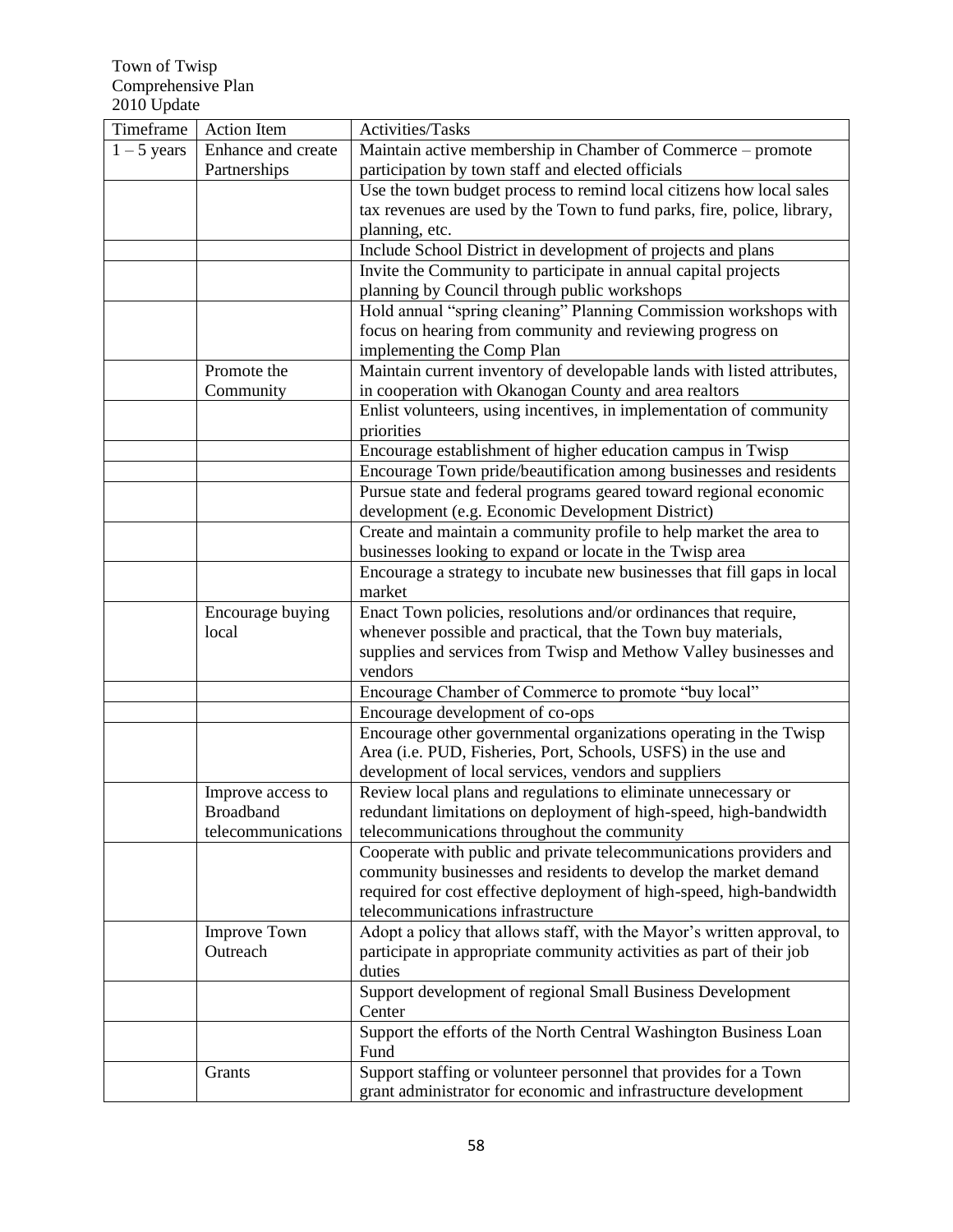### Infrastructure

Infrastructure includes a wide range of public and private physical projects that provide the utilities, facilities and services required for a community to thrive. This strategy area is intended to build upon the community's strong public water, sewer, streets, and parks utilities/facilities, address identified weaknesses (e.g. the need for new and expanded community recreation facilities, and encourage private efforts to take advantage of community development opportunities in order to overcome identified weaknesses. The strategy area includes Projects/Themes and has a primary role in realization of all the goals and implementation of the policies contained in Chapter III. The projects/themes within the strategy area are:

| Timeframe   | Action Item                  | Activities/Tasks                                                        |
|-------------|------------------------------|-------------------------------------------------------------------------|
| $1-5$ years | Planning                     | Create an updated 6-year recreation plan with community input to        |
|             |                              | make Town eligible for funding sources for parks, trails and            |
|             |                              | recreational opportunities                                              |
|             |                              | In planning, include pool as high priority                              |
|             |                              | Develop non-motorized transportation links for Twisp, ensuring          |
|             |                              | planning and regulator support for its implementation                   |
|             |                              | Implement the Capital Facilities Plan (CFP)                             |
|             |                              | Update CFP project lists annually and the entire plan on a five year    |
|             |                              | cycle                                                                   |
|             |                              | <b>Appoint Parking Committee</b>                                        |
|             |                              | Continue to support the existence and work of the Twisp Public          |
|             |                              | Development Authority in planning efforts                               |
|             |                              | Work with Okanogan County and the Department of Transportation          |
|             |                              | to insure projects identified through cooperative efforts are           |
|             |                              | priorities in the County's Six-Year Street Plan, the Regional           |
|             |                              | Transportation Plan and other appropriate documents                     |
|             |                              | Seek funding through state (RTPO, WSDOT) and federal (TEA-3)            |
|             |                              | for design and construction of identified improvements                  |
| $1-5$ years | <b>Recreation Facilities</b> | Improve the ball fields – irrigation, fencing, lighting, restrooms etc. |
|             |                              | $-$ at the Twisp Airport                                                |
|             |                              | Support the Wagner Memorial Pool Foundation in its efforts to           |
|             |                              | maintain the community pool                                             |
|             |                              | Support development of Festivals, Events and Facilities                 |
|             |                              | Support development of additional amenities at airport                  |
| $1-5$ years | <b>River Access</b>          | Continue working with adjoining property owners, businesses and         |
|             |                              | utilities to prepare an acceptable plan to provide safe, convenient     |
|             |                              | and aesthetically pleasing pedestrian access on the Methow River        |
| Timeframe   | <b>Action Item</b>           | Activities/Tasks                                                        |
|             |                              | Design, permit, and construct Comprehensive Trail System (see           |
|             |                              | Pedestrian Trails in Section IV, Parks and Recreation Element           |
|             |                              | Identify and develop town-owned properties with river access (see       |
|             |                              | Proposed Park Sites in Section IV, Parks and Recreation Element         |
|             |                              | Provide incentives to property owners to provide public access          |

## **Infrastructure Priority Actions**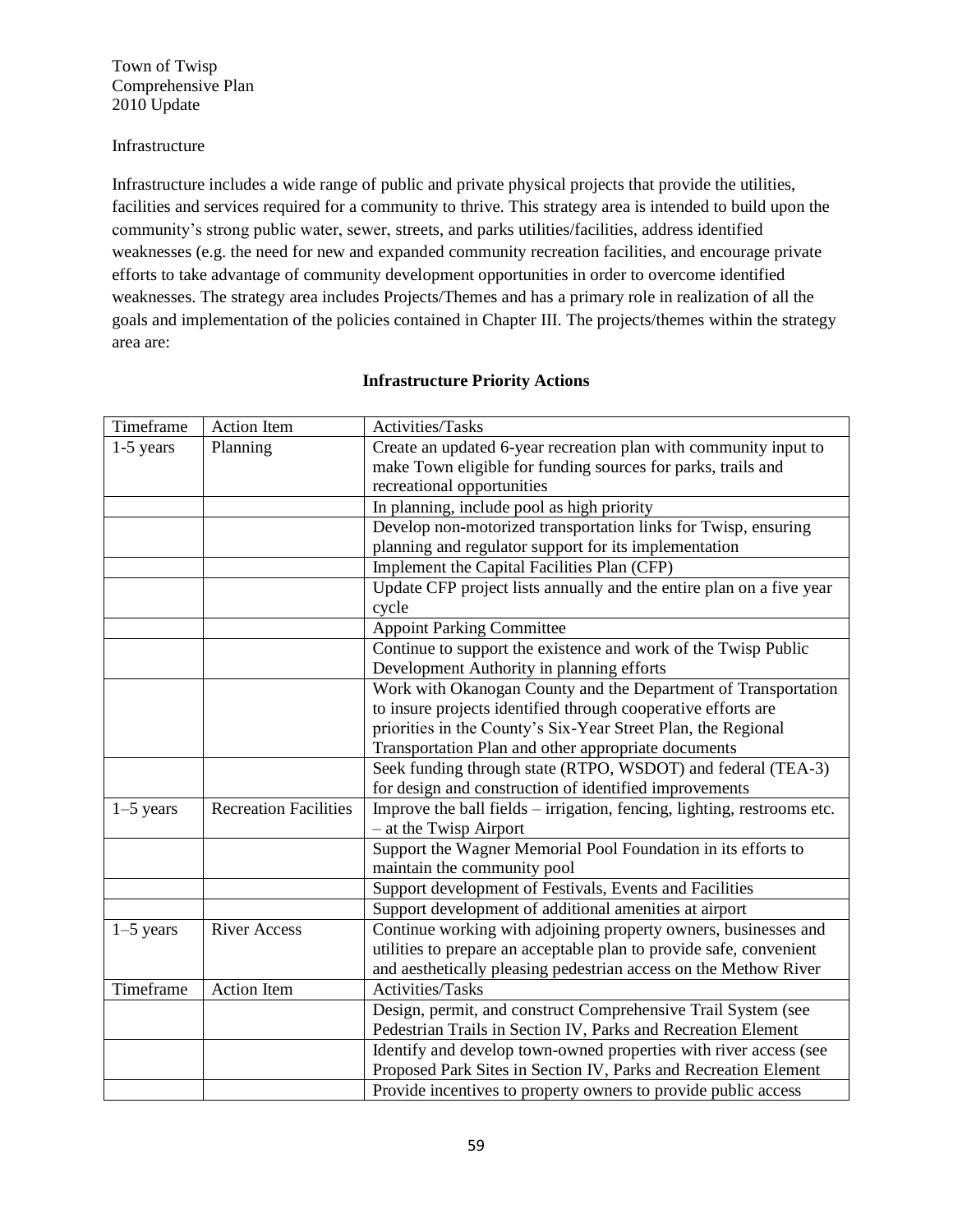|             |                             | Create ordinances for development to include public access to river        |
|-------------|-----------------------------|----------------------------------------------------------------------------|
|             |                             | and trail system                                                           |
|             |                             | Investigate feasibility of partnering on the Salmon Recovery site on       |
|             |                             | the Twisp River                                                            |
|             |                             | Identify funding sources, design, permit pedestrian bridge over the        |
|             |                             | Methow River in Twisp                                                      |
| 5-10 years  |                             | Construct Methow River pedestrian bridge                                   |
| $1-5$ years | <b>Festivals and Events</b> | Work with the School Districts, Chamber of Commerce and local              |
|             | Facilities                  | arts and recreation associations to inventory existing venues,             |
|             |                             | identify barriers to utilization of existing facilities and prepare a list |
|             |                             | of improvements needed to expand the type and scope of the events          |
|             |                             | held in the area.                                                          |
|             |                             | Support the development of a large multi-purpose                           |
|             |                             | conference/meeting/performing arts space                                   |
|             |                             | Support creation of a parks/events/coordinator position or                 |
|             |                             | committee, centralizing events scheduling, and to act as an advocate       |
|             |                             | for removal of barriers to park use                                        |
| $1-5$ years | Colville Tribes             | Develop a cooperative and coordinated relationship with the                |
|             |                             | Confederated Tribes of the Colville Reservation                            |

# Agriculture

The third strategy area is Agriculture, one of the historic and desired future cornerstones of the Methow Valley's economy. Agriculture, specifically agri-tourism, orchards and value-added projects was identified as a high priority. This strategy area is designated to encourage efforts by local agricultural interests in exploring new and direct marketing crops, developing a value-added industry and increasing the tourism draw to agricultural enterprises.

## **Agriculture Priority Actions**

| Timeframe   | <b>Action Item</b>    | Activities/Tasks                                                    |
|-------------|-----------------------|---------------------------------------------------------------------|
| $1-5$ years | <b>Farmers Market</b> | Cooperation with the Farmer's Market Board in their efforts to      |
|             |                       | market and plan for expansion of the Farmer's Market                |
|             | Agri-Tourism          | Support Town staff and/or elected officials' participation in agri- |
|             |                       | tourism and agricultural promotion oriented groups                  |
|             |                       | Support community "agri-tourism" workshop with focus on hearing     |
|             |                       | from a variety of sources about strengths, weakness, threats and    |
|             |                       | opportunities facing local agriculture                              |
|             |                       | Encourage the Twisp Public Development Authority to include         |
|             |                       | Agri-tourism in planning efforts                                    |
|             | Value-added           | Encourage the development of local agricultural products marketing  |
|             | Industries            | cooperative                                                         |
|             |                       | Support local participation in the Highway 97 Corridor project to   |
|             |                       | promote the development of agri-tourism in the Methow Valley        |
|             |                       | Identify and remove barriers to the placement of crop signs in the  |
|             |                       | area                                                                |